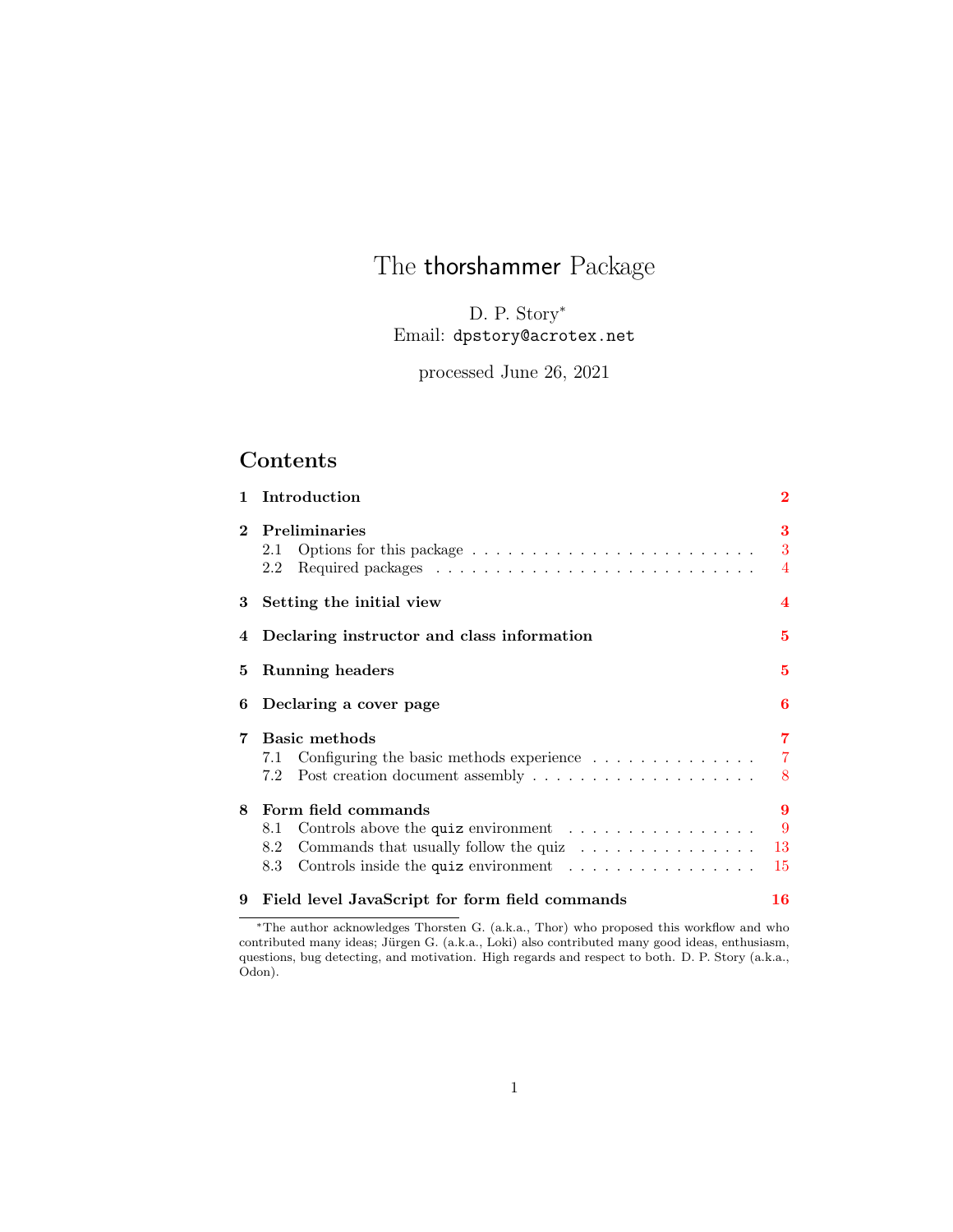| 10 Modifications and redefinitions of AeB                                          | 21 |
|------------------------------------------------------------------------------------|----|
|                                                                                    | 21 |
| 10.2 Modify margin points markup                                                   | 26 |
| 10.3 Modifications to the summary table                                            | 26 |
| 10.4 Boom! Thor's thunders: "Thor needs solutions!" $\ldots \ldots \ldots$         | 27 |
|                                                                                    | 28 |
| 11 The useclass option and above                                                   | 28 |
|                                                                                    | 29 |
|                                                                                    | 30 |
| 11.3 Working with multiple quizzes in one source                                   | 30 |
| 11.4 Building quizzes with makeClassFiles $\&$ \sadQuizzes                         | 32 |
| 12 Batch support files                                                             | 38 |
| 12.1 The container file for Thor's way $\dots \dots \dots \dots \dots \dots \dots$ | 38 |
|                                                                                    | 40 |
| 13 Configuration files                                                             | 41 |
|                                                                                    | 41 |
|                                                                                    | 42 |
| 14 Index                                                                           | 43 |
| 15 Change History                                                                  | 48 |
| $1 \langle *package \rangle$                                                       |    |

# <span id="page-1-0"></span>1 Introduction

Thorsten G. has asked me to assist him in creating a quiz system, based on AcroTEX, to be delivered to his classes. His workflow for this assessment system is a follows:[1](#page-1-1)

1. The quiz environment is used to pose the questions, which consist of MC, numerical fill-in the blank, and extended response questions.

Though the quiz environment is used, the student does not get his/her score reported back immediately upon finishing the quiz.

- 2. When the student finishes the exam, taken in AR, he/she presses the End Quiz control and saves the document as \jobname-ID.pdf, where ID is a student identification. I am informed the ID is the student name.
- 3. At some point, the instructor's script moves the document to the instructors folder.

<span id="page-1-1"></span> $1\text{As}$  my occassional friend Jürgen says, this workflow is a real hammer, so I titled this package 'Thors(ten) hammer', or simply thorshammer.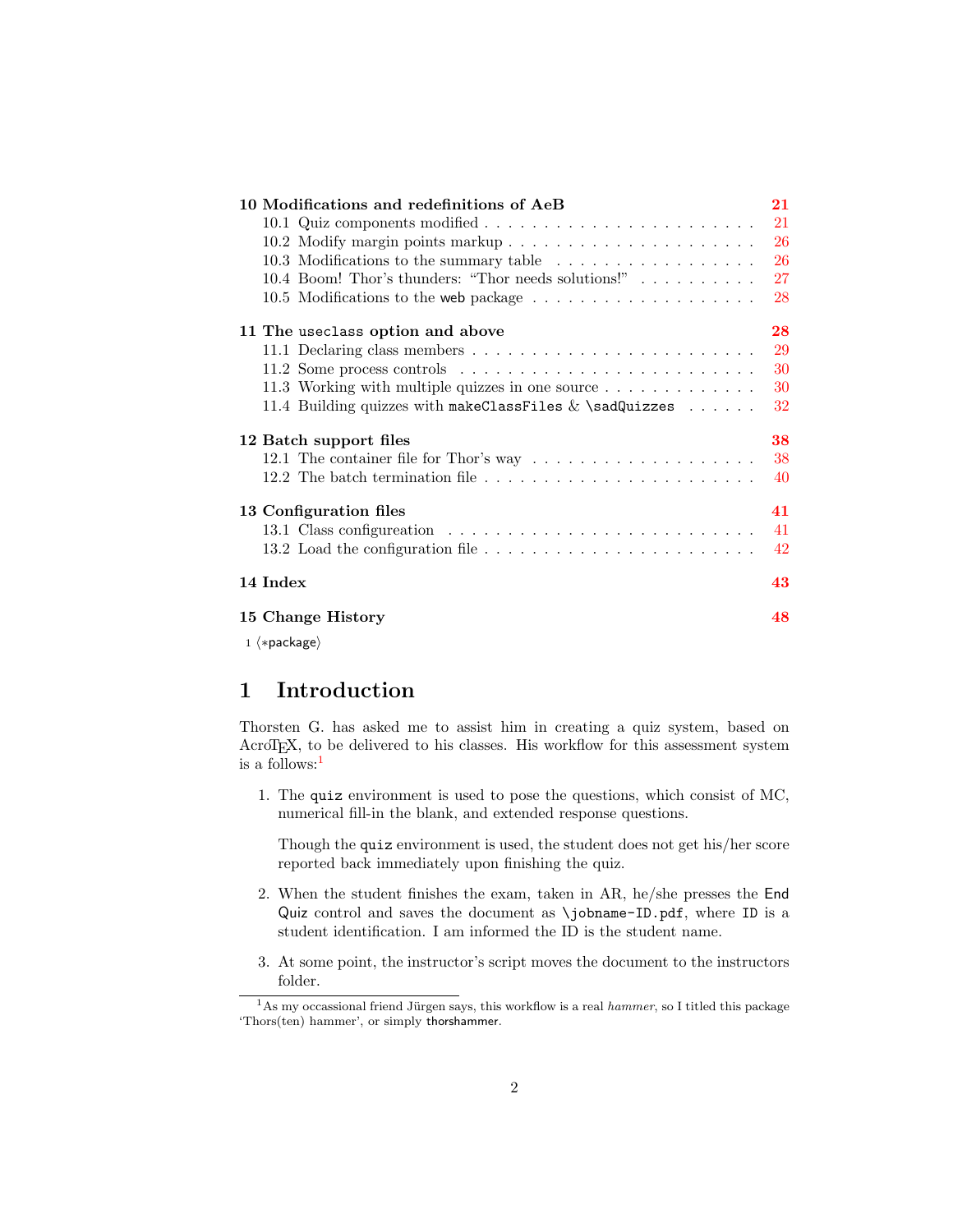4. The instructor opens the PDF and finishes marking the extended response questions and assigns a grade.

This package supports the Thorsten's workflow by providing the necessary form elements and JavaScript to carry out his(her) plan. What happens to the quiz after that, I do not know.

# <span id="page-2-0"></span>2 Preliminaries

```
2 \RequirePackage{xkeyval}
```

```
3 \edef\th@dquoteCat{\the\catcode'\"}
```

```
4 \catcode'\"=12\relax
```
### <span id="page-2-1"></span>2.1 Options for this package

```
nocfg If this option is taken, thorshammer.cfg is not input.
              5 \DeclareOptionX{nocfg}{\let\th@loadCFG\dl@NO}
              6 \let\th@loadCFG\dl@YES
  testmode If this option is taken, quizzes can be used in the normal way.
              7 \newif\ifthtestmode\thtestmodefalse
              8 \DeclareOptionX{testmode}{\thtestmodetrue}
              9 \DeclareOptionX{!testmode}{\thtestmodefalse}
  ordinary This is an experimental option to see if we can produce a regular quiz with selected
             features of a thorshammer workflow.
             10 \newif\ifthordinary \thordinaryfalse
             11 \DeclareOptionX{ordinary}{\thtestmodetrue\thordinarytrue}
  useclass Use this option to bring in addition code to declare each member of the class, to
             automatically build a quiz for each class member, to distribute these quizzes to
             a designated folder of the instructor, and to distribute the quizzes the respective
             class folder.
             12 \newif\ifbasicmethods\basicmethodstrue
             13 \newif\ifuseclassOpt\useclassOptfalse
             14 \def\bUseClass{false}
             15 \DeclareOptionX{useclass}{\useclassOpttrue
             16 \def\bUseClass{true}\basicmethodsfalse
             17 }
  usebatch This option should be used with the useclass option. When this option is taken,
             the no freeze quiz button is created. The batch sequence Thor's way does that, and
             the presence of the freeze button, the instructor may press it without thinking.
             We don't want that to happen.
             18 \newif\ifth@allowfreeze \th@allowfreezetrue
             19 \DeclareOptionX{usebatch}{\th@allowfreezefalse
             20 \ExecuteOptionsX{useclass}}
batchdistr This option declares the instructor's intention of using Acrobat to apply security
             using 'Thor distributes.sequ' or 'Thor protects and distributes.sequ' to apply security
```
and to distribute the files to the students's folders. This option simply expands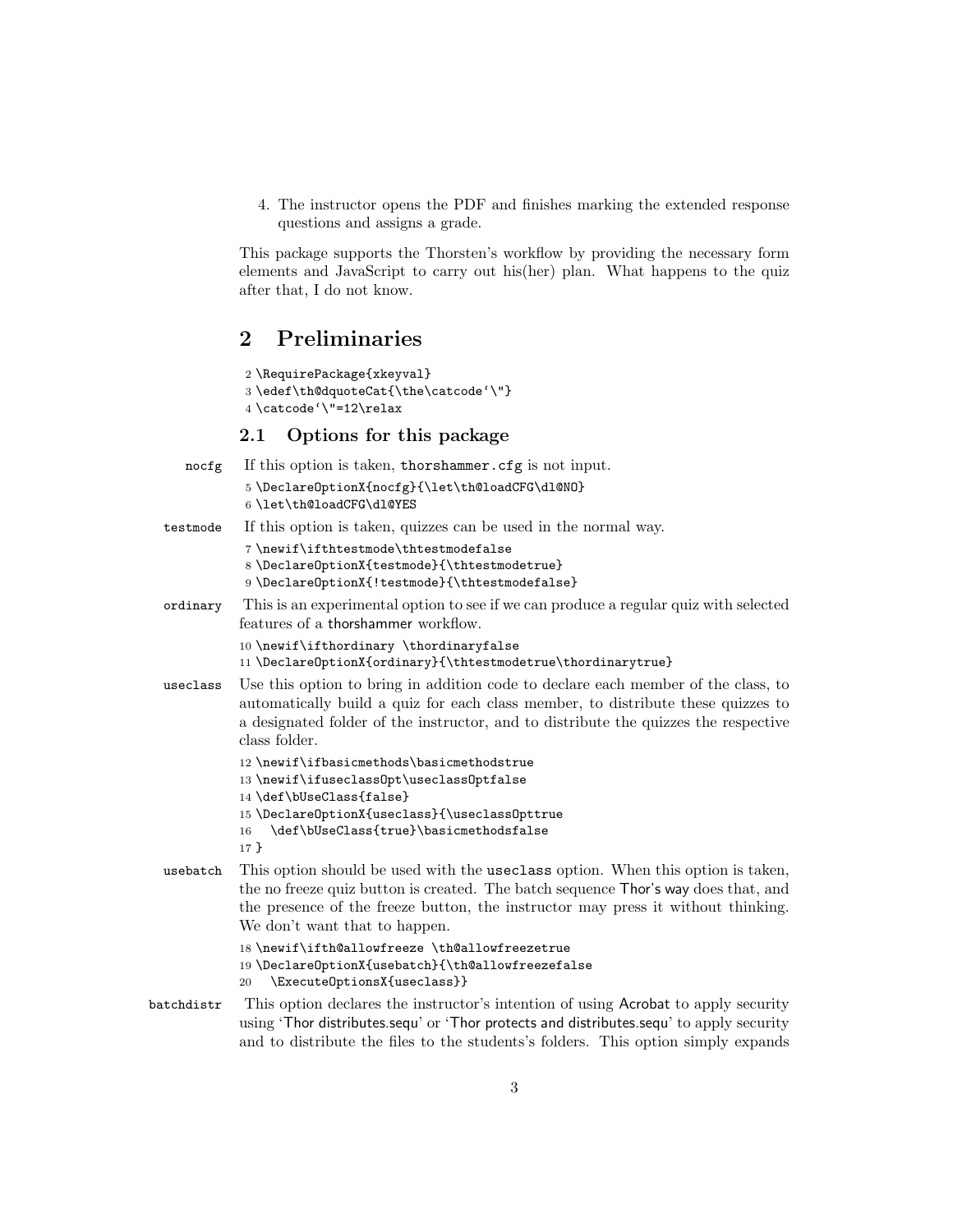\distrToStudentsOff, and redefines the two commands so the author can't use them. This option has no effect on writing quizzes to the instructor's folder.

\DeclareOptionX{batchdistr}{\ExecuteOptionsX{usebatch}%

\AtEndOfPackage{\distrToStudentsOff

```
23 \let\distrToStudentsOff\relax\let\distrToStudentsOff\relax}}
```
Process the options

```
24 \ProcessOptionsX
```
\edef\thOrdQz{\ifthordinary true\else false\fi}

### <span id="page-3-0"></span>2.2 Required packages

```
26 \RequirePackage{insdljs}[2021/06/19]
```
We use the usealtadobe option of insdlis, but not directly. If \inputAltAdbFncs is \relax than the functions have not already been input above thorshammer. \ifx\usedAdbFuncs\dl@NO

```
28 \def\inputAltAdbFncs{\InputIfFileExists{altadbfncs.def}%
29 {\PackageInfo{insdljs}{Inputting code for usealtadobe option}}%
30 {\PackageWarning{insdljs}{Cannot find altadbfncs.def.\MessageBreak
31 Reinstall or refresh your file name database.}}}%
32 \let\usedAdbFuncs\dl@YES
33 \else
34 \let\inputAltAdbFncs\relax
35 \fi
36 \inputAltAdbFncs
37 \RequirePackage{exerquiz}[2021/05/29]
38 \RequirePackage{eq-save}[2021/04/27]
39 \let\execjs\dl@YES
40 \@ifundefined{CommentStream}{\newwrite\CommentStream}{}
41 \def\csarg#1#2{\expandafter#1\csname#2\endcsname}
42 \providecommand{\eqSP}{\string\040}
43 \def\thPageOne{\setcounter{page}{1}}
```
# <span id="page-3-1"></span>3 Setting the initial view

We require the document to be opened on the first page, but the initial magnification is under the control of the document author.

#### \setInitMag{fitpage|actualsize|fitwidth|fitheight|fitvisible|inheritzoom}

This command determines the initial magnification. There are a choice of six values for the argument; the default is fitpage

```
44 \def\setInitMag#1{\setkeys{thim}{mag=#1}}
```
\define@choicekey+{thim}{mag}[\val\nr]%

{fitpage,actualsize,fitwidth,fitheight,%

```
47 fitvisible,inheritzoom}[fitpage]%
```
{\edef\th@initmag{\@nameuse{dl@\val}}}

- {\PackageWarning{thorshammer}{%
- Bad choice for initial magnification,\MessageBreak
- permissible values are fitpage, actualsize,\MessageBreak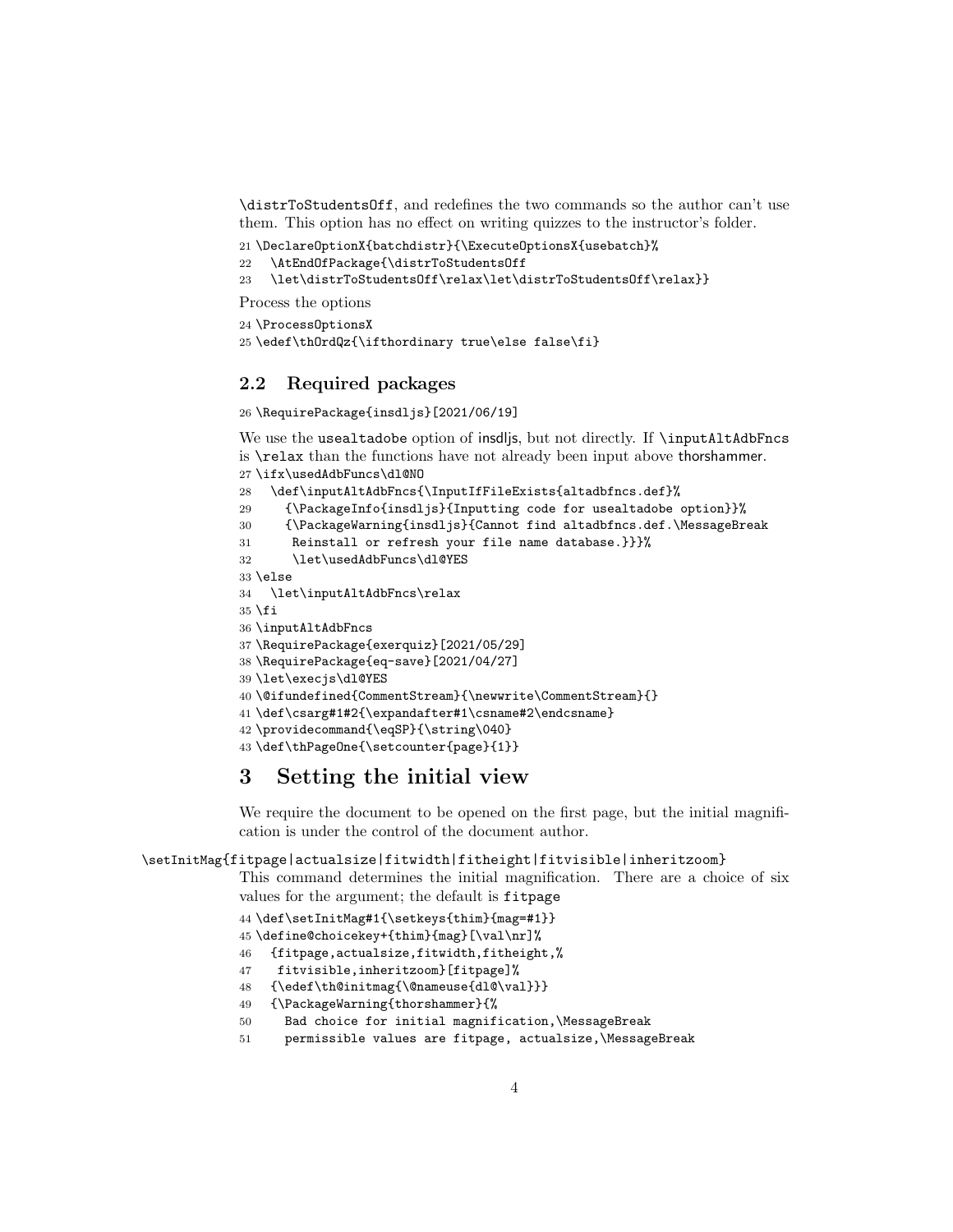```
52 fitwidth, fitheight, fitvisible, and\MessageBreak
53 inheritzoom. Try again}}
54 \def\th@initmag{\dl@fitpage}
```
The \addToDocOpen is a command from insdljs. We turn off calculations as the student does not need to see the calculation icon each time s/he enters a response. When the instructor presses the Mark It button, calculations are turned on again. In the second line below, we set the initial view to page 1 and the magnification set by the **\setInitMag** command above.

```
55 \addToDocOpen{\JS{%
```

```
56 var stmot=app.setTimeOut("this.calculate=false;",100);}}
57 \addToDocOpen{\GoToD[\Page{1}\th@initmag]}
```
# <span id="page-4-0"></span>4 Declaring instructor and class information

 $\in$  The path to the instructor's folder. It is assumed that this  $\langle path \rangle$  is an absolute path. If the star option is taken, then the path is relative to the \instrPathIsCHTTP current folder. The \instrPathIsCHTTP declaration is available if the path to the instructor is a WebDAV address. This info is passed on the a JavaScript method.

```
58 \def\instrPathIsCHTTP{\def\thInstrFS{CHTTP}}
59 \let\thInstrFS\@empty
60 \newcommand\instrPath{\@ifstar
61 {\gdef\InstrPathFull{false}\instrPath@i}
62 {\gdef\InstrPathFull{true}\instrPath@i}}
63 \def\instrPath@i#1{\gdef\InstrPath{"#1"}}
64 \def\InstrPathFull{true}
65 %\let\InstrPath\@empty
66 \def\InstrPath{this.path.replace(reRmFn,"")}
```
 $\text{ClassPath*}\$  The path to the class folder. It is assumed that this  $\langle path \rangle$  is an absolute path. If the star option is taken, then the path is relative to the current folder.

\classPathIsCHTTP The \instrPathIsCHTTP declaration is available if the path to the class folders is a WebDAV address. This info is passed on the a JavaScript method.

```
67 \def\classPathIsCHTTP{\def\thClassFS{CHTTP}}
68 \let\thClassFS\@empty
69 \newcommand\classPath{\@ifstar
70 {\gdef\ClassPathFull{false}\classPath@i}
71 {\gdef\ClassPathFull{true}\classPath@i}}
72 \def\classPath@i#1{\gdef\ClassPath{"#1"}}
73 \def\ClassPath{this.path.replace(reRmFn,"")}
74 \def\ClassPathFull{true}
```
# <span id="page-4-1"></span>5 Running headers

The scheme used here assumes no other LAT<sub>EX</sub> package has been used to take over the running headers (and footers). If that is the case, use the values of the  $\theta$  (th $\theta$ zHeaderL commands below to design your own. $\theta$  and  $\theta$  This is inserted into the left running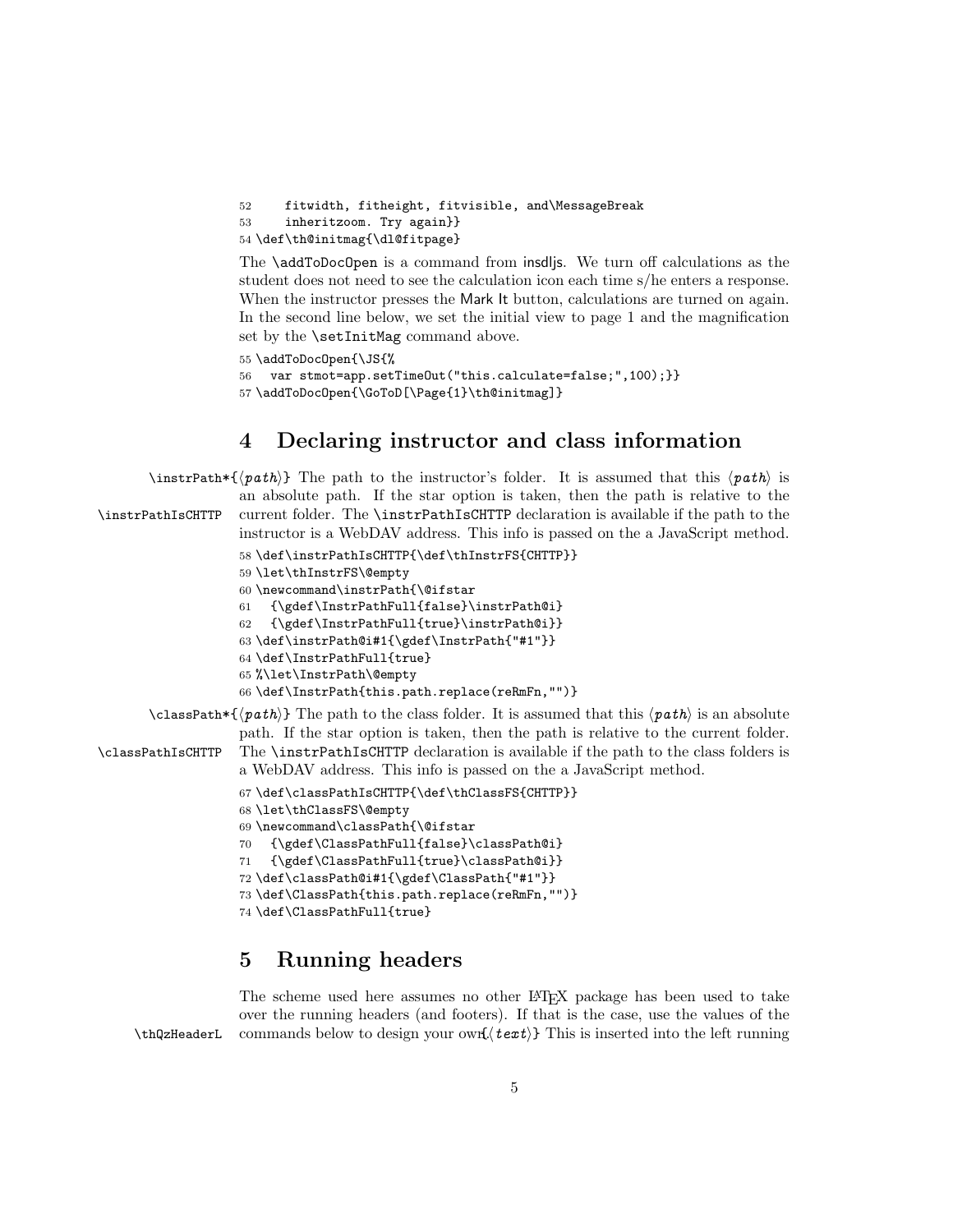```
header for the quiz pages.
```

```
75 \def\thQzHeaderL#1{\def\th@QzHeaderLQ{\makebox[0pt][l]{#1}}}
                76 \def\th@QzHeaderL{\th@QzHeaderLQ}
                77 \thQzHeaderL{Thor's Class}
                78 \def\th@QzHeaderLS{\th@HeaderOffset\th@QzHeaderLQ}
\theta\thQzHeaderCQ{\langle text \rangle} This is inserted into the center running header for the quiz pages.
                79 \def\thQzHeaderCQ#1{\def\th@QzHeaderCQ{\makebox[0pt][c]{#1}}}
                80 \thQzHeaderCQ{Quiz \thQuizName}
                81 \def\th@QzHeaderC{\th@QzHeaderCQ}
\theta \thQzHeaderCS{\text{\textit{text}}} This is inserted into the center running header for the solution pages.
                82 \def\thQzHeaderCS#1{\def\th@QzHeaderCS{\makebox[0pt][c]{#1}}}
                83 \thQzHeaderCS{Solutions: \thQuizName}
\theta \thQzHeaderR{\text{\textit{text}}} This is inserted into the right running header for the solution pages.
                84 \def\thQzHeaderR#1{\def\t@hQzHeaderR{\makebox[0pt][r]{#1}}}
                85 \thQzHeaderR{\thepage}
                We apply the running headings, depending on whether web loaded by testing for
                the webheadings page style.
                86 \@ifundefined{ps@webheadings}{%
                87 \def\th@setHeaders{%
                88 \renewcommand{\@oddhead}{\th@QzHeaderL\hfil\th@QzHeaderC\hfil
                89 \t@hQzHeaderR}\renewcommand{\@evenhead}{\@oddhead}}%
                90 }{%
                91 \def\th@setHeaders{%
                92 \lheader{\th@QzHeaderL}%
                93 \cheader{\th@QzHeaderC}%
                94 \rheader{\t@hQzHeaderR}}%
                95 }
                Change the header for the solution section
                96 \def\eq@normallheader{%
                97 \@ifundefined{ps@webheadings}{%
                98 \def\th@QzHeaderL{\th@QzHeaderLS}%
                99 \def\th@QzHeaderC{\th@QzHeaderCS}%
               100 }{%
               101 \lheader{\th@QzHeaderLS}%
               102 \cheader{\th@QzHeaderCS}%
               103 }
               104 }
```
\rhPgNumsOnly Originally, this package only exhibited page numbers in the running header, expanding \rhPgNumsOnly in the preamble restores that original experience.

```
105 \def\rhPgNumsOnly{\thQzHeaderL{}\thQzHeaderCQ{}\thQzHeaderCS{}}
106 \AtBeginDocument{\th@setHeaders}
```
## <span id="page-5-0"></span>6 Declaring a cover page

\DeclareCoverPage{hpgNumi} A cover page, if declared, is appended to the beginning of the quiz. The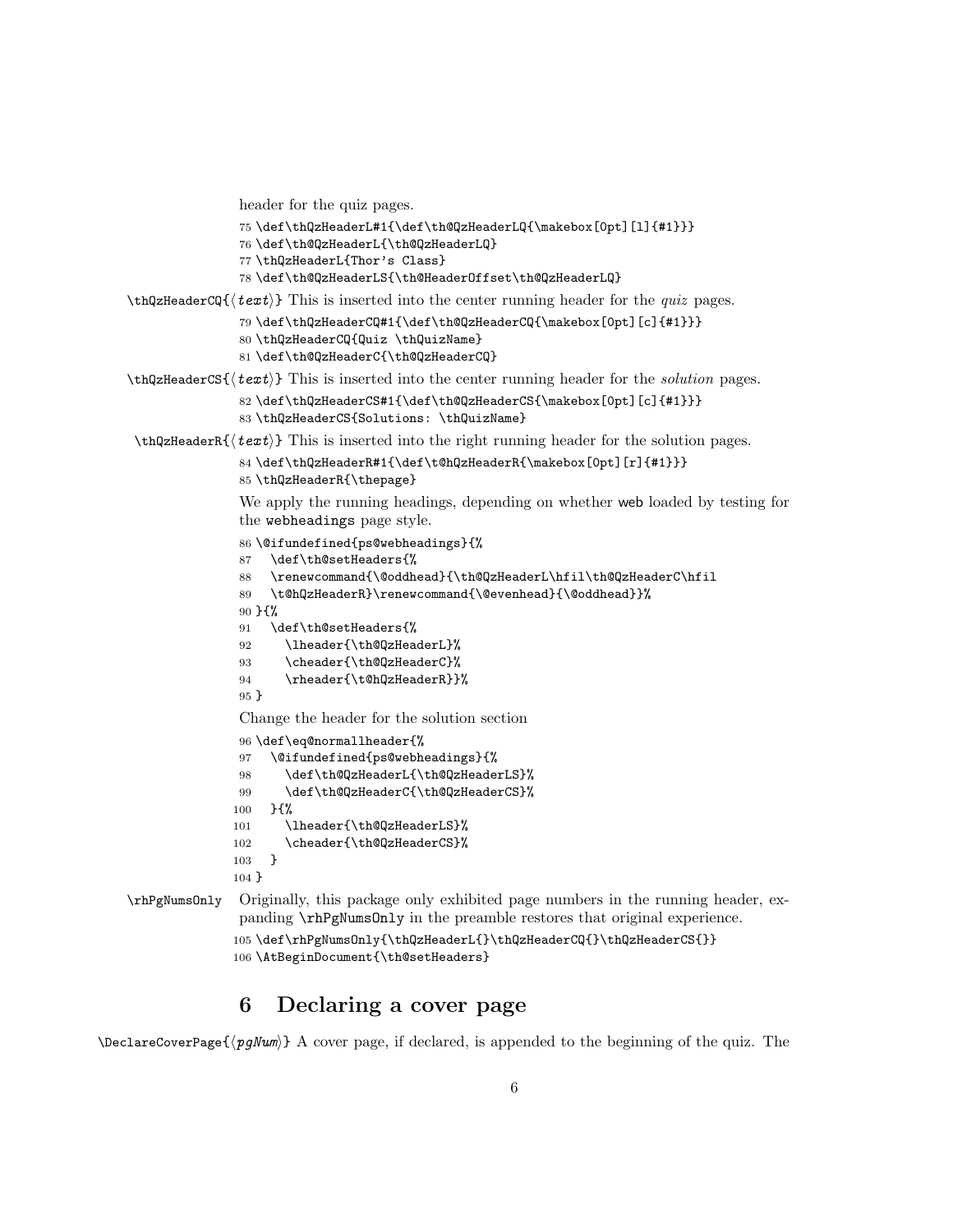page specified by  $\langle pqMum \rangle$  is the cover page. The cover page is a single page and must occur prior to any quiz. Valid in the preamble only.

```
107 \newif\ifthCoverPage \thCoverPagefalse
108 \newcommand{\DeclareCoverPage}[1]{\thCoverPagetrue
109 \def\thIsCP{true}\def\thCvrPg{#1}}
110 \def\thIsCP{false}\def\thCvrPg{0}
111 \@onlypreamble\DeclareCoverPage
```
# <span id="page-6-0"></span>7 Basic methods

Thor is tormenting me with the basic methods option. The basic methods option is no options other than perhaps nocfgs. As a consequence, the student names are not pre-filled into the name fields. When multiple quizzes are produced, they are named differently, \jobname-1.pdf, \jobname-2.pdf, and so on. A lot of work has gone in to the basic methods so it works link the non-basic methods (option useclass or higher). The commands \instrPath and \classPath are supported; to use the **\classMember** command, use useclass or higher. In addition to **\instrPath** and **\classPath**, we define special basic method commands, as describe in the next section.

### <span id="page-6-1"></span>7.1 Configuring the basic methods experience

\useNameToCustomize (Basic methods) \useNameToCustomize can be used to modify the file name of the quiz to include student name; the default is to use the original quiz file name. This command is implemented through the Freeze Quiz button. This command has no effect in the non-basic setting.

```
112 \def\useNameToCustomize{\def\thUseNameToCustomize{true}}
113 \def\thUseNameToCustomize{false}
```
- $\text{Quizzes}\{\langle num \rangle\}$  (Basic methods) This file specifies that the quizzes should be replicated  $\langle num \rangle$ times and named \jobname-1, \jobname-2, ..., \jobname- $\langle num \rangle$ . The default is not to enumerate.
	- 114 \def\enumQuizzes#1{\def\bUseClass{true}\basicmethodsfalse
	- 115 \ClassEntriestrue\def\ClassPathFull{true}\def\InstrPathFull{true}%
	- 116 \def\ClassPath{this.path.replace(reRmFn,"")}%
	- 117 \def\InstrPath{this.path.replace(reRmFn,"")}%
	- 118 \bgroup\@tempcnta#1\relax
	- 119 \@whilenum\@tempcnta>\z@\do{\classMember{}{}{}%
	- 120 \advance\@tempcnta\m@ne}\egroup
	- 121 \def\thEnumQuizzes{#1}\def\bEnumQuizzes{true}}
	- 122 \def\thEnumQuizzes{0}\def\bEnumQuizzes{false}
- $\dist_{\left\{ \cdot f\in \left\{ \cdot f\in \left\{ \cdot f\in \left\{ \cdot f\in \left\{ \cdot f\in \left\{ \cdot f\in \left\{ \cdot f\in \left\{ \cdot f\in \left\{ \cdot f\in \left\{ \cdot f\in \left\{ \cdot f\in \left\{ \cdot f\in \left\{ \cdot f\in \left\{ \cdot f\in \left\{ \cdot f\in \left\{ \cdot f\in \left\{ \cdot f\in \left\{ \cdot f\in \left\{ \cdot f\in \left\{ \cdot f\in \left\{ \cdot f\in \left\{ \cdot f\in \left\{ \cdot f\in \left\{ \cdot f\in \$ used, \enumQuizzes command is ignored. The quizzes are enumerated, as described above, but the number of quizzes created is the number of folders declared. The script \sadQuizzes also distributes the individual quizzes to the appropriate folder, on the path determined by the **\classPath** command.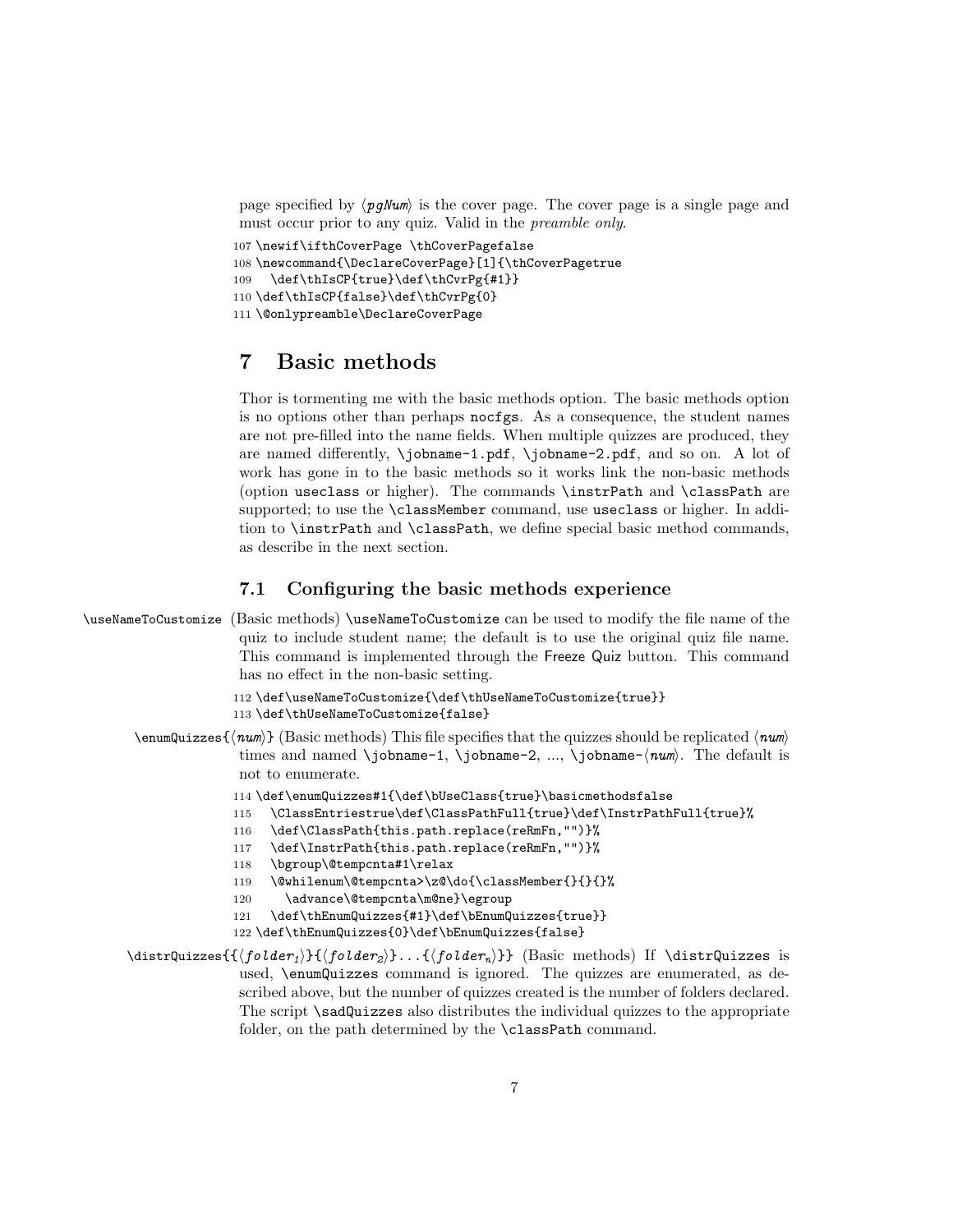```
123 \newcommand{\distrQuizzes}{%
124 \ifuseclassOpt
125 \def\th@next{\PackageWarning{thorshammer}
126 {Use have specified the useclass option or higher\MessageBreak
127 yet you employ \string\distrQuizzes, these are\MessageBreak
128 incompatible. Assuming the specified package option}}%
129 \else
130 \let\th@next\th@distrQuizzes
131 \fi\th@next
132 }
133 \def\th@distrQuizzes{\def\bUseClass{true}\basicmethodsfalse
134 \ClassEntriestrue\bgroup\@makeother\_\th@distrQuizzes@i}
135 \def\rmSTAR#1*\@nil{\def\@folder{#1}}
136 %\def\tstForSTAR#1{\tstForSTAR@i#1**\@nil}
137 \def\tstForSTAR#1*#2*\@nil{\def\@rgi{#1}\ifx\@rgi\@empty
138 \def\ISSTAR{*}\rmSTAR#2\@nil\else\let\ISSTAR\@empty\fi}%
139 \def\th@distrQuizzes@i#1{\@tempcnta\z@
140 \@tfor\@folder:=#1\do{\advance\@tempcnta\@ne
Determine if \text{Qfolder} begin with \ast, remove it and return the path as \text{Qfolder}
```

```
141 \expandafter\tstForSTAR\@folder**\@nil
142 \edef\x{\noexpand\classMember{}{}\ISSTAR{\@folder}}\x
143 }\xdef\enumQuizzes{\the\@tempcnta}%
```

```
144 \gdef\bDistrQuizzes{true}\egroup
```

```
145 }
```

```
146 \def\bDistrQuizzes{false}
```
Just auto-save the document - not recommended The \executeSave() command previously figured in importantly, as this package developed, use of \executeSave() cannot be recommended. This command was implemented early in the development process

```
147 \@ifundefined{executeSave}
```
- {\def\executeSave(){%
- 149 console.println("automatically saving this file...");^^J%
- var retn=aebTrustedFunctions(this,aebDocSaveAs,%
- {cPath:this.path,bCopy:false})}}{}

```
docassembly The docassembly environment was created early in development and was meant
             to be used with \executSave(). The environment definition was updated to be
             equivalent to the makeClassFiles environment. An environment by the same
             name, and the same functionality, is defined in aeb_pro.
```

```
152 \@ifundefined{docassembly}
```

```
153 {\newenvironment{docassembly}{%
```
- 154 \execJS[\mkClFlsSpcls]{docassembly}}{\endexecJS}}
- {\renewenvironment{docassembly}{%
- 156 \execJS[\mkClFlsSpcls]{docassembly}}{\endexecJS}}

### <span id="page-7-0"></span>7.2 Post creation document assembly

\rasSolns The \sadQuizzes command is placed within the docassembly or makeClassFiles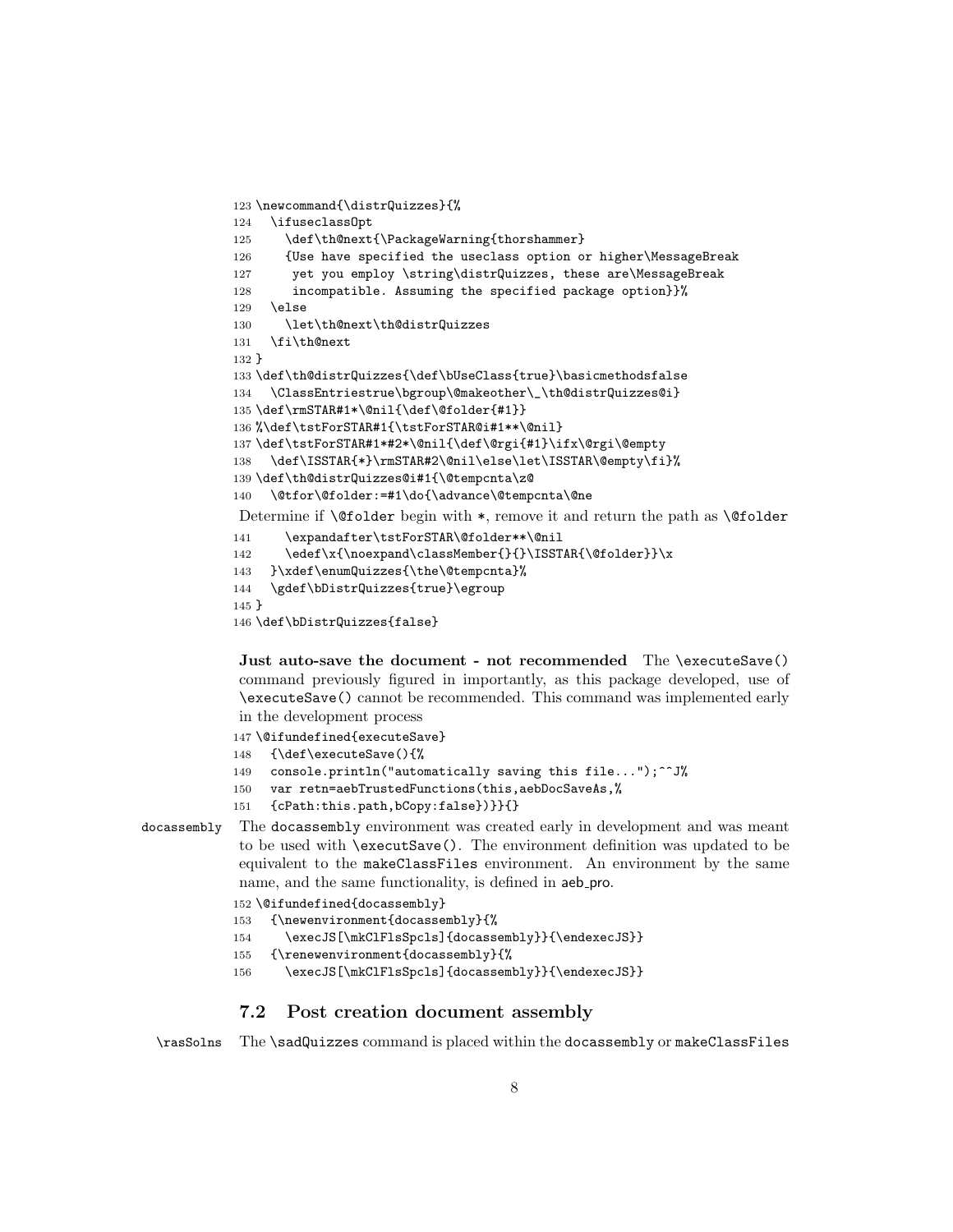environment, **\sadQuizzes** in the body of the environment.

```
\begin{docassembly}
\sadQuizzes
\end{docassembly}
\begin{document}
```
Originally, we defined a command \rasSolns, this command has been \let to \sadQuizzes, which now performs its duties.

# <span id="page-8-0"></span>8 Form field commands

We define two types of controls: (1) those placed outside the quiz; (2) those placed within the quiz.

#### <span id="page-8-1"></span>8.1 Controls above the quiz environment

#### Commands that occur above the quiz environment

The student needs to sign in with his/her first and last name. The commands \FirstName \FirstName and \LastName are defined for that purpose.

#### \LastName <sup>157</sup> \ifbasicmethods\let\th@namePresets\@empty\else

If the option useclass, or higher, is taken, we make these fields read only and the JavaScript code of \sadQuizzes will fill name field in for the student.

```
158 \def\th@namePresets{\Ff\FfReadOnly\BC{}}\fi
```

```
159 \newcommand\FirstName[3][]{\th@bMrkQz\textField[%
```

```
160 \presets{\th@namePresets}#1]{Name.first}{#2}{#3}}
```

```
161 \newcommand\LastName[3][]{\textField[%
```

```
162 \presets{\th@namePresets}#1]{Name.last}{#2}{#3}}
```
The **\sadQuizzes** command uses the name fields to identify on which page a quiz begins. This worries me a little if a document designer places more than one name field for a quiz. We attempt to make the first use of the name field per quiz. We define \th@bMrkQz. These fields are place exactly once for each quiz and is attached to the name fields.

163 \def\th@bMrkQz{\@ifundefined{bMrkQz\currQuiz}

164 {\rlap{\textField[\Ff\FfReadOnly\BC{}\BG{}]{bMrkQz}{0pt}{0pt}}%

```
165 \@namedef{bMrkQz\currQuiz}{}}{}}
```
 $\Fu1$ Name $\left\{\langle options \rangle\right\}$   $\left\{\langle \omega l \rangle\right\}$  The first and last name fields are required; however, when useclass or higher is used, they are automatically filled in. The \FullName field uses the calculate event to extract the first and last names and displays them together in one field. The format for the this name field can be changed through \thfullnameFmt the declaration \thfullnameFmt.

```
166 \def\th@fullnamePresets{\Ff\FfReadOnly\BG{}\BC{}}
167 \def\thfullnameFmt#1{\def\th@fullnameFmt##1##2{#1}}
168 \thfullnameFmt{#1+" "+#2}
```

```
169 \newcommand{\FullName}[3][]{\textField[%
```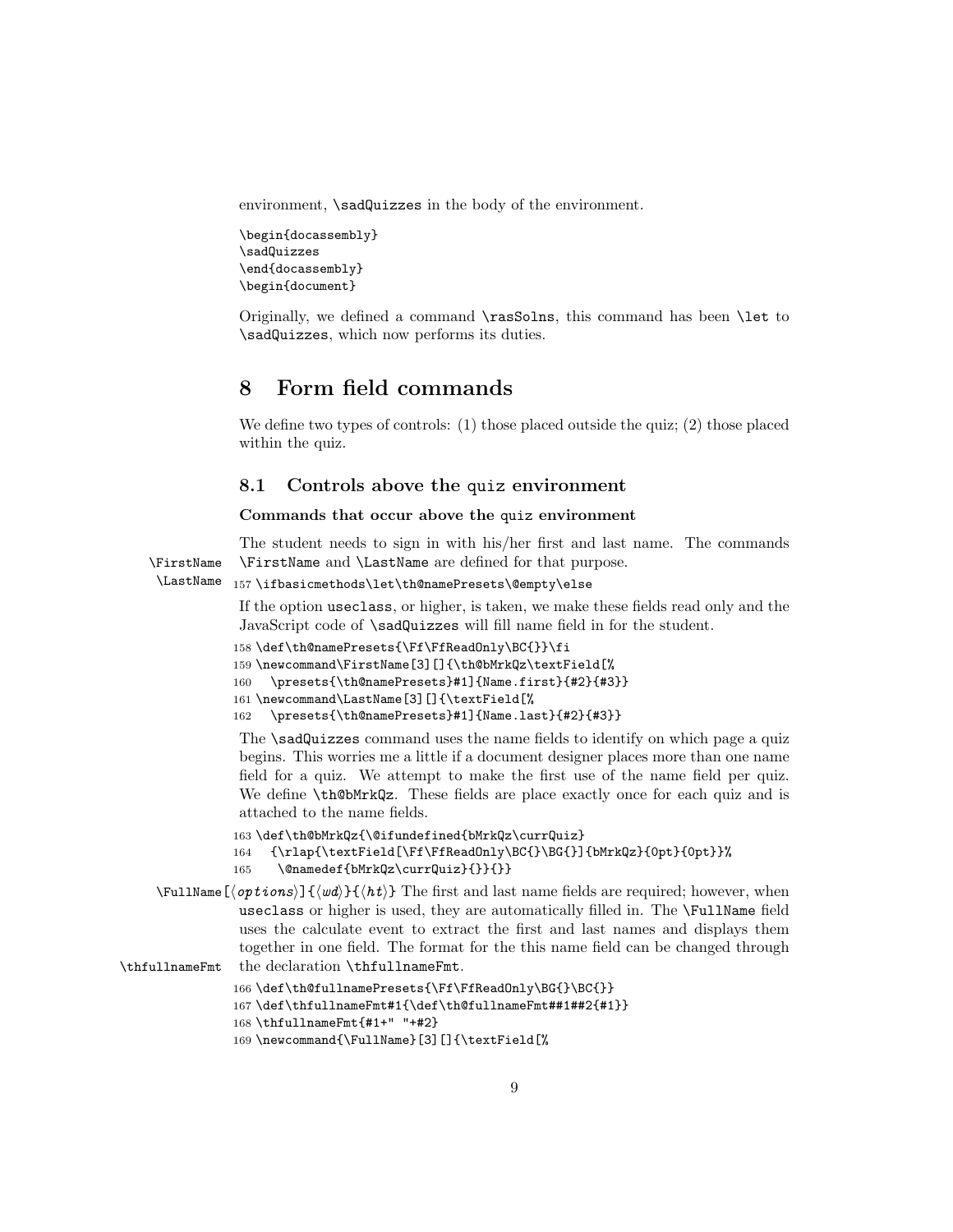- 170 \presets{\th@fullnamePresets}#1\AAcalculate{%
- 171 var fName=this.getField("Name.first").value;\r
- 172 var lName=this.getField("Name.last").value;\r
- 173 event.value=\th@fullnameFmt{fName}{lName};}]{FullName}{#2}{#3}}
- $\pmb{\text{matrixId}}{\phi\text{}}({\eta}\text{d})$   $\{\text{u}\text{d}\}\{\text{h}t\}$  In this workflow, when the instructor opens a quiz file, he/she enters a password. On success, the non-extended response questions of the student's quiz is marked, and various hidden form elements are made visible.

 $\text{DwdInstrFldTU}$  (*pdfstr*) can be redefined to provide a tool tip for this field.

```
174 \def\pwdInstrFldTU#1{\def\pwdInstrFld@TU{#1}}
175 \pwdInstrFldTU{Enter password to mark this quiz}
```
The definition of \pwdInstrFld

176 \newcommand{\pwdInstrFld}[4][]{% opts, pwd, wd, ht

- 177 \@ifundefined{\currQuiz-nQs}{\def\nQs{0}}
- 178 {\edef\nQs{\@nameuse{\currQuiz-nQs}}}%
- 179 \textField[\cmd{\bParams{\currQuiz}{\nQs}{"#2"}\eParams}
- 180 \Ff\FfPassword\AAkeystroke{\pwdKeyJS}
- 181 \protect\AA\protect\Ff\TU{\pwdInstrFld@TU}#1%
- 182 ]{pwdtxt}{#3}{#4}}
- $\mathcal{L}[\text{options}] {\langle w d \rangle} {\langle h d \rangle}$  Loki suggested another idea to have the password field hidden until the instructor opens the file. Well if you are doing that, why have a password field? Instead, a push button is provided.

 $\{\text{QzFldCA}\$  isstrative Caption for this button

183 \def\markQzFldCA#1{\def\markQzFld@CA{#1}} 184 \markQzFldCA{Mark It}

 $\{\texttt{QzFldTU}\$  The tool tip for this button

185 \def\markQzFldTU#1{\def\markQzFld@TU{#1}} 186 \markQzFldTU{Press to mark this quiz}

**Important!** The code for  $\text{Qz}$ . **Important!** For obvious reasons, we don't want the push button to be seen by the students. As a result, it is initially hidden. The key to having the push button visible when the instructor is the private JavaScript thorshammer variable thorshammer (this can be changed). The following code is placed in the config. js config. js file of the instructor's Acrobat installation:

var \_thorshammer=true;

Acrobat reads this file only once when it's opened. When the instructor opens the Acrobat student's quiz PDF in Acrobat, some underlying JavaScript code tests whether the thorshammer variable is defined and is true. If these conditions are met, JavaScript makes the \markQuizFld and \freezeQz fields visible.

187 \newcommand{\markQz}[3][]{%

188 \@ifundefined{\currQuiz-nQs}{\def\nQs{0}}%

189 {\edef\nQs{\@nameuse{\currQuiz-nQs}}}%

This text field is placed underneath the push button. It is the one that causes the \markQz field to be visible.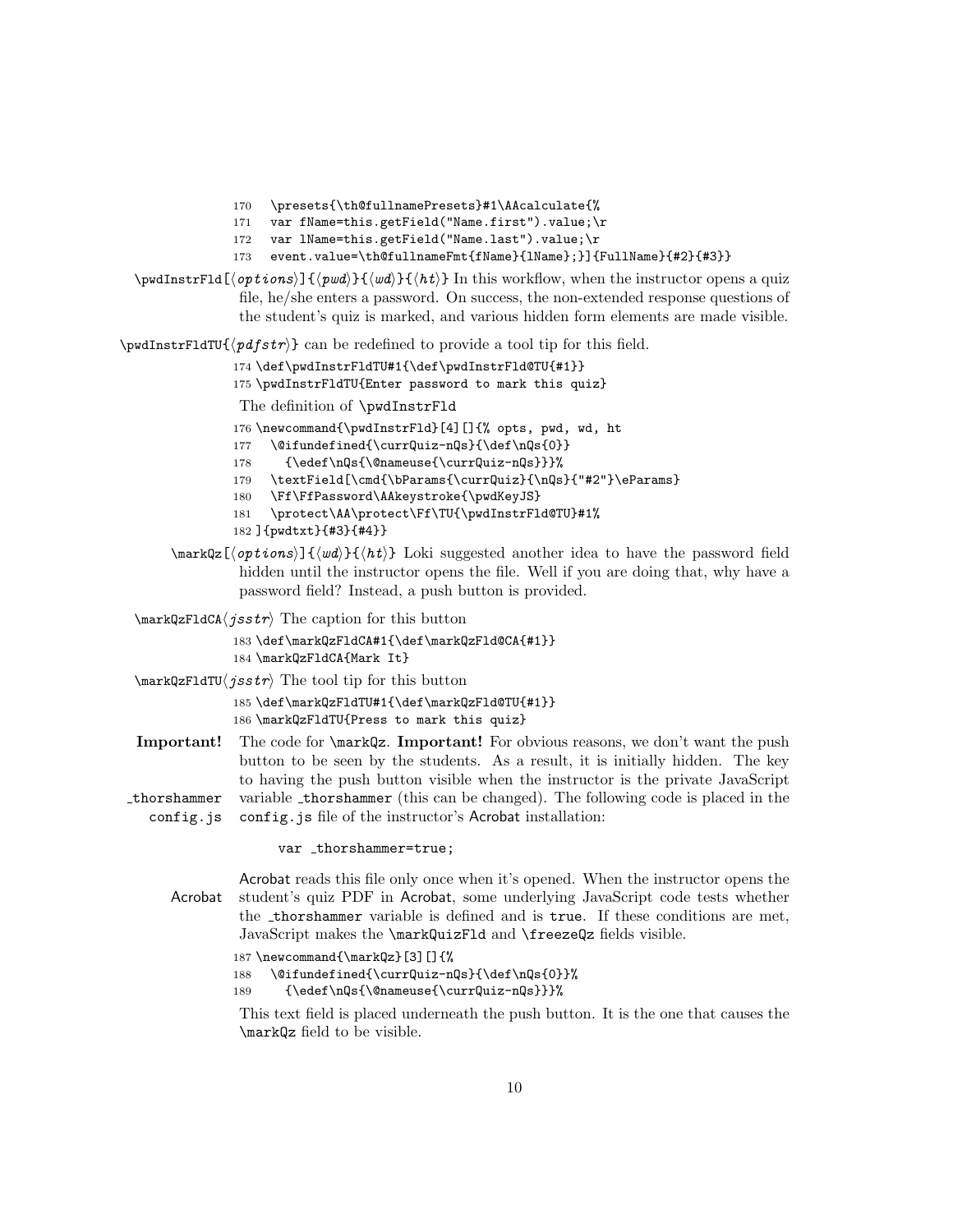```
190 \makebox[0pt][l]{\textField[\BC{}\BG{}\H{S}\AAformat{%
191 var f=this.getField("MarkIt");\r
192 var g=this.getField("freezeQz");\r
193 if(typeof _thorshammer!="undefined" && _thorshammer){\r\t
194 if(f!=null)f.display=display.visible;\r\t
195 } else{\r\t
196 if(f!=null)f.display=display.hidden;\r\t
197 if(g!=null)g.display=display.hidden;\r
198 }}]{hideTxtFldMI}{0pt}{0pt}}%
```
The push button seen by the instructor to mark the quiz.

```
199 \pushButton[\cmd{\bParams{\currQuiz}{\nQs}\eParams}\F\FHidden
```
- 200 \AAmouseup{\commonPassKey}\CA{\markQzFld@CA}
- 201 \TU{\markQzFld@TU}\protect\AA\protect\F#1%

```
202 ]{MarkIt}{#2}{#3}}
```
 $\frac{equiz}{\oplus div}$   $\{w\}\$  The  $\frac{equiz}{\dim}$  makes all form fields readonly. After the instructor finishes marking the quiz, he/she presses the freeze quiz button before he moves it to the student's folder for review. This is done so the student cannot modify the quiz in any case and beg for more points. (They never beg for fewer points). The freeze quiz button makes itself hidden as well.

 $\langle \text{freezeduizFldTU} \rangle$  can be redefined to provide a tool tip for this field.

203 \def\freezeQuizFldTU#1{\def\freezeQuizFld@TU{#1}}

204 \freezeQuizFldTU{Make all fields readonly, cannot be undone}

 $\langle \text{freez} \in \text{H} \text{ of } \{ \text{pdf} \text{ s} \cdot \text{r} \}$  can be redefined to provide a button caption for this field.

```
205 \def\freezeQuizFldCA#1{\def\freezeQuizFld@CA{#1}}
206 \freezeQuizFldCA{Freeze Quiz}
```
The definition of \freezeQuiz. If the usebatch option is taken, we do not create the push button.

```
207\newcommand\freezeQuiz[3][]{\pushButton[\cmd{\let\%\defjsLB}
```
- 208 \CA{\freezeQuizFld@CA}\F\FHidden
- 209 \TU{\freezeQuizFld@TU}\AAmouseup{freezeQuizMU()}
- 210 \protect\AA\protect\F
- 211 #1]{freezeQz}{}{11bp}}
- \instrSave[ $\{options\}$ ]{ $\{wd\}$ {ht}} A companion macro to \freezeQuiz. This macro is substituted for \freezeQuiz when the usebatch option is taken. The \instrSave and \freezeQuiz should not appear in the same document; we give them the same field name so the JavaScript treats them them the same, in terms of making them hidden and visible. \ifth@allowfreeze

 $\in$  \instrSaveFldTU{ $\langle pdfstr \rangle$ } can be redefined to provide a tool tip for this field.

```
212 \def\instrSaveFldTU#1{\def\instrSaveFld@TU{#1}}
```
213 \instrSaveFldTU{Save and close this file to the current folder}

\instrSaveFldCA{ $\langle pdfstr \rangle$ } can be redefined to provide a button caption for this field.

214 \def\instrSaveFldCA#1{\def\instrSaveFld@CA{#1}}

215 \instrSaveFldCA{Save \string& Close}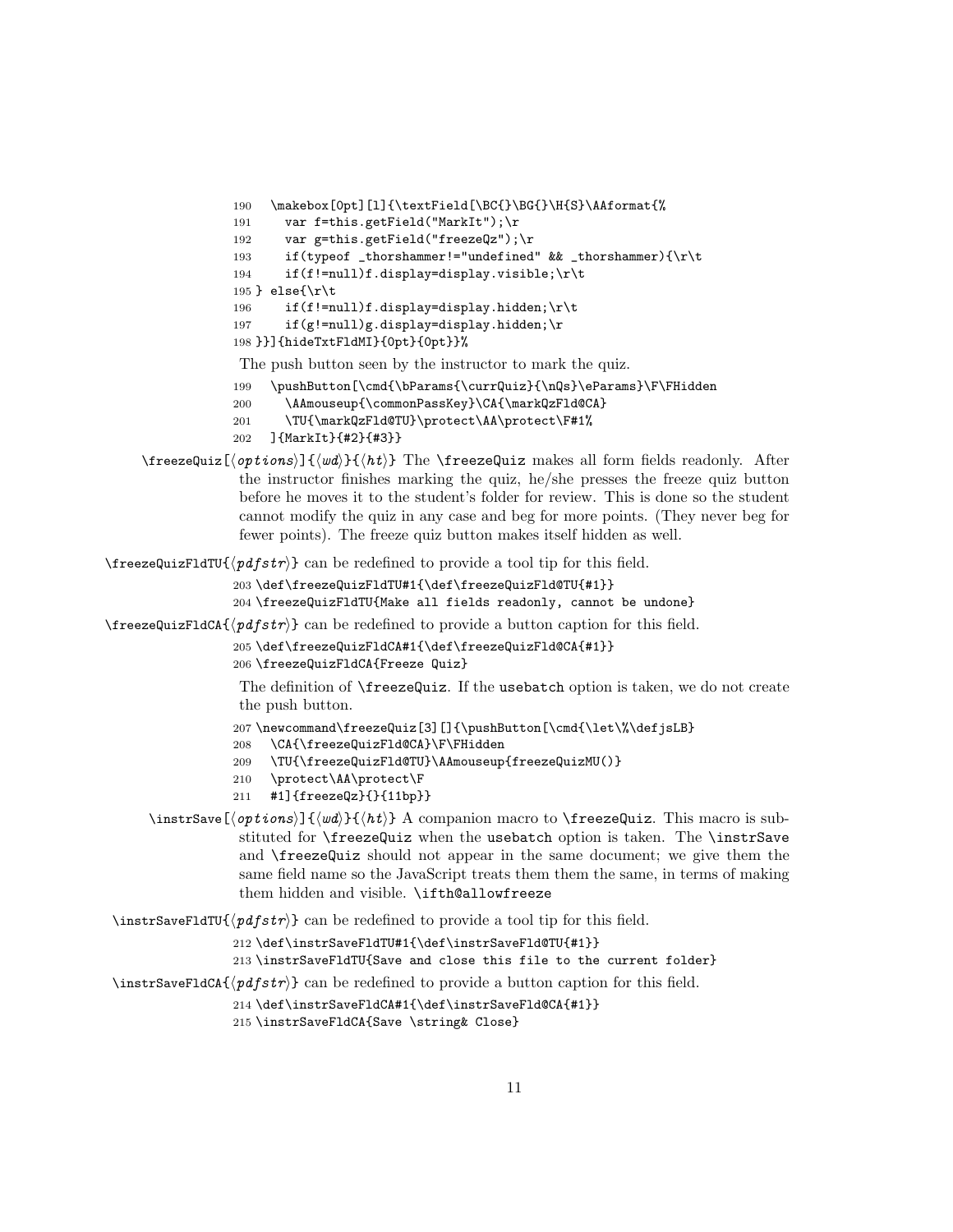The definition of \instrSave. If the usebatch option is taken, we do not create the push button.

```
216 \newcommand\instrSave[3][]{\pushButton[%]
217 \CA{\instrSaveFld@CA}\F\FHidden
218 \TU{\instrSaveFld@TU}\AAmouseup{%
219 var f=this.getField("studentenGrade");\r
220 var str=""+f.value;\r
221 str=str.replace(/\string\s/g,"");\r
222 if (str=="")\r\trth223 app.alert("You did not award the student a final mark."
224 +''\ln\hat{x} the mark and then save."); \r
225 else \{\rightharpoonup\rrbracket\}226 aebTrustedFunctions(this,aebSaveAs);\r\t
227 this.closeDoc(true);\r
228 }}\protect\AA\protect\F
229 #1]{freezeQz}{}{11bp}}
```
\freezeOrSave[ $\langle options \rangle$ ]{ $\langle wd \rangle$ }{ $\langle ht \rangle$ } is the recommended way of inserting \freezeQuiz or \instrSave. If usebatch is taken, freezeOrSave¸ expands to \instrSave; otherwise it expands to \freezeQuiz.

```
230 \AtEndOfPackage{\ifth@allowfreeze\let\freezeOrSave\freezeQuiz
231 \else\let\freezeOrSave\instrSave\fi}
```
 $\setminus$ studentReport $[\langle options \rangle]\{\langle wd\rangle\}$  In Thor's way of things, a summary report is placed at the top of the document. This readonly field shows the number of points awarded and the total points.

```
232 \newcommand{\studentReport}[3][]{%
233 \textField[\BC{}\BG{}\F\FHidden\Ff\FfReadOnly\protect\Ff#1%
234 ]{studentenReport}{#2}{#3}}
```
 $\tilde{\sigma}$  \studentGrade[ $\langle options \rangle$ ]{ $\langle w d \rangle$ }{ $\langle ht \rangle$ } Again, in Thor's way of things, a text field is available to assign grade. This field is initially hidden, but becomes visible when instructor signs in.

```
235 \newcommand{\studentGrade}[3][]{\textField[\F\FHidden\protect\F
```
236 \BC{red}\BG{}\Q1\textSize{12}\textColor{blue}

```
237 \AAkeystroke{event.change=event.change.toUpperCase()}#1%
```
238 ]{studentenGrade}{#2}{#3}}

 $\theta$  \thQHFirstName  $\{ \langle options \rangle \}$   $\{ \langle nt \rangle \}$  The first name of the student

239 \def\thQHFirstName#1{\def\th@QHFirstName{\textbf{#1}\space}} 240 \thQHFirstName{First name:}

\thQHLastName[ $\langle$ options}]{ $\langle w d \rangle$ } { $\langle h t \rangle$ } The last name of the student

```
241 \def\thQHLastName#1{\def\th@QHLastName{\textbf{#1}\space}}
242 \thQHLastName{Last name:}
```

```
\theta[\lambda(\alpha)] {\langle \omega \rangle} Number of points, displayed in the form '10 / 20'.
```
243 \def\thQHPoints#1{\def\th@QHPoints{\textbf{#1}\space}}

244 \thQHPoints{Points:}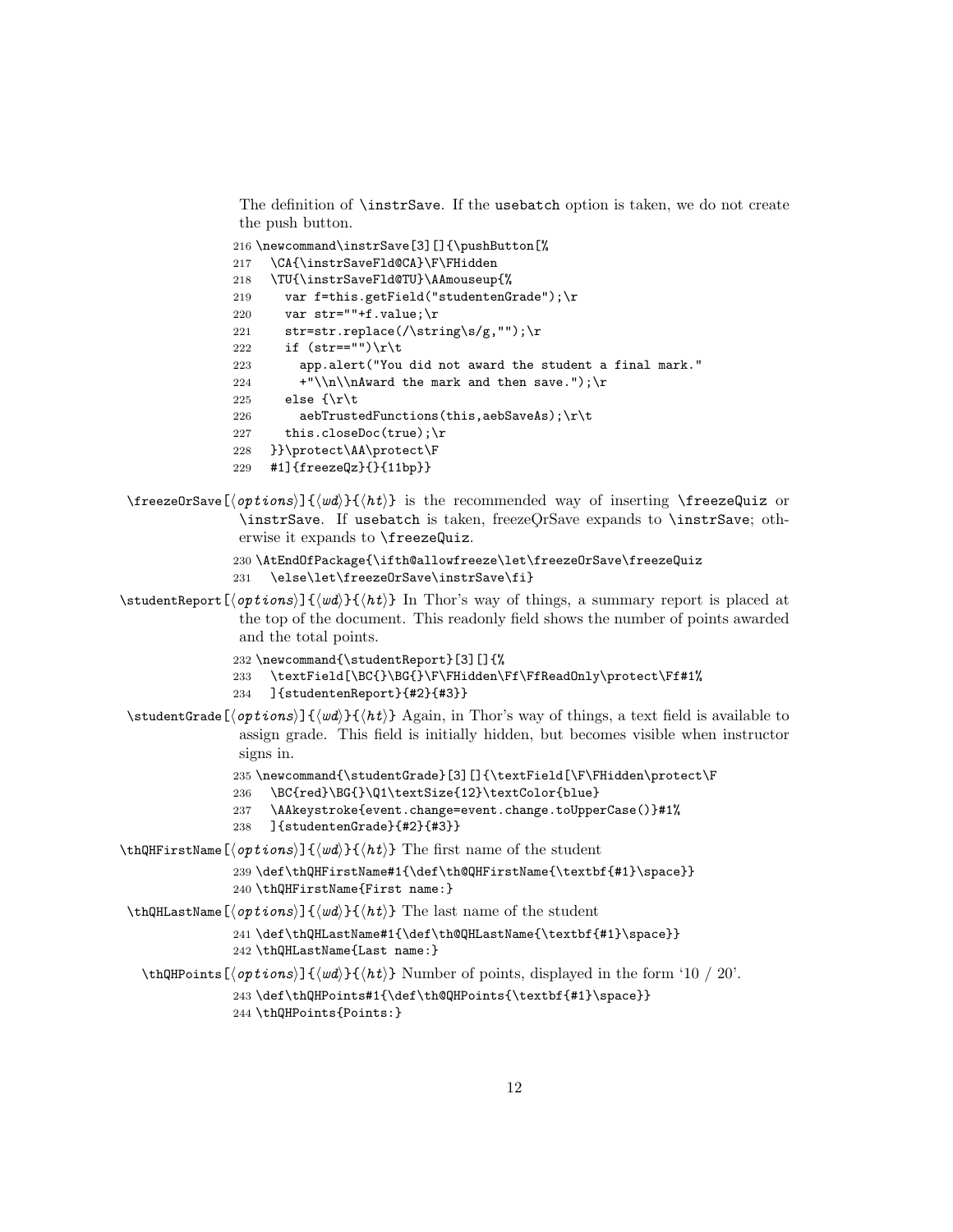```
\theta[\sqrt{h\theta}](\phi) is \theta if \phi is \theta if \theta is \theta is \theta is equal to the grade mark (A, B, C, etc., or 1, 2, 3, etc.)245 \def\thQHGrade#1{\def\th@QHGrade{\textbf{#1}\space}}
```
246 \thQHGrade{Grade:}

```
\thQuizHeader* The above commands typically appear above the quiz and placed in some beautiful
               way. We bundle these commands into a single one, according to my own happiness,
               but you may seek happiness some other way by redefining \thQuizHeaderLayout.
               (The command \thQuizHeader just picks up on the *-option, then expands
               \thQuizHeaderLayout.) The command is placed beneath the \DeclareQuiz com-
               mand and above the quiz environment. The command automatically emits a
               \newpage, unless the *-option is taken.
```

```
Preferred Placement
                     \DeltaeclareQuiz{\langle qz-name}}
                     ...
                     \begin{document}
                     ...
                     \thQuizHeader
                      ...
                     \langlequiz-begins)
                                                   Alternate Placement
                                                   \begin{document}
                                                   \DeltaeclareQuiz{\langle qz-name}}
                                                   \thQuizHeader
                                                   ...
                                                   \langlequiz-begins\rangle247 \newcommand{\thQuizHeader}{\let\Hy@EveryPageAnchor\relax
                    248 \@ifstar{\thPageOne\thQuizHeaderLayout}
                    249 {\newpage\thPageOne\thQuizHeaderLayout}%
                    250 }
\thQuizHeaderLayout The body of this command contains the arraignment of the above defined com-
                     mands. It is this command that may be redefined.
                    251 \newcommand\thQuizHeaderLayout{\noindent
                    252 \th@QHFirstName\FirstName{1.5in}{13bp}\vcgBdry[3pt]
                    253 \th@QHLastName\LastName{1.5in}{13bp}\vcgBdry[6pt]
                    254 \begin{minipage}[t]{1.2in}\kern0pt
                    255 \makebox[0pt][r]{\raggedleft\markQz{}{11bp}%
                    256 \hspace{\marginparsep}}%
                    257 \th@QHPoints\studentReport{\widthof{000/000}}{11bp}\vcgBdry[6pt]
                    258 \makebox[0pt][r]{\raggedleft\freezeOrSave{}{11bp}%
                    259 \hspace{\marginparsep}}%
                    260 \th@QHGrade\studentGrade{14bp}{14bp}\vcgBdry[6pt]
                    261 \end{minipage}\hfill
                    262 \begin{minipage}[t]{\linewidth-1em-1.2in}\kern0pt
                    263 \begin{sumryTblAux}{\currQuiz}
                    264 \displaySumryTbl[ntables=1,showmarkup]{\currQuiz}
                    265 \end{sumryTblAux}
                    266 \end{minipage}}
```
This assumes the English language and the usesumrytbls option of exerquiz.

### <span id="page-12-0"></span>8.2 Commands that usually follow the quiz

\completeMsgFldV{ $\phi f s t r$ } is the message that is displayed in this multi-line text field.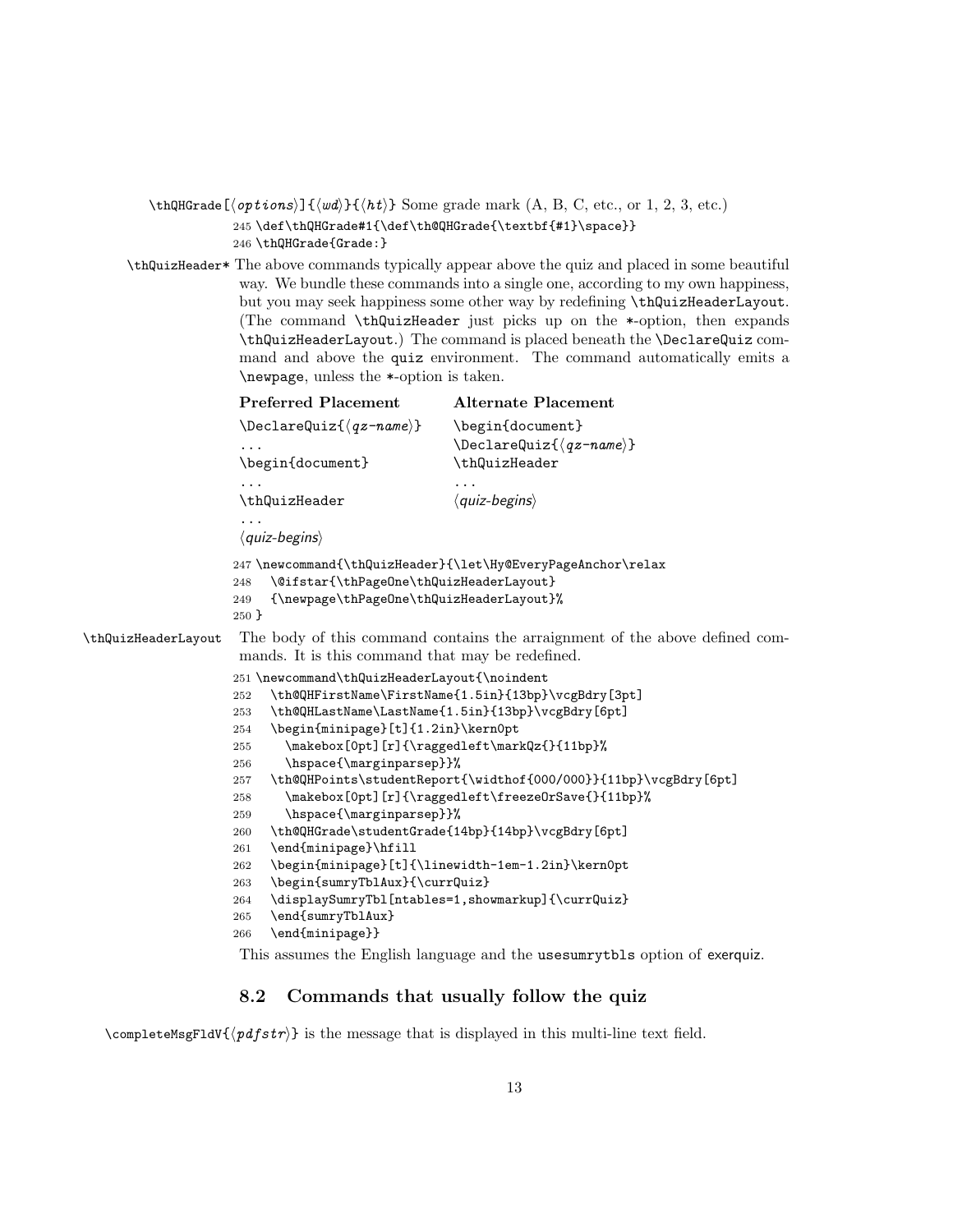\completeMsgFld[\leftldhopsil}  $\{\langle \omega \rangle\}$  When the student completes the quiz, a hidden text field appears and reminds the student to save the document.

267 \def\completeMsgFldV#1{\def\completeMsgFld@V{#1}}

268 \completeMsgFldV{Congratulations, you have completed the quiz,

269 before doing anything else, you need to save this document.}

The definition of \completeMsgFld

270 \newcommand{\completeMsgFld}[3][]{\textField[\F\FHidden\Ff\FfMultiline

271 \Ff\FfReadOnly\V{\completeMsgFld@V}

272 \DV{\completeMsgFld@V}]{postQzMsg}{#2}{#3}}

 $\S$ hrtPtsFld{ $\{options\}$ { $\{quiz-name$ } This is exerquizs \PointsField, but with special format script.

 $\text{ShortPtsF1dFmt}\{\text{js-str}\}\$ is the formatting string used;  $\text{js-str}\$  should incorporate the event property event.value in its definition. See default definition below.

```
273 \def\ShrtPtsFldFmt{\bgroup\obeyspaces\ShrtPtsFldFmt@i}
274 \def\ShrtPtsFldFmt@i#1{\egroup\flJSStr[noquotes]{\ShrtPtsFld@Fmt}{#1}}
275 \ShrtPtsFldFmt{"Short Pts: "+event.value}
```
The definition of \ShrtPtsFld

276 \newcommand{\ShrtPtsFld}[2][]{%

277 \PointsField[\AAformat{if(event.value!="")

```
278 event.value=\ShrtPtsFld@Fmt}\F\FHidden\protect\AA
```
- 279 \protect\F#1]{#2}}
- $\Lap{\text{LugPtsF1d}}{\sqrt{quiz-name}}$  This field will hold the total points for the essay or extended response questions. It is modeled after \PointsField, having the same defaults and width and height.
- $\L_{ngPtsF1dFmt}$  is the formatting string used;  $\langle js-str \rangle$  should incorporate the event property event.value in its definition. See default definition below.

280 \def\LngPtsFldFmt{\bgroup\obeyspaces\LngPtsFldFmt@i} 281 \def\LngPtsFldFmt@i#1{\egroup\flJSStr[noquotes]{\LngPtsFld@Fmt}{#1}} 282 \LngPtsFldFmt{"Long Pts: "+event.value}

The definition of \LngPtsFld

283 \newcommand{\LngPtsFld}[2][]{%

- 284 \textField[\presets{\PointsFieldDefaults}\F\FHidden
- 285 \AAformat{if(event.value!="") event.value=\LngPtsFld@Fmt}
- 286 \AAcalculate{var f=this.getField("essayMrkUp");\r
- 287 if(f!=null)EFSimple\_Calculate("SUM",%
- 288 new Array("essayMrkUp.\currQuiz"));}
- 289 ]{EssayField.\currQuiz}{\PtFW}{\DefaultHeightOfWidget}}
- $\Theta$  \TotalsFld{ $\{options\}$ { $\{quiz-name\}$ } This is modeled after exerquizs \PointsField, but with special format script.
- $\text{TotalsF1dFnt}\{js-str\}$  is the formatting string used;  $\{js-str\}$  should incorporate the event property event.value in its definition. See default definition below.

290 \def\TotalsFldFmt{\bgroup\obeyspaces\TotalsFldFmt@i}

291 \def\TotalsFldFmt@i#1{\egroup\flJSStr[noquotes]{\TotalsFld@Fmt}{#1}}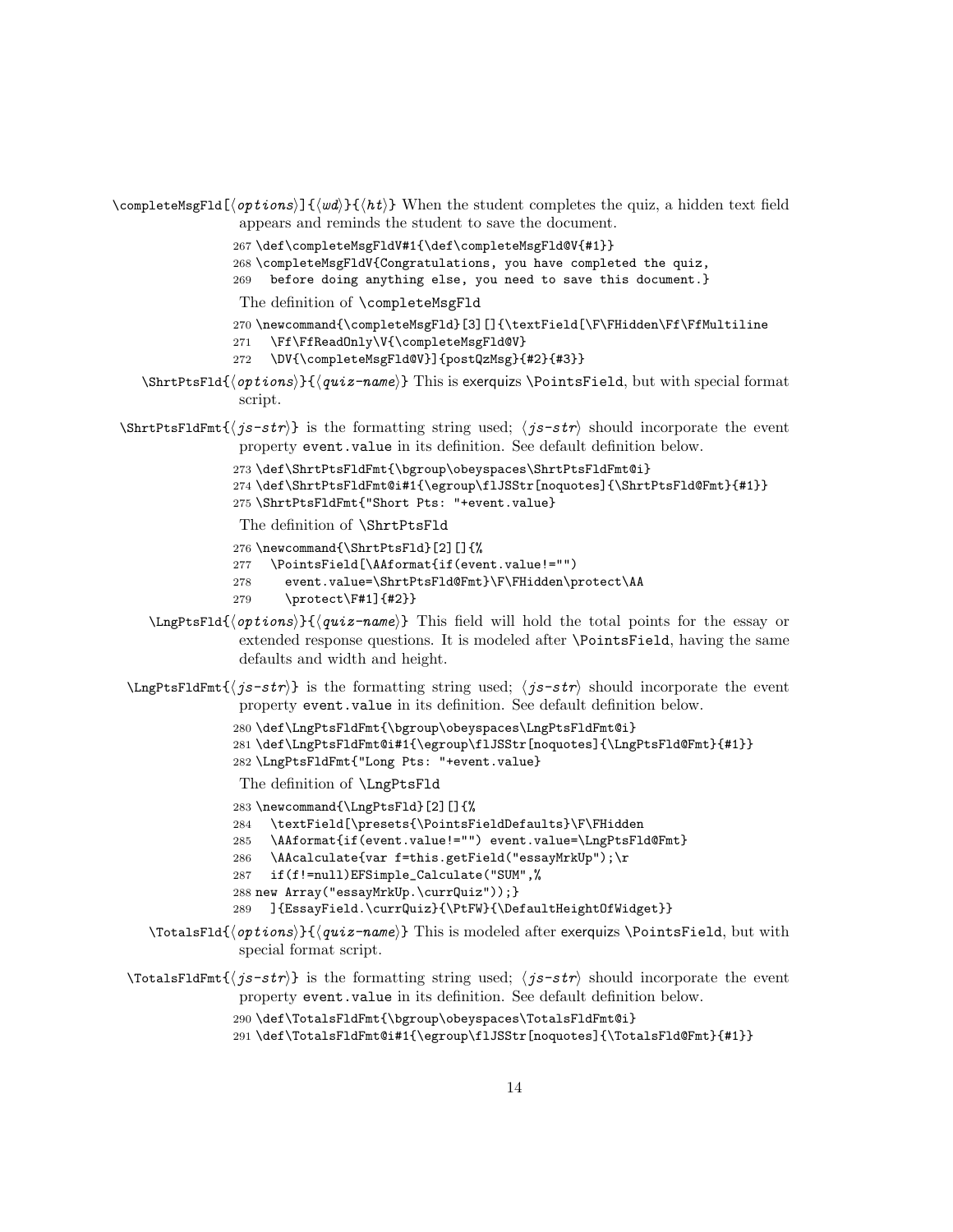```
292 \TotalsFldFmt{"Total: "+event.value+"\space\eqOutOf\space"%
               293 +NPointTotal}
                The definition of \TotalsFld
               294 \newcommand{\TotalsFld}[2][]{%
               295 \textField[\presets{\PointsFieldDefaults}\F\FHidden
               296 \AAformat{try{event.value=(\TotalsFld@Fmt)}catch(e){}}
               297 \AAcalculate{EFSimple_Calculate("SUM",%
               298 new Array("PointsField.\currQuiz","EssayField.\currQuiz"));\r
               299 var\eqSP f=this.getField("studentenReport");\r
               300 f.value=(1*event.value)+"\eqSP/\eqSP"+\theeqpointvalue;
               301 }]{TotalsField.\currQuiz}{\PtFW}{\DefaultHeightOfWidget}}
\thQuizTrailer The above commands can be arranged in some way following the quiz; one such
                arrangement is found in the command \thQuizTrailer.
               302 \newcommand{\thQuizTrailer}{\raisebox{\baselineskip-\fboxsep}%
               303 {\makebox[0pt][l]{\parbox[t]{3in}{\kern0pt
               304 \completeMsgFld{3in}{3\baselineskip}}}}%
               305 \makebox[0pt][l]{\hspace{3in}\quad
               306 \ifthtestmode\CorrButton{\currQuiz}\else
```

```
307 \stuSaveBtn{}{11bp}\fi}\parbox[t]{3in}
```

```
308 {\ShrtPtsFld{\currQuiz}\vcgBdry[6pt]
```

```
309 \LngPtsFld{\currQuiz}\vcgBdry[6pt]
```

```
310 \TotalsFld{\currQuiz}}}
```
### <span id="page-14-0"></span>8.3 Controls inside the quiz environment

```
\lesssim \essayQ{\{nPts\}} When we have an essay type question we need to mark it prior to the \item.
          In order to test whether the instructor has put in more credit than specified by
          the \PTs command, we need to pass the number of points for this question.
```
 $\text{lessayQFIdTU}\{\text{gaffstr}\}$  is the tool tip for this field.

```
311 \def\essayQFldTU#1{\def\essayQFld@TU{#1}}
```

```
312 \essayQFldTU{Assign points to extended responses}
```
- \EsW We fix the width \EsW and the height \EsH of \essayQ using commands, these
- \EsH can be redefined.
	- \def\EsW{33bp}\def\EsH{14bp}

Now for the definition of \essayQ

```
314 \def\essayQ#1{\let\qMark@HookSave\qMark@Hook
```

```
315 \def\qMark@Hook{\makebox[0pt][r]{\smash
```

```
316 {\raisebox{-7bp+\fboxsep}{\stepcounter{questionno}\textField[%
```

```
317 \cmd{\bParams{#1}\eParams}\F\FHidden\Q{1}
```
\AAkeystroke{\essayQKey}

```
319 % \AAonfocus{var essayPtsAssigned=(1*event.value);}
```

```
320 \AAformat{if(event.value!="") event.value=event.value
```

```
321 +((event.value==1)?" \eqptLabel":" \eqptsLabel")}
```

```
322 \TU{\essayQFld@TU}
```

```
323 ]{essayMrkUp.\currQuiz.\thequestionno}{\EsW}{\EsH}%
```

```
324 \addtocounter{questionno}{-1}}}}\global
```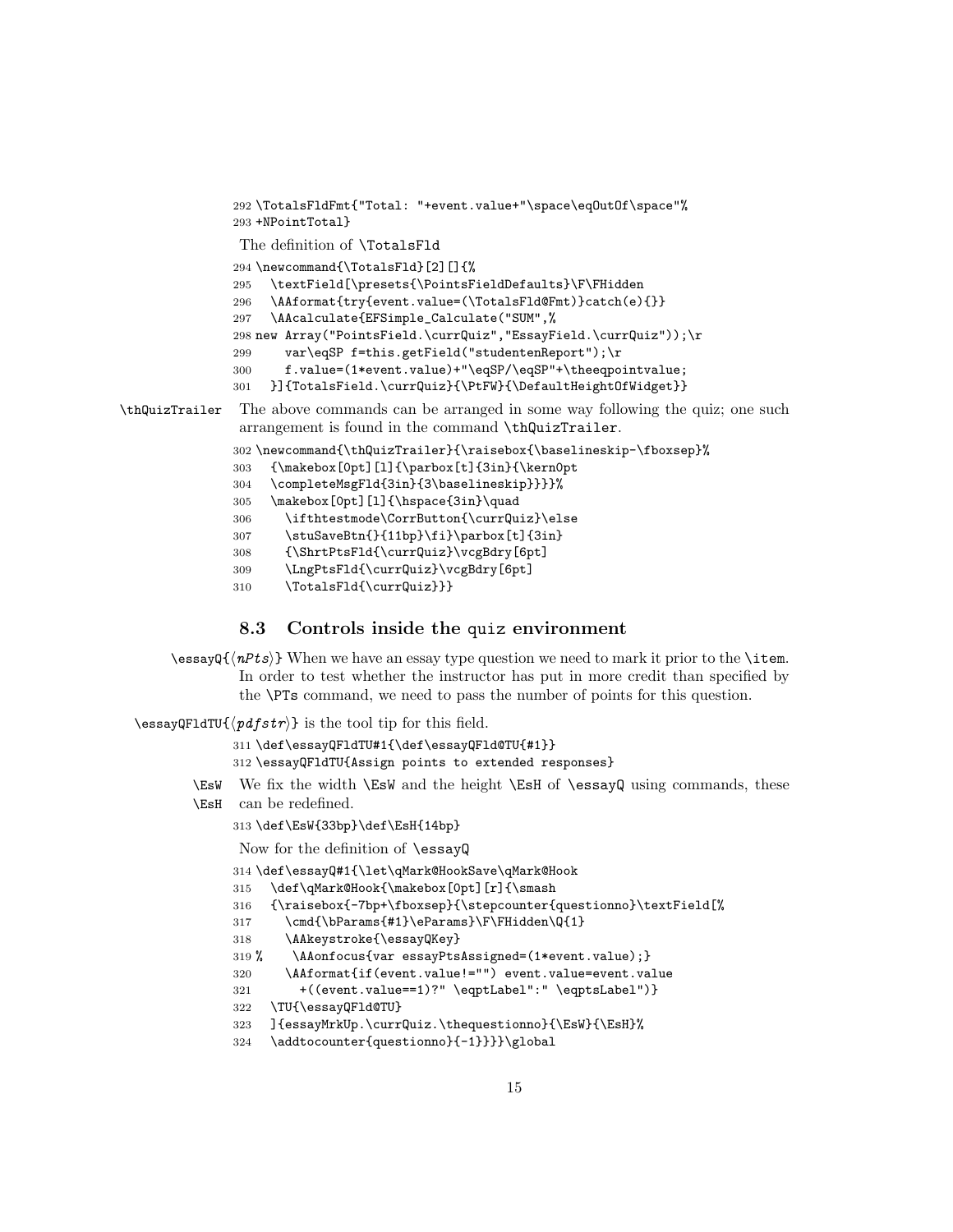\let\qMark@Hook\qMark@HookSave}}

The way you pose an essay question is as follows:

\essayQ{5} \item\PTs{5} The question ...\\[3pt] \RespBoxEssay{4in}{4\baselineskip}

\essayitem $\{\langle num \rangle\}$  We simply this workflow a little, define \essayitem:

\def\essayitem#1{\essayQ{#1}\item\PTs{#1}}

Thus, we can now type,

\essayitem{5} The question ...\\[3pt] \RespBoxEssay{4in}{4\baselineskip}

# <span id="page-15-0"></span>9 Field level JavaScript for form field commands

```
\pwdInstrFld JS Keystroke action for \pwdInstrFld. This script uses three parameters passed
               to it through \pwdInstrFld: @p(1) is the quiz name (\currQuiz); @p(2) is the
               number of questions; and \mathbb{Q}_p(3) is the password.
```

```
327 \begin{defineJS}[\makeesc\@]{\pwdKeyJS}
328 if (event.willCommit) {
329 if (event.value==@p(3)) {
330 @commonPassKey
331 }
332 }
333 \end{defineJS}
334 \begin{defineJS}[\makeesc\@\makecmt\%]{\commonPassKey}
```
Added code from \qz@IDTxtField to avoid the dreaded 'q1 is undefined' JavaScript error message. This happends when the Mark It control and the Begin Quiz controls are on different pages. When Mark It is pressed, 'q1' has not been defined yet, not until the next page.

```
335 if(typeof aQuizzesInDoc=="undefined")
336 var aQuizzesInDoc=new Array();
337 if (aQuizzesInDoc.indexOf("@oField"))
338 aQuizzesInDoc.push("@oField");
339 if (typeof @oField=="undefined")
340 var @oField=new Object;
341 restoreQuizData();
342 this.calculate=true;
343 @ifthtestmode@else%
344 var f=this.getField("postQzMsg");
345 if (f!=null) f.display=display.hidden;@fi
346 var f=this.getField("pbStuSvCl");
347 if (f!=null) f.display=display.hidden;
348 var f=this.getField("ScoreField.@p(1)");
349 if (f!=null) f.display=display.visible;
350 var f=this.getField("PointsField.@p(1)");
```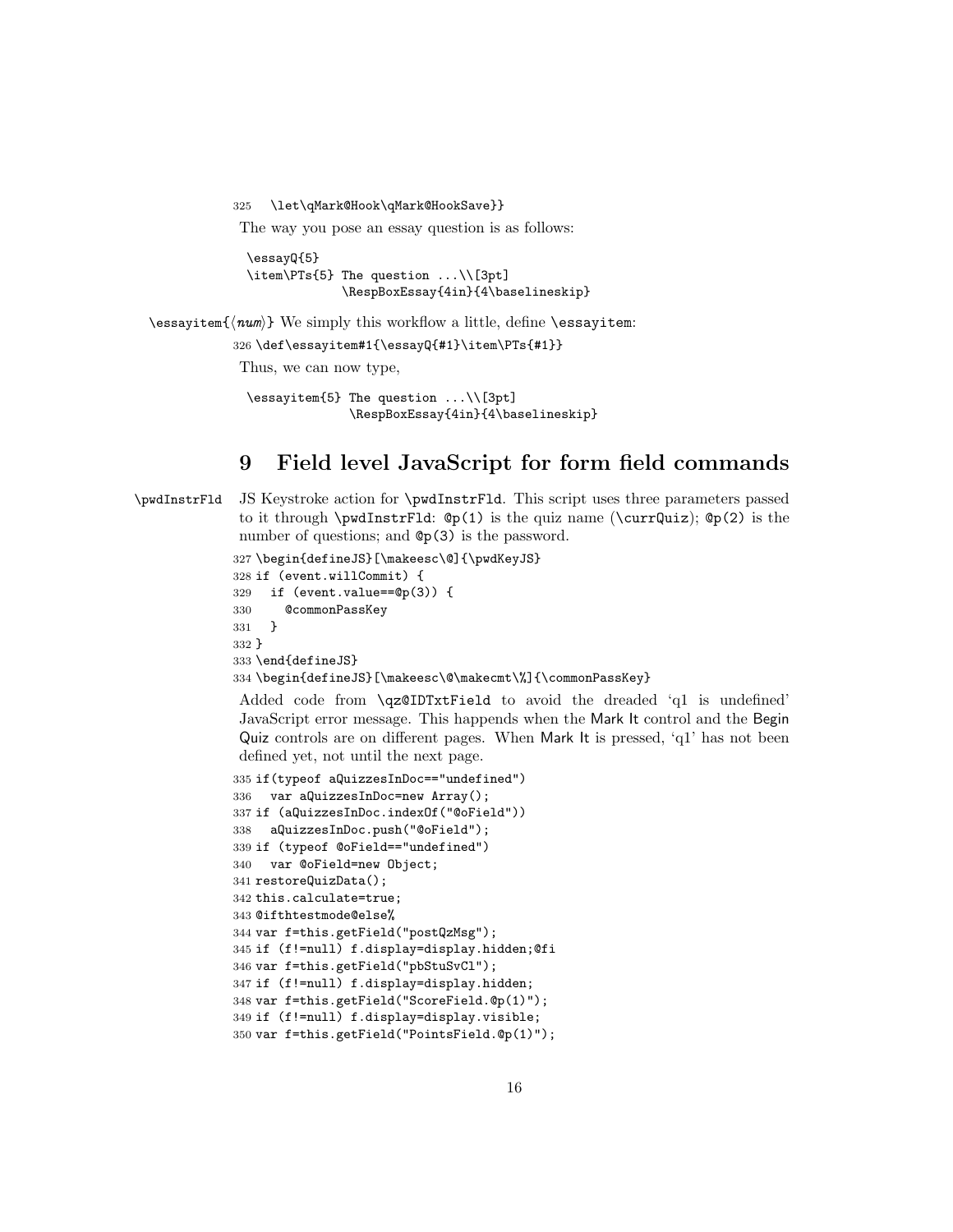```
351 if (f!=null) f.display=display.visible;
352 var f=this.getField("EssayField.@p(1)");
353 if (f!=null) f.display=display.visible;
354 var f=this.getField("TotalsField.@p(1)");
355 if (f!=null) f.display=display.visible;
356 var f=this.getField("essayMrkUp");
357 if (f!=null) f.display=display.visible;
358 correctQuiz("@p(1)",@p(2));
359 var f=this.getField("qzreset");
360 if (f!=null) f.display=display.visible;
361 var f=this.getField("freezeQz");
362 if (f!=null) f.display=display.visible;
363 var f=this.getField("studentenReport");
364 if (f!=null) f.display=display.visible;
365 var f=this.getField("studentenGrade");
366 if (f!=null) f.display=display.visible;
367 if (typeof correctSumryTbl == "function")
368 correctSumryTbl("@p(1)",@p(2));
369 \end{defineJS}
```
- \essayQKey Keystroke JS action for \essayQ. The @p(1) parameter is the weight of this essay question, it is passed to this script by \essayQ.
- $\N$ NoNumEnteredMsg{ $\{jsstr\}$  When you enter a non-number, and an alert box pops up with this as its message.

```
370 \def\NoNumEnteredMsg#1{\flJSStr*[noquotes]{\cNoNumEnteredMsg}{#1}}
371 \NoNumEnteredMsg{"You did not enter a number, %
372 enter a nonnegative number only"}
```
 $\text{ToOMuchCreditMsg}\{\text{ssstr}\}\$  When you assign too much credit for the problem, an alert box appears containing this message.

```
373 \def\TooMuchCreditMsg#1{\flJSStr*[noquotes]{\cTooMuchCredit}{#1}}
374 \TooMuchCreditMsg{"You've assigned too much credit for this %
375 problem, assigning the maximum instead"}
Now the definition of \essayQKey
```

```
376 \begin{defineJS}[\makeesc\@\makecmt\%]{\essayQKey}
377 if (event.willCommit) {
378 var qpts=(1*event.value);
379 if (isNaN(qpts)) {
380 app.alert(@cNoNumEnteredMsg);
381 event.rc=false;
382 } else if (qpts<0) {
383 event.value=-1*event.value;
384 qpts=1*event.value;
385 }
386 if (event.rc) {
387 if (qpts > @p(1) ) {
```

```
388 app.alert(@cTooMuchCredit);
389 qpts=@p(1);
390 }
```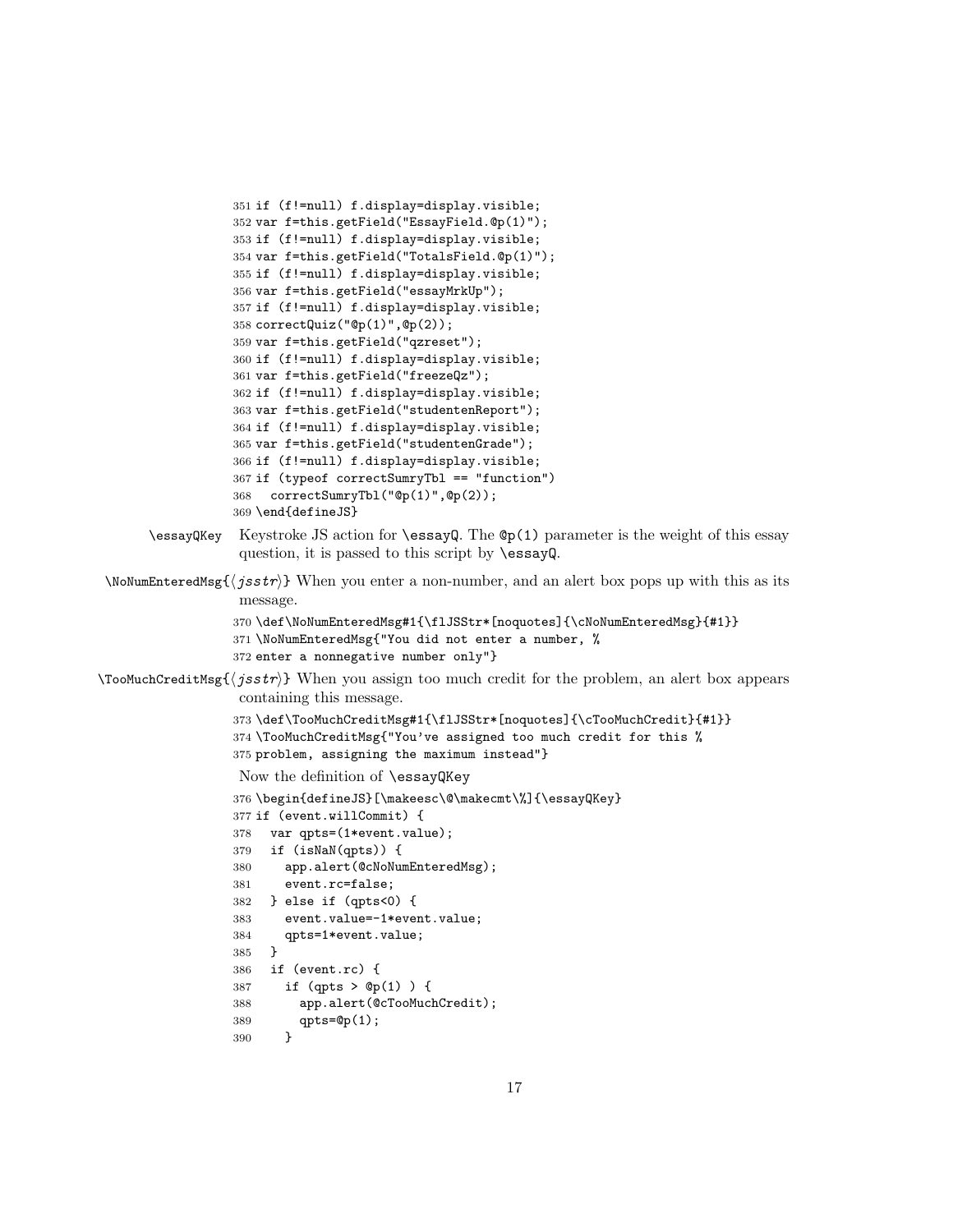```
391 // update ProbDist array
                   392 ProbDist[@thequestionno]=qpts;
                   393 // see if table is present
                   394 if (typeof correctSumryTbl == "function") {
                   395 f=this.getField("%
                   396 @dlcombine(@currQuiz)(SanityCheckPts).@thequestionno");
                   397 var thesePts= qpts + (( qpts == 1 )?%
                   398 " @eqptLabel":" @eqptsLabel");
                   399 f.value=thesePts;
                   400 // add color
                   401 var cb=this.getField("%
                   402 @dlcombine(@currQuiz)(SanityCheck).@thequestionno");
                   403 if (qpts==@p(1)) cb.strokeColor=@rghtColorJS;
                   404 else if (qpts>0) cb.strokeColor=@partialColorJS;
                   405 else cb.strokeColor=@wrngColorJS;
                   406 }
                   407 event.value=qpts;
                   408 }
                   409 }
                   410 \end{defineJS}
  \instrAutoSaveOn When the instructor presses the freeze quiz control, there is an option to au-
                    tomatically save the document or not. \instrAutoSaveOn saves the document;
 \instrAutoSaveOff however, if \instrAutoSaveOff is expanded in the preamble, no automatic save
                    is performed. The default is \instrAutoSaveOn.
                   411 \def\instrAutoSaveOn{\def\instrAutoSave{true}}
                   412 \def\in\mathsf{AutoS} ave<br/>Off{\def\instrAutoSave{false}}
                   413 \instrAutoSaveOn
\instrAutoCloseOn When the instructor presses the freeze quiz control, there is an option to silently
                    close the document or not. \instrAutoCloseOn closes the document; however, if
\instrAutoCloseOff \instrAutoCloseOff is expanded in the preamble, no automatic closing occurs.
                    The default is \instrAutoCloseOn.
                   414 \def\instrAutoCloseOn{\def\instrAutoClose{true}}
                   415 \instrAutoCloseOn
                   416 \def\instrAutoCloseOff{\def\instrAutoClose{false}}
   freezeQuizMU() The mouse up JavaScript for freezeQuiz(). It makes all form fields in the entire
                    document readonly. Use only after all markups are finished and document is ready
                    to be moved into the student's folder.
                   417 \def\MarkWarningMsg#1{\dlJSStr*[noquotes]{\MarkWarning@Msg}{#1}}
                   418 \MarkWarningMsg{"You did not award the student a final mark.\
                   419 \ \h\n\h\n\h\nAward the mark and then save."\flattenOn The \flattenOn turns on flattening, while \flattenOff turns flattening off. The
      \flattenOff reason you would turn flattening off is to use Thor's way for basic methods and
                    for the useclass option. The default is \flattenOff for basic methods and
                    \flattenOn for usebatch. Applies only when the Freeze Quiz button is present.
```
\def\flattenOn{\def\bFlattenState{false}}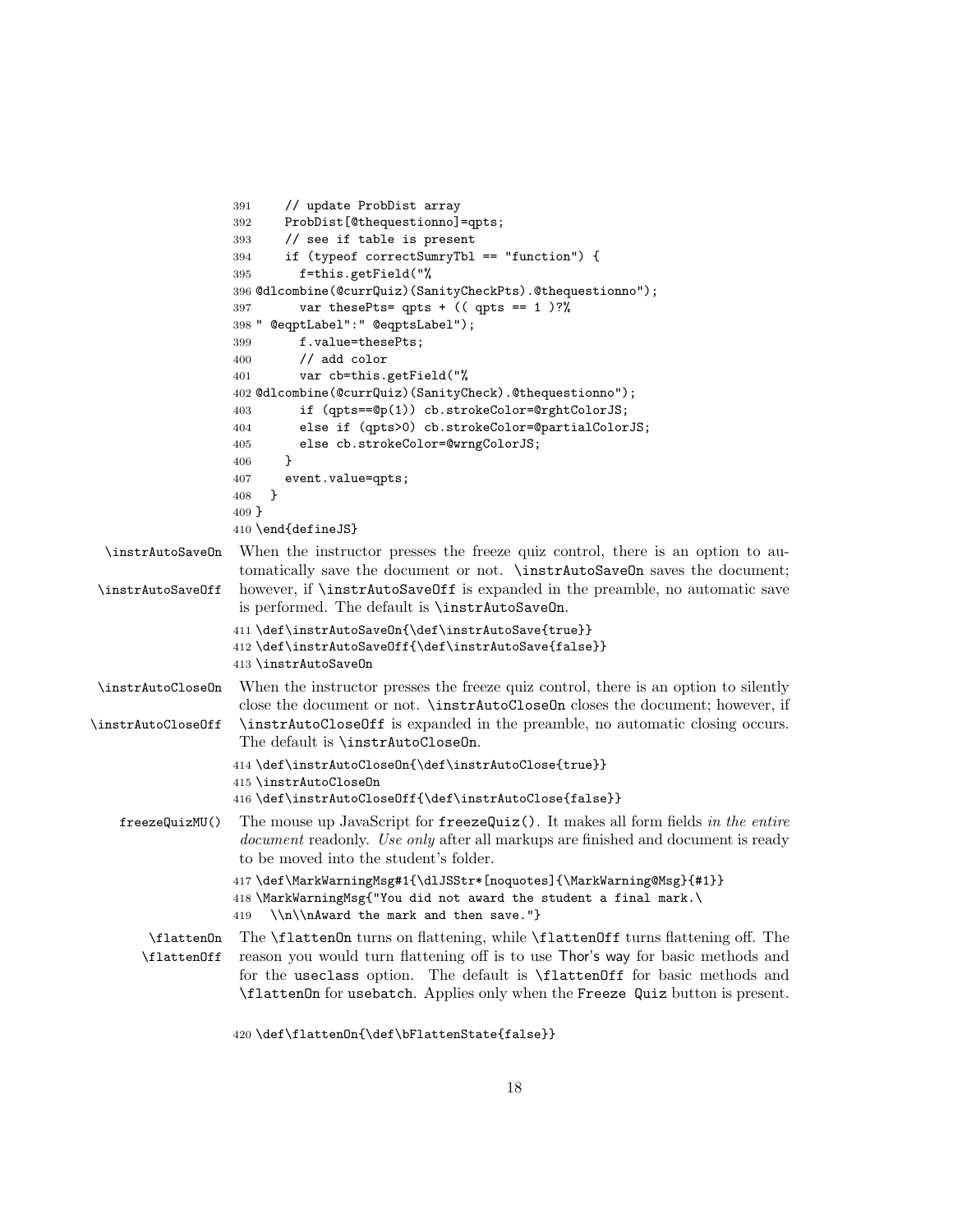```
421 \def\flattenOff{\def\bFlattenState{true}}
422 \ifbasicmethods\flattenOff\else\flattenOn\fi
The definition of freezeMU().
423 \begin{insDLJS}{jsforthor}{thorshammer: Freeze/Save Doc}
424 var sndSaveWarning=\SecondSave@Msg;
425 var isthereCvrPg=\thIsCP;
426 var cvrPgNum="\thCvrPg";
427 function freezeQuizMU() {
428 var f, fname;
429 var bOK=true;
430 var f=this.getField("studentenGrade");
431 var str=""+f.value;
432 str=str.replace(/\s/g,"");
433 if (str=="") {
434 app.alert(\MarkWarning@Msg);
435 bOK=false;
436 }
Determine if there are solution pages, and if so, re-insert them.
437 var SolnSet=this.info.SolnSet;
438 if (bOK&&SolnSet!=""){
439 var SolnPath=this.info.SolnPath;
440 // var SolnSet=this.info.SolnSet;
441 var qzbasename=this.info.qzBaseName;
442 aebTrustedFunctions(this,aebInsertPages,{
443 nPage: (this.numPages-1),
444 cPath: SolnPath+"/"+qzbasename+"-"+SolnSet+".pdf"
445 })
446 };
If \thUseNameToCustomize is true, we use the current file name; otherwise we use
the original file name (\jobname)
447 if(\instrAutoSave&&bOK) {
448 // var cSave="\jobname";
449 var docFN=this.documentFileName;
450 docFN=docFN.substring(0,docFN.length-4);
451 var cSave=(\thUseNameToCustomize)?"\jobname":docFN;
If \thUseNameToCustomize is true, we append student and "-g" to signal that
this file has been graded.
452 if(\thUseNameToCustomize) {
```

```
453 var f=this.getField("Name.first");
454 if(f!=null)cSave+=("-"+f.value+"_");
455 f=this.getField("Name.last");
456 if(f!=null)cSave+=(f.value);
457 cSave+=("-g");
458 }
459 var oRetn=aebTrustedFunctions(this,aebBrowseForDoc,{bSave:true,%
460 cFilenameInit: cSave });
461 bOK=(typeof oRetn=="object");
```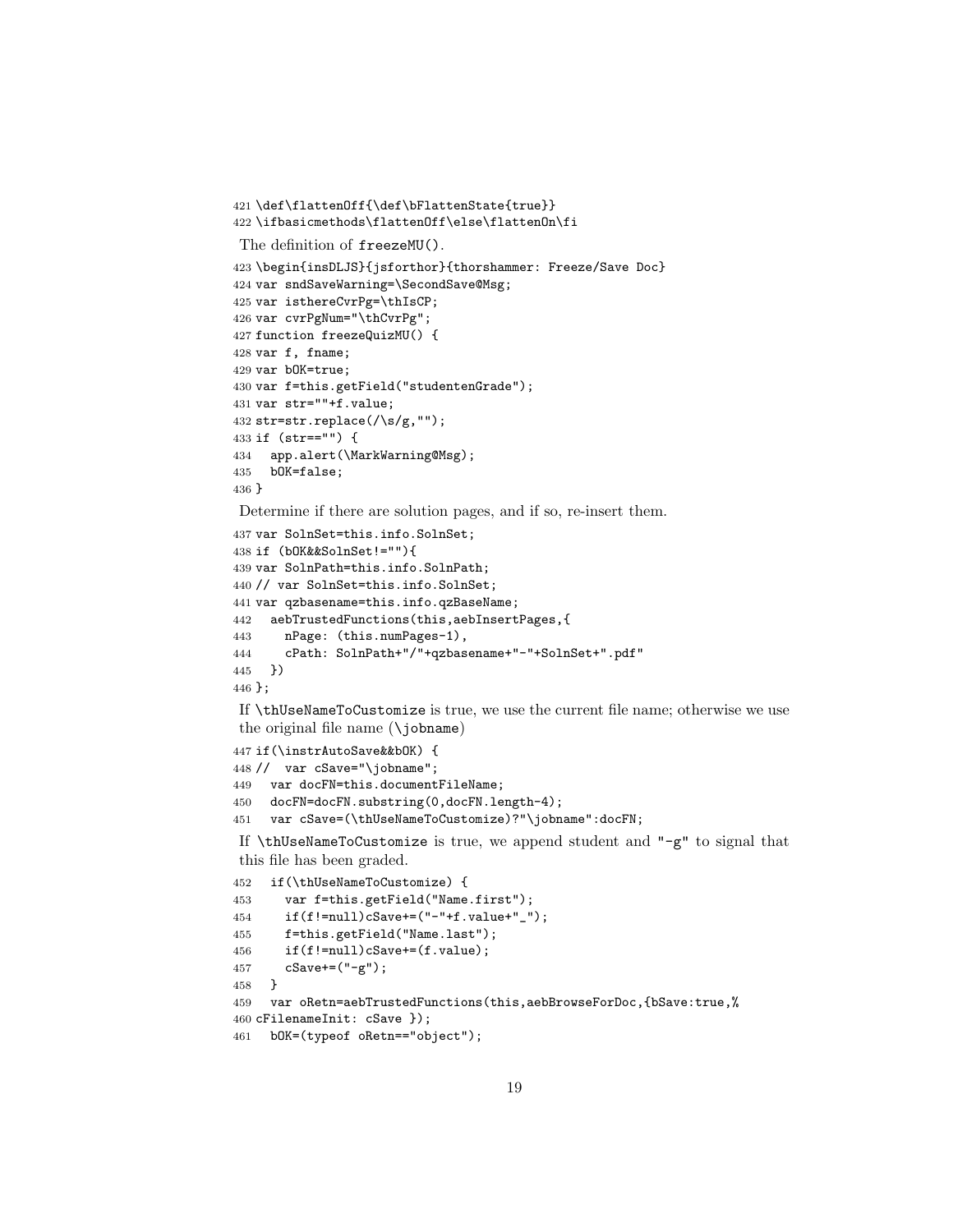```
462 if(bOK) {
```
If the file name and path are chosen, we make all files readonly

```
463 for (var i=0; i<this.numFields; i++) {
464 fname=this.getNthFieldName(i);
465 f=this.getField(fname);
466 f.readonly=true;<br>467 }
467 }
```
After making all fields readonly, we hide the freeze quiz button itself.

```
468 var f=this.getField("MarkIt");
469 if (f!=null)f.display=display.hidden;
470 f=this.getField("freezeQz");
```
if (f!=null)f.display=display.hidden;

 $(2019/06/30)$  Jürgen suggested to flatten the document to add more security.

if(typeof \_flattenThisDoc=="undefined")this.flattenPages();

```
Now we are ready to save the file
```
oRecordOfQuizData=undefined;

If instructor uses Thor's way, we don't want to reattach the solution page as it has already been reattached in this workflow.

```
474 this.info.SolnSet="";
475 var retn=aebTrustedFunctions(this,aebDocSaveAs,%
476 {cPath:oRetn.cPath,cFS:oRetn.cFS});
477 }
478 }
479 if(\instrAutoClose&&bOK) this.closeDoc(true);
480 }
481 \end{insDLJS}
482 \begin{defineJS}[\makeesc\@]{\freezeQuizMU}
483 var f, fname;
484 var bOK=true;
485 if(@instrAutoSave) {
486 var cSave="@jobname";
487 var f=this.getField("Name.first");
488 if(f!=null)cSave+=("-"+f.value+"_");
489 f=this.getField("Name.last");
490 if(f!=null)cSave+=(f.value);
491 var oRetn=aebTrustedFunctions(this,aebBrowseForDoc,{bSave:true,@%
492 cFilenameInit: cSave });
493 bOK=(typeof oRetn=="object");
494 if(bOK) {
If the file name and path are chosen, we make all files readonly
```

```
495 for (var i=0; i<this.numFields; i++) {
496 fname=this.getNthFieldName(i);
497 f=this.getField(fname);
498 f.readonly=true;
499 }
```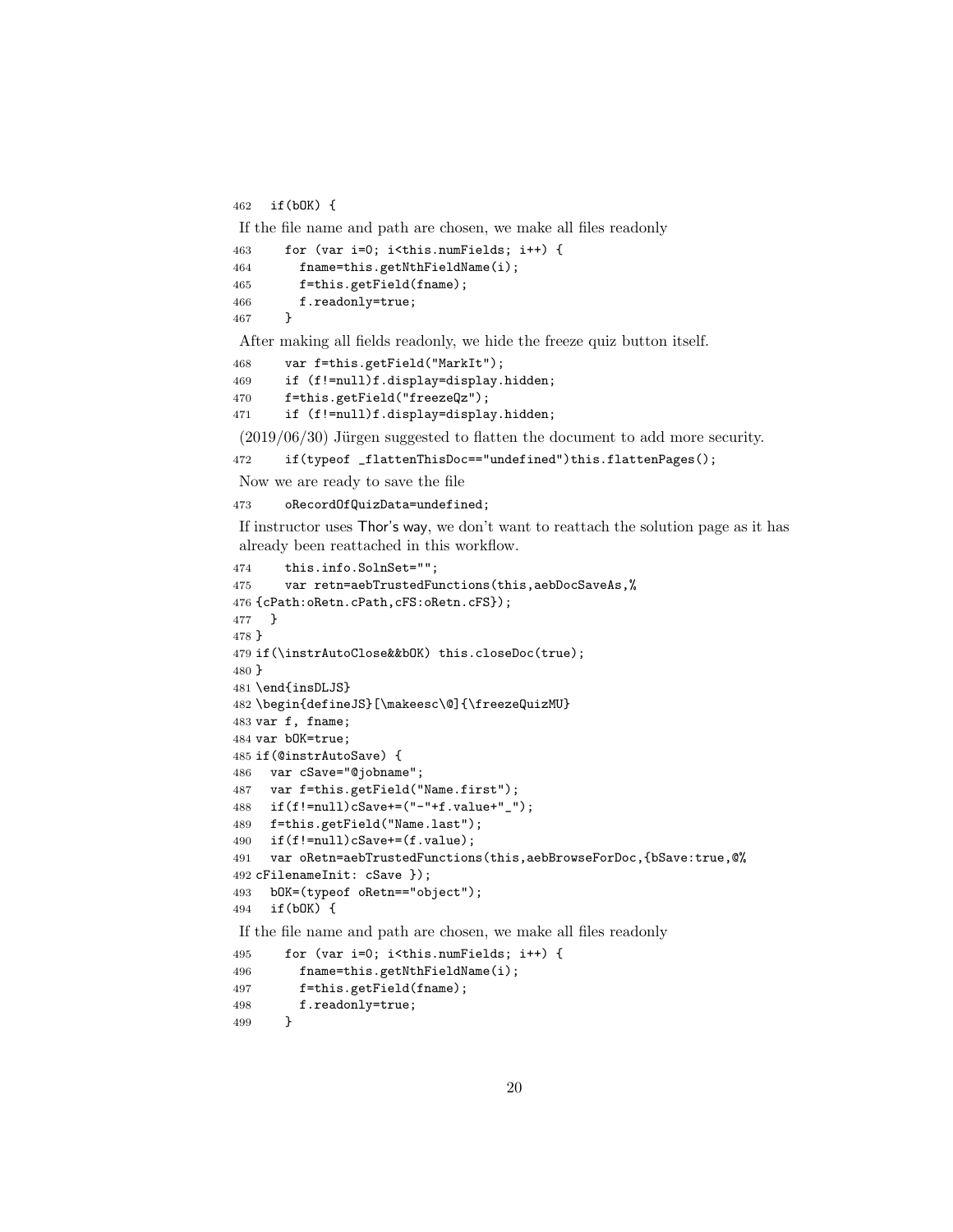After making all fields readonly, we hide the freeze quiz button itself.

```
500 var f=this.getField("MarkIt");
501 if (f!=null)f.display=display.hidden;
502 f=this.getField("freezeQz");
503 if (f!=null)f.display=display.hidden;
```
 $(2019/06/30)$  Jürgen suggested to flatten the document to add more security.

```
504 this.flattenPages();
```
Now we are ready to save the file

```
505 var retn=aebTrustedFunctions(this,aebDocSaveAs,@%
506 {cFS:oRetn.cFS,cPath: oRetn.cPath });
507 }
508 }
509 if(@instrAutoClose&&bOK) this.closeDoc(true);
510 \end{defineJS}
```
# <span id="page-20-0"></span>10 Modifications and redefinitions of AeB

We modify various commands of exerquiz to conform the goals of the mighty Thor.

#### <span id="page-20-1"></span>10.1 Quiz components modified

We begin by modifying the **\RespBoxEssay** action.

```
511 \def\@@RespBoxEssayActions{%
512 \AA{\if\eqQuizType\isQZ
513 \AAKeystroke{%
514 if(event.willCommit){\jsR\jsT
515 RecordPointValue(\eqPTs,\thequestionno);\jsR\jsT
516 RecordProblemType("\eqQT",\thequestionno);\jsR
```
The next three lines are inserted. After user has left the text field, we determine if he/she did anything. If event.value, stripped of all white space, is empty, nothing was done and we mark the response as undefined; otherwise we mark it as "<essay>". The fact that the Responses array is nonempty for this question will cause a check mark to appear in the summary table.

```
517 var stripResp=stripWhiteSpace(event.value);\jsR\jsT
518 if(stripResp=="")Responses[\thequestionno]=undefined;\jsR\jsT
519 else Responses[\thequestionno]="<essay>";\jsR\jsT
520 if ( typeof fieldPopTbl == "function" ) fieldPopTbl("\currQuiz");
521 } }\jsR
522 if (!isQuizInitialized("\curr@quiz")) {\jsR\jsT
523 \eqObjAlert\space eqAppAlert(%
524 InitMsg("\bqlabelISO"),3);\jsR\jsT
525 event.rc = false; \jsR
526 }%
527 }%
528 \fi
529 }
```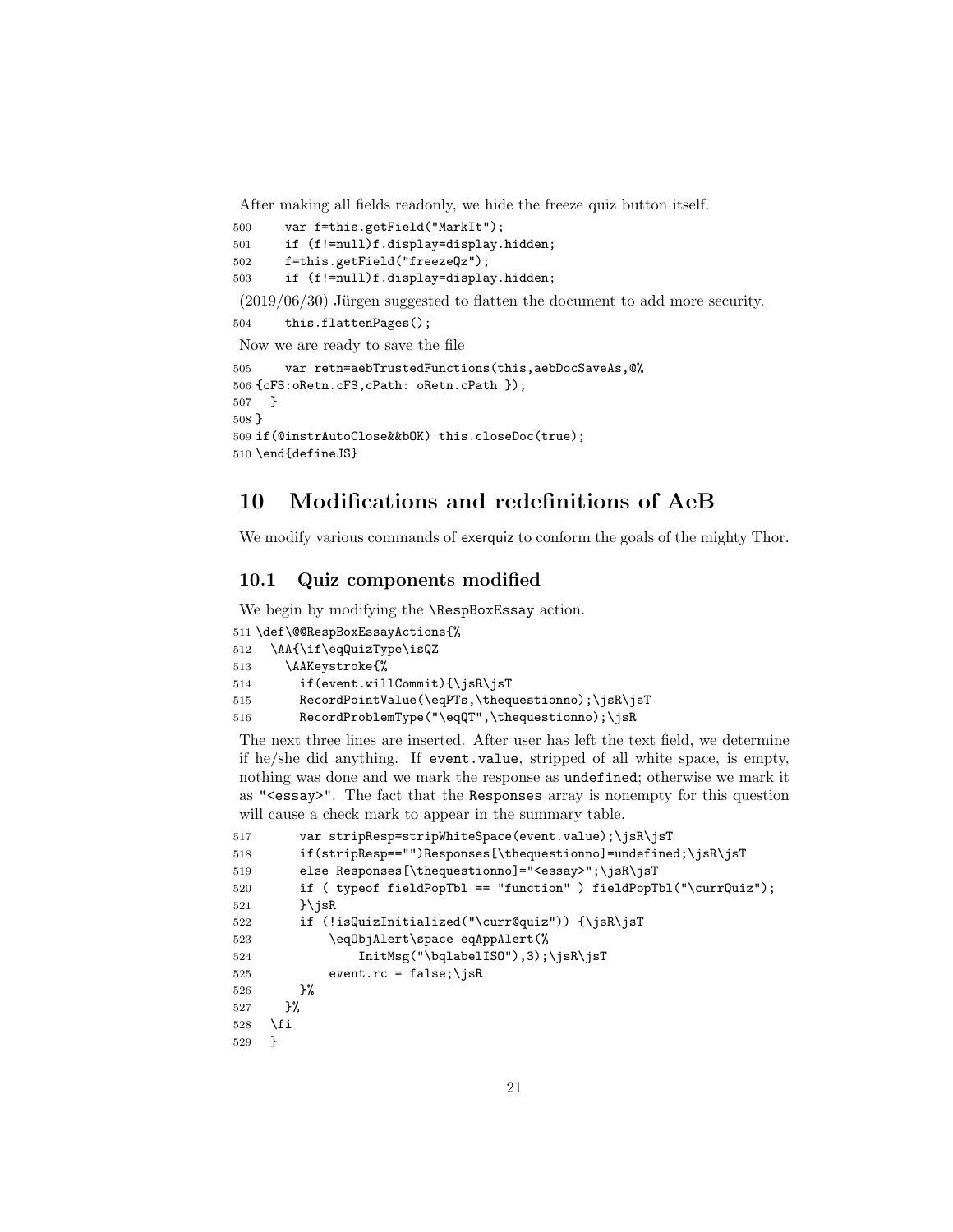}

We redefine **\@initQuiz** from exerquiz to first test whether name fields have been entered.

```
531 \def\InitQzMsg#1{\flJSStr*[noquotes]{\InitQzMsg@Msg}{#1}}
                 532 \InitQzMsg{"You cannot begin the quiz before entering
                 533 your first and last names in the fields provided.\n\n
                 534 Enter the name as you are known in the class; otherwise,
                 535 you will receive no credit for your work."}
                 536 \def\IfbQzChkSnippet{%
                 537 this.calculate=false;\jsR
                 538 if(\thOrdQz) bOk=true\jsR
                 539 else {\jsR\jsT
                 540 var f=this.getField("Name.first");\jsR\jsT
                 541 var str1=stripWhiteSpace(f.value);\jsR\jsT
                 542 var f=this.getField("Name.last");\jsR\jsT
                 543 var str2=stripWhiteSpace(f.value);\jsR\jsT
                 544 bOk=(str1!=""&&str2!="");\jsR
                 545 }
                 546 if(bOk)}
                 547 \expandafter\def\expandafter\@initQuiz\expandafter
                 548 {\expandafter\IfbQzChkSnippet\expandafter{\@initQuiz}
                 549 else app.alert({cMsg:\InitQzMsg@Msg,cTitle:\ThorsAlert@Title});
                 550 }
\postSubmitQuiz Modify \postSubmitQuiz. When the End Quiz control is pressed, we make visible
                  the post quiz message, placed in the document by the \completeMsgFld command.
                 551 \toks@=\expandafter{\postSubmitQuiz\t\t
                 552 oRecordOfQuizData["ProbDist.\oField"]=ProbDist;\r\t\t
                 553 oRecordOfQuizData["RightWrong.\oField"]=RightWrong;\r\t\t
                 554 \ifthtestmode\else
                 555 var f=this.getField("postQzMsg");\r\t\t\fi
                 556 if (f!=null) f.display=display.visible;\r\t\t
                 557 var f=this.getField("pbStuSvCl");\r\t\t
                 558 if (\stuAutoSave&&f!=null)f.display=display.visible;} %\r\t\t
                 559 \edef\postSubmitQuiz{\the\toks@}
                  The action for the End Quiz button, we modify it to give the student a chance to
                  reconsider his decision to end the quiz.
\EndQzWarningMsg{jsst}\ The message that appears on the alert box asking to student to verify
                  ending the quiz.
                 560 \def\EndQzWarningMsg#1{\flJSStr*[noquotes]{\EndQzWarning@Msg}{#1}}
                 561 \EndQzWarningMsg{"When you end the quiz, you cannot change
                 562 any of your answers without starting the quiz over from the
                 563 beginning.\n\n Press \\"Yes\\" to end the quiz."}
                 564 \def\ThorsAlertTitle#1{\flJSStr*[noquotes]{\ThorsAlert@Title}{#1}}
                 565 \ThorsAlertTitle{"Thor's Hammer"}
```

```
\eq@EndQzBtnScriptThor The modified script for the end of the dps0624 quiz button. We rework the script
                        of \eq@@EndQuizButtonActions, taken from exerquiz.
```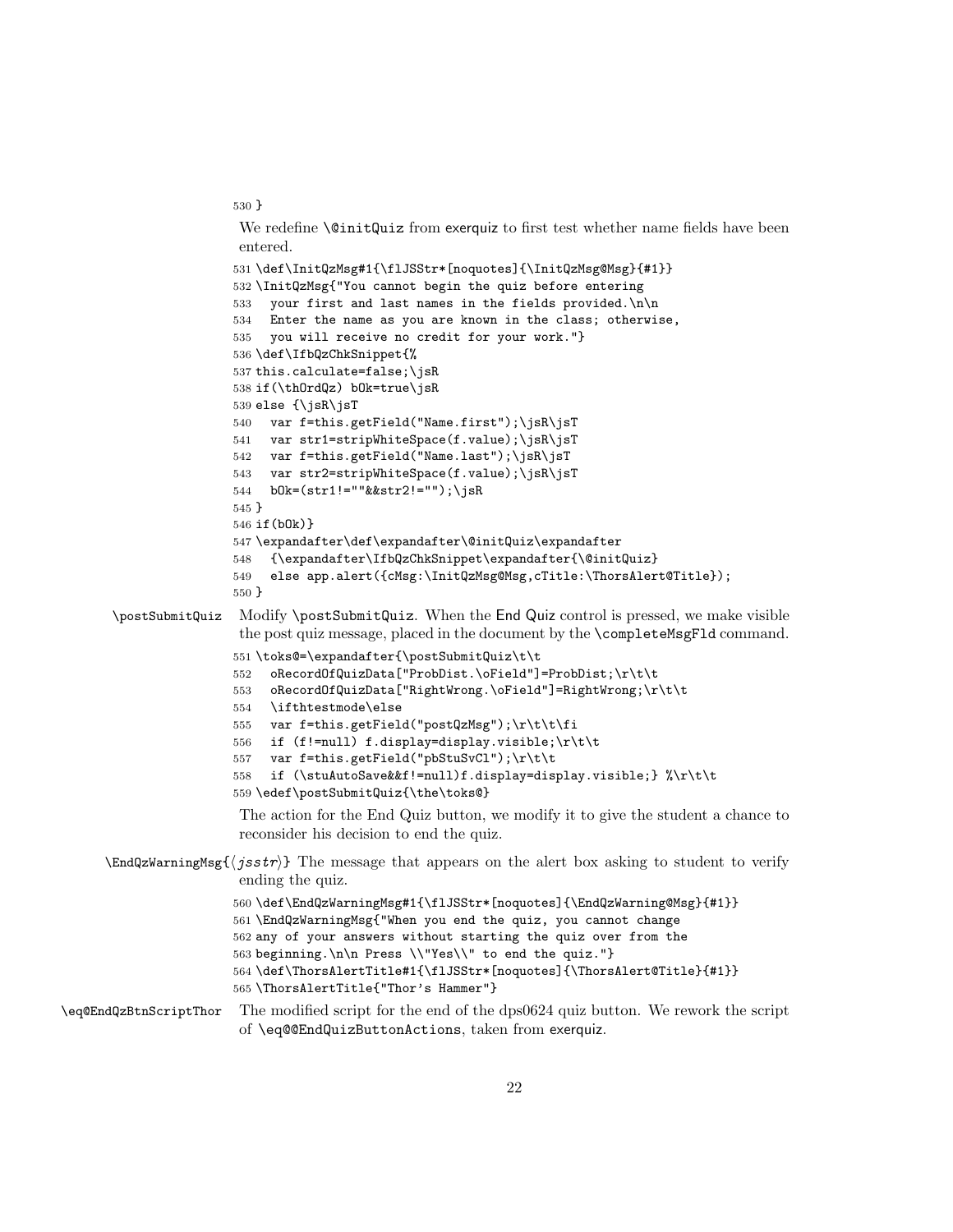```
566 \begin{defineJS}[\makeesc\*\makecmt\%]{\eq@EndQzBtnScriptThor}
                567 if (!isQuizInitialized("*currQuiz"))
                568 eqAppAlert(InitMsg("*bqlabelISO"),3);
                569 else {
                570 var retn=app.alert({cMsg: *EndQzWarning@Msg,%
                571 cTitle: *ThorsAlert@Title, nIcon: 2, nType: 2});
                572 if (retn==4) {
                573 if (*minQuizResp(*thequestionno)&&_ModalNotOn){
                574 *currQuiz.PtValues=(new %
                575 Array(*pointValuesArray));
                576 ProbType=[*ptypeArray];
                577 *if@inclkey
                578 *currQuiz.CorrAns=(new %
                579 Array(*corrAnsArray));
                580 *fi%
                581 DisplayQuizResults("*currQuiz",*theeqpointvalue,%
                582 *thequestionno);
                583 var h=this.getField("ScoreData.*currQuiz");
                584 h.value=Score+";"+NQuestions+";"%
                585 +ptScore+";"+NPointTotal;
                586 % *eq@submitURL
                587 *postSubmitQuiz
                588 resetQuiz("*currQuiz");
                589 }
                590 }
                591 }
                592 \end{defineJS}
                 Now, we redefine \eq@@EndQuizButtonActions of exerquiz.
                593 \def\eq@@EndQuizButtonActions{\A{\JS{\eq@EndQzBtnScriptThor}}} % dps0624
                594 \let\eq@@EndQuizButtonActionsThorSave\eq@@EndQuizButtonActions % dps0624
\useEndQuizThor Define \useEndQuizThor to restore the End Quiz control to the action defined in
                 this package. (Other packages may removed this End Quiz action.)
                595 \def\useEndQuizThor{\let\eq@@EndQuizButtonActions
                596 \eq@@EndQuizButtonActionsThorSave}
                 Add a SaveAs menu item to end of the quiz
\stuAutoSaveOn When expanded in the preamble, a save button will appear (\stuSaveBtn) when
                 the End Quiz control is pressed. A dialog appears to save the file, the student can
\stuAutoSaveOff choose the file location and the file name at that time. When \stuAutoSaveOff
                 is in effect, the save button does not appear, and the student must press the save
                 button the on Adobe Reader toolbar. The default is \stuAutoSaveOn.
                597 \let\stuASOn\ef@YES
                598 \def\stuAutoSaveOn{\let\stuASOn\ef@YES
                599 \def\stuAutoSaveScript{\t app.execMenuItem("SaveAs");\r}%
                600 \def\stuAutoSave{true}}
                601 \def\stuAutoSaveOff{\let\stuASOn\ef@NO
                602 \let\stuAutoSaveScript\@empty
                603 \def\stuAutoSave{false}}
```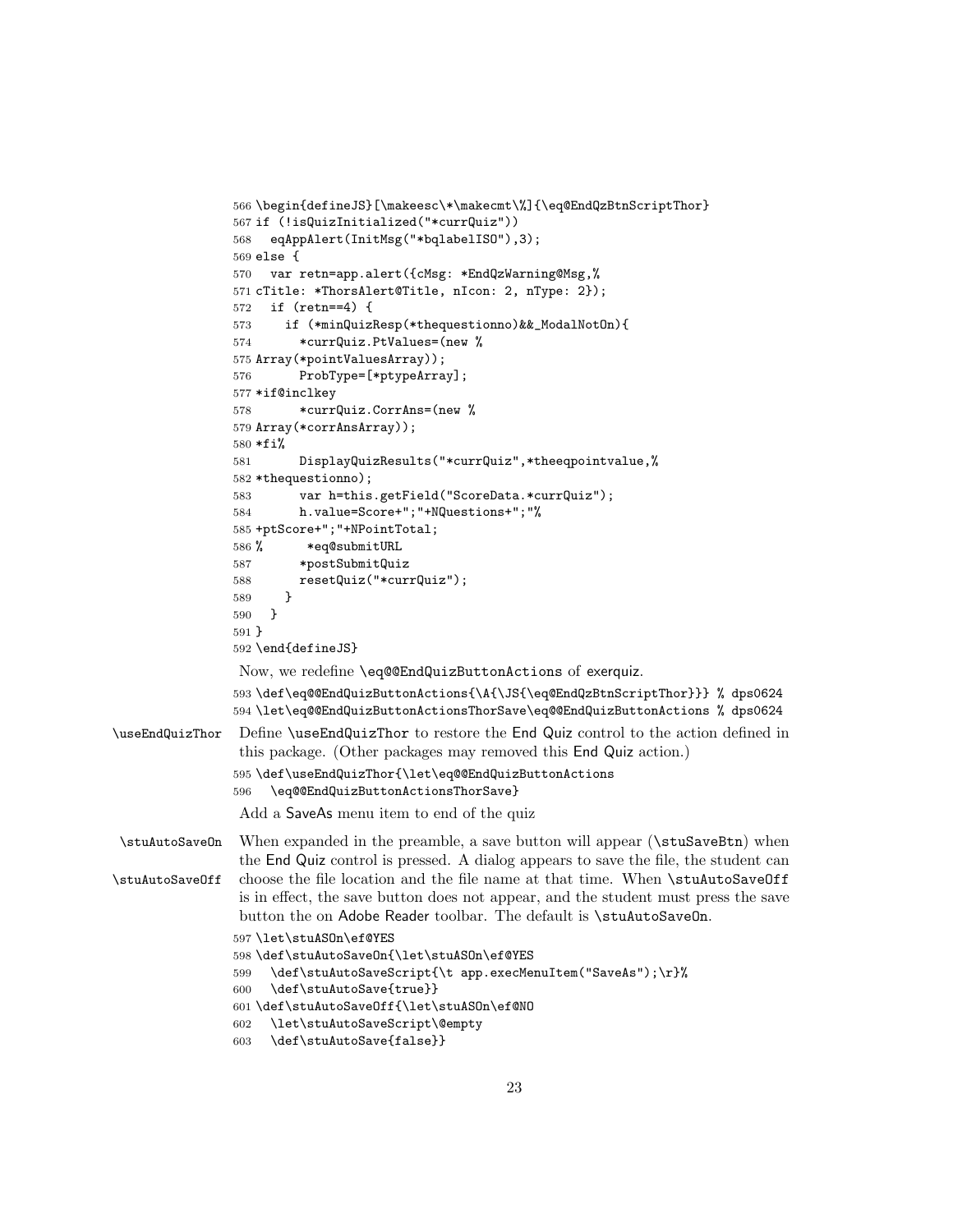```
604 \stuAutoSaveOn
```

```
\stuAutoCloseOn This command is obeyed only if \stuAutoSaveOn is in effect. After the student
                 presses the save button (\stuSaveBtn), the document is closed after the student
                 save the document. Note that if the student cancels saving the document and
                 if the document still needs saving, the document is not closed. The default is
                 \stuAutoCloseOn.
```

```
605 \def\stuAutoCloseOn{\def\stuAutoCloseScript{\t
606 if(!this.dirty)this.closeDoc(true);\r}%
607 \def\stuAutoClose{true}}
608 \stuAutoCloseOn
609 \def\stuAutoCloseOff{\let\stuAutoCloseScript\@empty
610 \def\stuAutoClose{false}}
```
\stuSaveBtnCA{ $\langle j s s t r \rangle$ } The caption for this button

```
611 \def\stuSaveBtnCA#1{\def\stuSaveBtn@CA{#1}}
612 \stuSaveBtnCA{Save}
```
\stuSaveBtnTU{ $\langle j s s t r \rangle$ } The tool tip for this button

613 \def\stuSaveBtnTU#1{\def\stuSaveBtn@TU{#1}} 614 \stuSaveBtnTU{Press to save and close the document}

- $\text{StuSaveBtn}({\text{options}})$   ${\{\text{wt}},{\text{ht}\}}$  This button is initially hidden and becomes visible within the student presses the End Quiz control; provided \stuAutoSaveOn is in effect. The button saves and optionally closes the document.
- \autoSaveStuJS is a revised version of the JavaScript action for \stuSaveBtn. If the JavaScript method aebTrustedFunctions is undefined, we use the old code; otherwise, we use the new code.
- $\S$ econdSaveMsg $\{\langle mgg\rangle\}$  is an alert dialog message stating the the document was not saved. This declaration mush occur on the preamble of in the CFG file, or is has no effect.

```
615 \def\SecondSaveMsg#1{\dlJSStr*[noquotes]{\SecondSave@Msg}{#1}}
616 \SecondSaveMsg{"Alert! This document has not been saved, do not
617 exit before saving!"}
```
When aebTrustedFunctions is defined for AR, we offer two methods for the \useStuSaveAsDialogOff student to save the document: (1) \useStuSaveAsDialogOff (the default) is the most seamless method, no save-as dialog is offered, the student asked to confirm \useStuSaveAsDialogOn the save; (2) \useStuSaveAsDialogOn offers the save-as dialog (but streamlined).

These two commands must appear on the preamble or CFG file, or they have no effect.

```
618 \newif\ifUseStuSaveAsDialog\UseStuSaveAsDialogfalse
619 \def\useStuSaveAsDialogOn{\UseStuSaveAsDialogtrue}
620 \def\useStuSaveAsDialogOff{\UseStuSaveAsDialogfalse}
```

```
621 \begin{defineJS}[\makeesc\*\makecmt\%]{\autoSaveStuJS}
```
- 622 var bOK=true;
- 623 global.bOkClose=true;
- 624 var \_path=this.path;
- 625 var pos=\_path.lastIndexOf("/");
- 626 var currentFolder=\_path.substring(0,pos+1);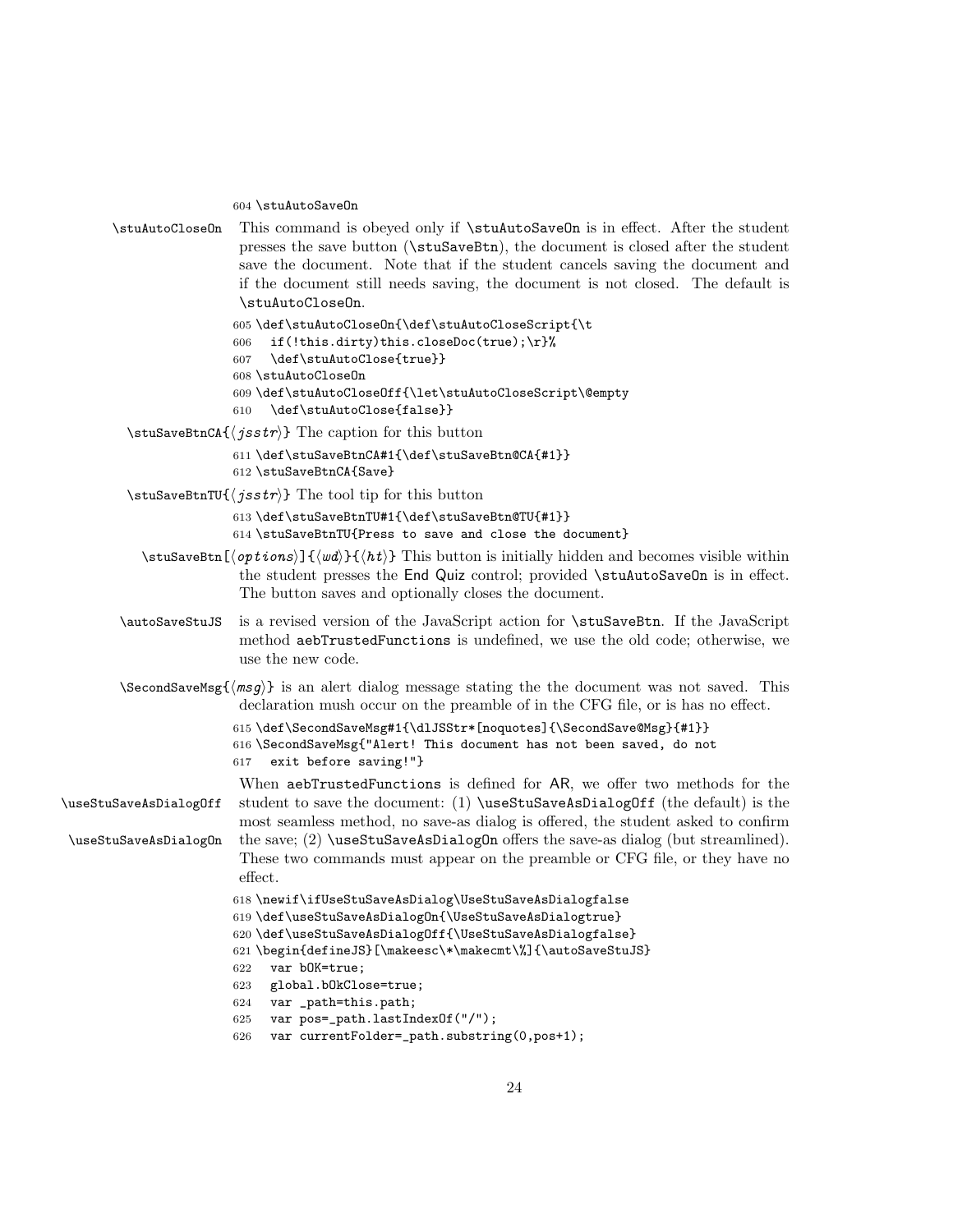```
627 var docFN=this.documentFileName;
628 docFN=docFN.substring(0,docFN.length-4);
629 var cSave=(*thUseNameToCustomize)?"*jobname":docFN;
630 currentFolder=currentFolder+cSave+".pdf";
631 if (typeof aebTrustedFunctions=="undefined")
632 app.execMenuItem("SaveAs");
633 else {
```
In this controlled environment of taking PDF quizzes at an institution, the AeB special function aebTrustedFunctions is defined, along with supporting functions.

```
634 *ifUseStuSaveAsDialog%
635 var oRetn=aebTrustedFunctions(this,aebBrowseForDoc,%
636 {bSave:true,cFilenameInit: cSave });
637 bOK=(typeof oRetn=="object");
638 *fi%
```
If the user dismisses the browse-for-doc dialog, the return value (oRetn) is undefined; in this case, we do not save or close the document. The user must initiate the action again.

```
639 aebDocSaveAs.msg="";
                          640 aebDocSaveAs.action=%
                          641 'global.bOkClose=false;app.alert("'+sndSaveWarning+'")';
                          642 if (bOK) var retn=aebTrustedFunctions(this,aebDocSaveAs,%
                          643 {cPath:*ifUseStuSaveAsDialog oRetn.cPath*else currentFolder*fi });
                          644 else app.alert(sndSaveWarning);
                          645 }
                          646 if(*stuAutoClose&&bOK&&global.bOkClose&&!this.dirty)
                          647 delete global.bOkClose;
                          648 this.closeDoc(true);
                          649 \end{defineJS}
                           We finally reach the definition of \stuSaveBtn
                          650 \newcommand\stuSaveBtn[3][]{\pushButton[\F\FHidden
                          651 \CA{\stuSaveBtn@CA}\TU{\stuSaveBtn@TU}
                           Here, we leverage the new \cmd command to test if auto save is on, if not we
                           gobble the \AAmouseup action.
                          652 \cmd{\ifx\stuASOn\ef@NO\let\@eqAAmouseup\@gobble\fi}
                          653 \AAmouseup{if(\stuAutoSave){\r
                          654 \autoSaveStuJS
                          655 % \stuAutoSaveScript\stuAutoCloseScript
                          656 }}\protect\AA\protect\F#1
                          657 ]{pbStuSvCl}{#2}{#3}}
             \Delta \DeclareQuiz{\{qz-name)} We modify the \Delta DeclareQuiz command of exerquiz, by appending some
                           code that defines \eq@prior@endQuiz to write the number of questions and the
Required in preamble or at number of points to the AUX file. This command must appear at the top of the
                top of file source file, just after \begin{document} or in the preamble, it defines \currQuiz
```
for the rest of the document, and write to AUX file. When using multi-quizzes in one source file, this package redefines the \currQuiz; for example, if originally, you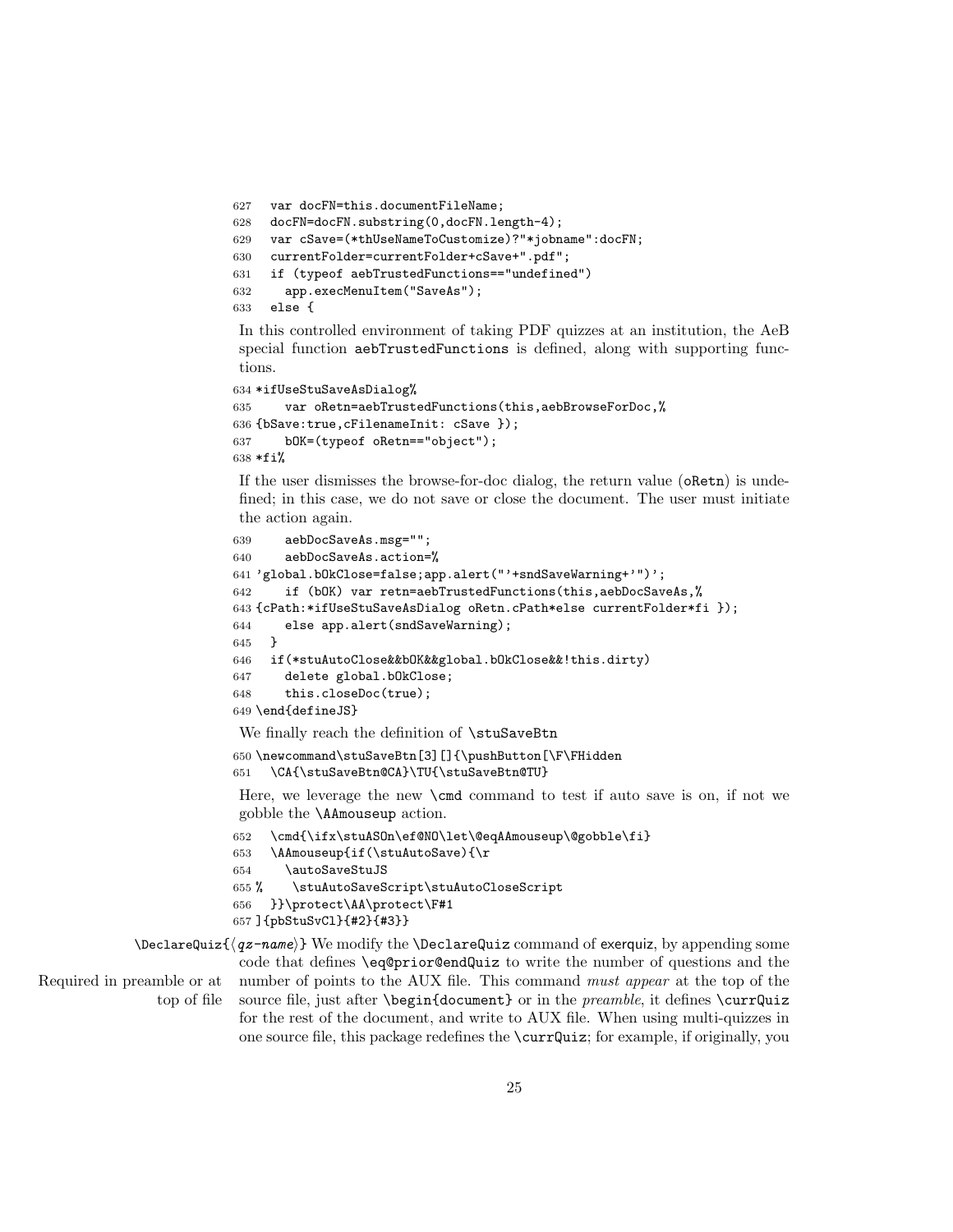| \thQuizName      | declared \DeclareQuiz{Quiz1}, the first renditions uses the quiz name Quiz1a,<br>the second Quiz1b, and so on. (Limit of 26 renditions). To preserve the original<br>quiz name, we define <b>\thQuizName</b> , this command expands to <b>\Quiz1</b> within all<br>renditions; consequently, can be used in the running head to consistently display<br>the quiz name. |  |  |  |  |  |  |
|------------------|------------------------------------------------------------------------------------------------------------------------------------------------------------------------------------------------------------------------------------------------------------------------------------------------------------------------------------------------------------------------|--|--|--|--|--|--|
|                  | 658 \let\DeclareQuizSAVE\DeclareQuiz<br>659 \def\DeclareQuiz#1{\def\thQuizName{#1}\th@DeclareQuiz{#1}}<br>660 \def\th@DeclareQuiz#1{\DeclareQuizSAVE{#1}%<br>\expandafter\gdef\expandafter<br>661<br>\eq@prior@endQuiz\expandafter{\eq@prior@endQuiz\wrtQzInfo}}<br>662                                                                                                |  |  |  |  |  |  |
|                  | $\theta$ \thQzName{ $\{frienlly-qz-name\}$ } This is the friendly (human readable) quiz name, suitable<br>for use in the running header and elsewhere.                                                                                                                                                                                                                 |  |  |  |  |  |  |
|                  | 663 \def\thQzName#1{\def\thqzname{#1}}<br>664 \thQzName{\thQuizName}                                                                                                                                                                                                                                                                                                   |  |  |  |  |  |  |
|                  | 665 \def\wrtQzInfo{\eq@IWAuxOut{\string<br>\csarg\string\gdef{\currQuiz-nQs}{\thequestionno}^^J\string<br>666<br>\csarg\string\gdef{\currQuiz-nPts}{\theeqpointvalue}}}<br>667                                                                                                                                                                                         |  |  |  |  |  |  |
| \eqQuizPointsMsg | We modify <b>\eqQuizPointsMsg</b> , its default definition is the string                                                                                                                                                                                                                                                                                               |  |  |  |  |  |  |

"\eqptScore\space"+ptScore+" \eqOutOf\space"+nPointTotal

but for Thor's way, we simplify to ptScore. 668 \renewcommand\eqQuizPointsMsg{ptScore}

### <span id="page-25-0"></span>10.2 Modify margin points markup

Make the markup boxes in the margins larger.

```
669 \renewcommand{\aeb@creditmarkup}{\bgroup
670 \edef\markupWidth{\EsW}\edef\markupHeight{\EsH}%
671 \textField[\Ff\FfReadOnly\BC{}\F\FHidden
672 \textColor{\pcMarkupColor}\textSize{\markupTextSize}\autoCenter{y}%
673 \DV{0 \eqptsLabel}\V{0 \eqptsLabel}]%
674 {qMark.\currQuiz.\thequestionno.\arabic{qMarkCnt}}%
675 {\markupWidth}{\markupHeight}\egroup}
```
### <span id="page-25-1"></span>10.3 Modifications to the summary table

We modify the summary table to make the markup points larger and left align the second column. Thor may come down on me with his mighty hammer, but I'll take the chance.

```
676 \def\eq@begintab{% second column left aligned
677 \begin{tabular}[t]{llc}\sumryTblQ&\sumryTblR&\sumryTblP\\\sthline
678 {\Large\strut}}%
679 \let\st@scndclmnSAVE\st@scndclmn
```
Offset the check boxes by 2bp to better align with the heading

```
680 \def\st@scndclmn{\kern2bp\st@scndclmnSAVE}
```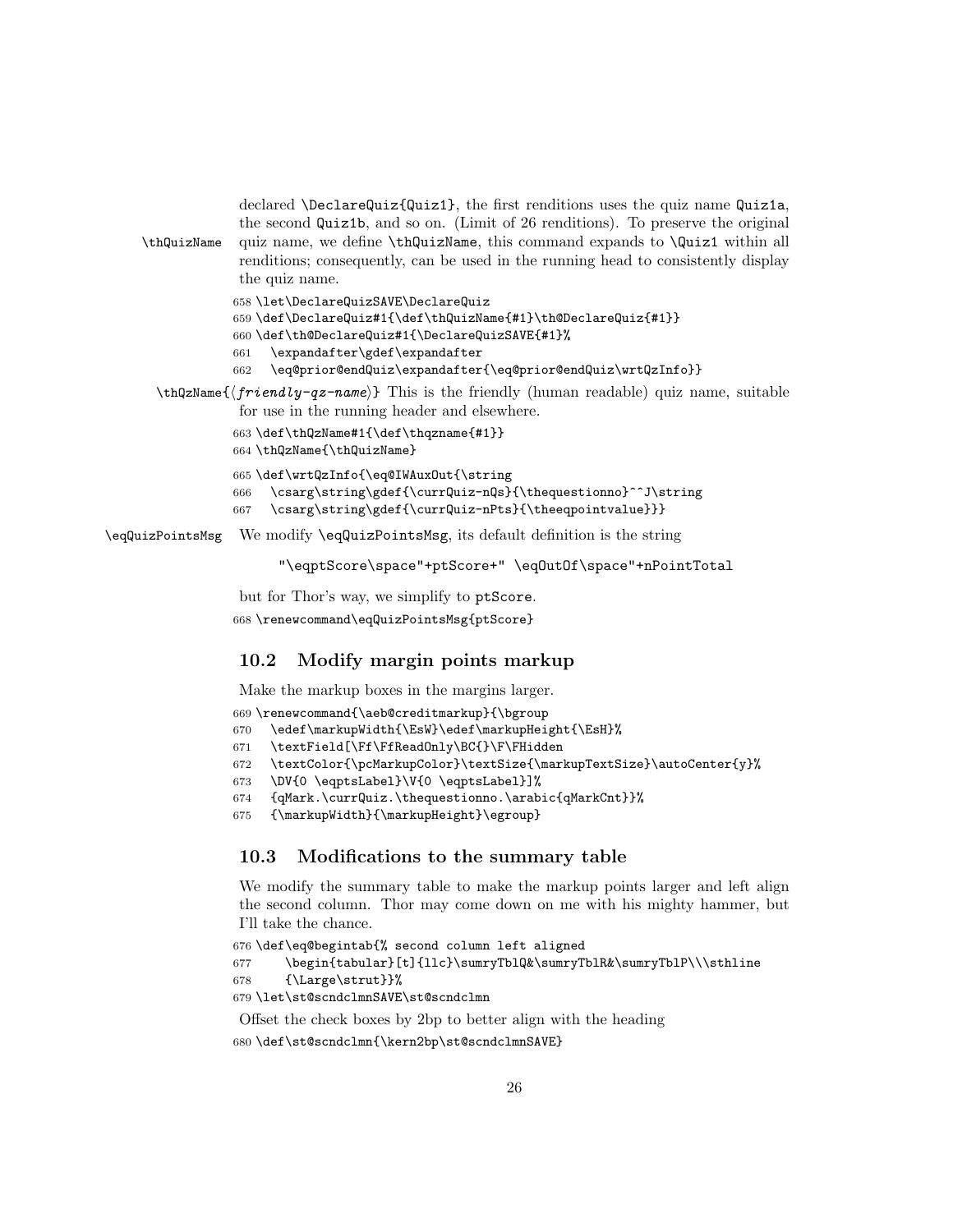Increase the width of the markup boxes (from 12bp to 20bp, and change to a fixed text size

```
681 \def\stmarkupWidth{20bp} % normally 12bp
682 \def\stmarkupHeight{9bp} % unchanged
683 \def\stmarkupTextSize{8} % normally 0pt
 Offset the check boxes by 2bp to better align with the heading
```

```
684 \def\stmarkupbox{\mbox} % normally {\makebox[0pt][l]}
685 %\def\sumrytbllinkHook#1{\the\value{page}}
686 \def\st@thrdclmn#1{\setLink[\linktxtcolor{black}
687 \A{\JS{this.pageNum=(this.pageNum+#1-1)}}]{\sumrytbllinkHook{#1}}}
```
### <span id="page-26-0"></span>10.4 Boom! Thor's thunders: "Thor needs solutions!"

The package was complete, then it wasn't. \RespBoxEssay never supported solutions, so that needed to be fixed, now requiring exerquiz dated 2019/08/13 or later.

The first issue addressed here is the labeling of the solutions to the quiz. We try a simple enumeration of the solutions. For that, the \fancyQuizHeaders is used from exerquiz.

```
688 \fancyQuizHeaders
689 \setsolnspace{}
690 \let\FncyHdrsFmtNoTitleQuiz\@empty
```
The question numbers protrude into the left margin, to disguise this, wes shift the running header over a little

```
691 \setlength{\eflength}{\widthof{\textbf{00.}\space}}
692 \edef\th@leftShiftHdr{\the\eflength}
693 \def\th@HeaderOffset{\hskip-\th@leftShiftHdr\relax}
694 \def\doNotShirtSonsHdrs{\let\th@HeaderOffset\relax}
```
\thQzSolnMrkr \thQzSolnMrkr is a small text field that is inserted under the section title. This is used to identify on what page the solutions begin. Later used by \sadQuizzes. \def\thQzSolnMrkr{\textField[\BC{}]{thsolns4.\currQuiz}{1bp}{1bp}}

> The quiz numbers will go in the left margin, so we'll shift the section title over a little to disguise this.

```
696 \def\quizSolnsHeadnToc{\section*
```

```
697 {\makebox[0pt][l]{\th@HeaderOffset
```

```
698 \thQzSolnMrkr\sqslsectitle}}%
```

```
699 \addcontentsline{toc}{section}{%
```

```
700 \@ifundefined{web@latextoc}{}{%
```

```
701 \ifx\web@latextoc\eq@YES\else
```

```
702 \protect\numberline{}\fi}\sqslsectitle}}
```

```
703 \renewcommand\eq@sqslsectitle{Solutions to the Quiz}
```
\myFQHFmt describes the numbering scheme for the solutions.

```
704 \newcommand\myFQHFmt{%
```

```
705 \string\bfseries\string\color{\fncyQHdrsColor}%
```

```
706 \ifx\aebTitleQuiz\@empty
```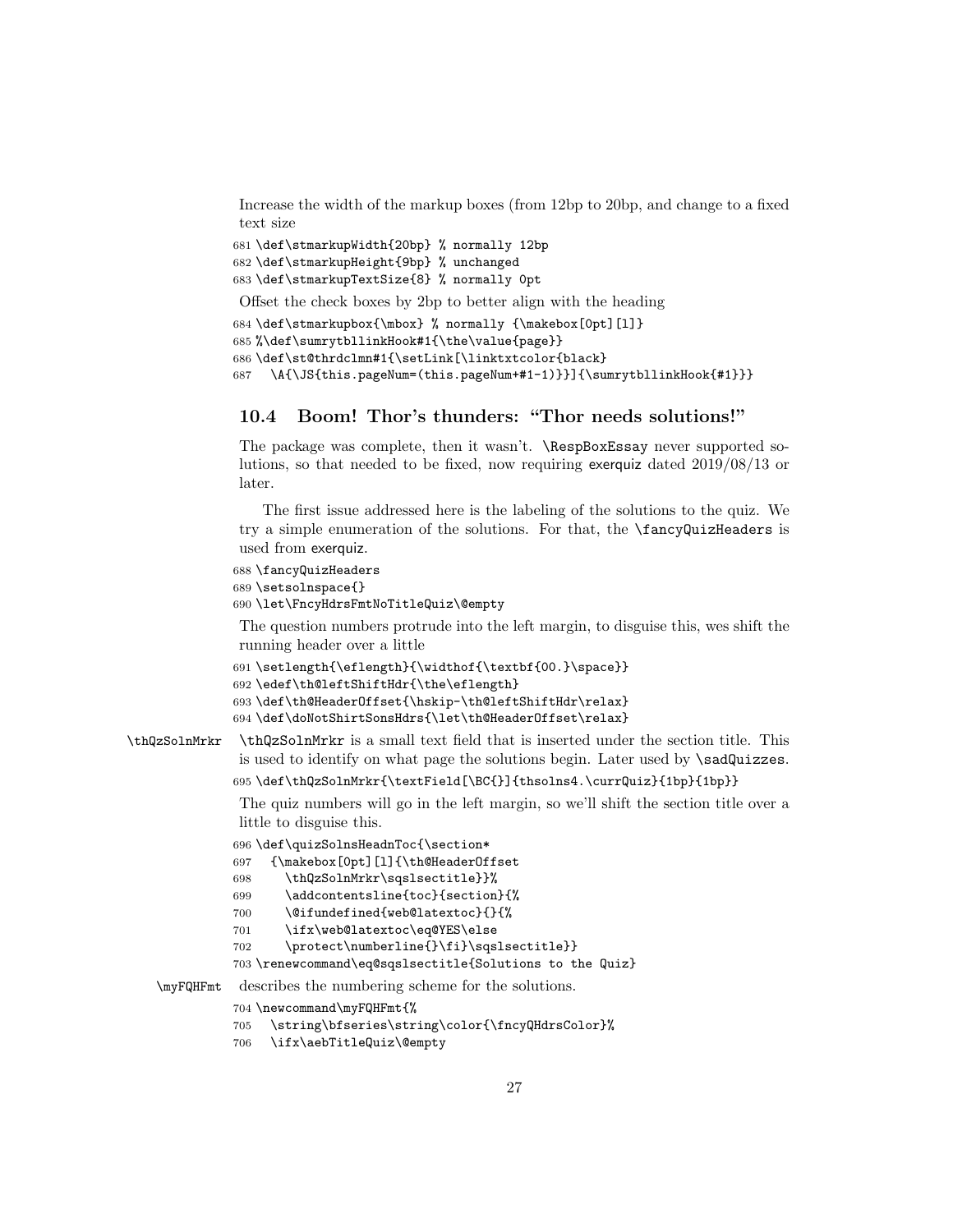```
707 \ifnum\@eqquestiondepth>0\relax
708 \FncyHdrsFmtNoTitleQuiz\fi\else
709 \aebTitleQuiz\protect\
710 \ifnum\@eqquestiondepth=0\else\\\relax
711 \FncyHdrsFmtQuestion\fi
712 \fi %\space
713 \ifcase\@eqquestiondepth
714 \ifx\aebTitleQuiz\@empty\FncyHdrsFmtNoTitleQuiz\fi
715 \or
716 \string\llap{\arabic{eqquestionnoi}.\space}%
717 \or
718 \string\llap{\arabic{eqquestionnoi}.\space}%
719 (\alph{eqquestionnoii})\space
720 \or
721 \string\llap{\arabic{eqquestionnoi}.\space}%
722 (\alph{eqquestionnoii})%
723 (\roman{eqquestionnoiii})\space
724 \fi
725 }
726 \dclrFncyQzHdrsFmt{\myFQHFmt}
No return symbol or link to the question.
```

```
727 \let\ReturnTo\@gobbletwo
```
### <span id="page-27-0"></span>10.5 Modifications to the web package

The TEX template file (tex-template.tex, generated by thmclass.ps1) specifies the web package and uses many command particular to that package. Here, we create a special command to input customization commands that are specified in \inputWebCfg the web.cfg file. Place \inputWebCfg in the preamble to input the web.cfg; any \ExecuteOptions commands are ignored. Customization commands are placed between the two marks \bWebCustomize and \eWebCustomize.

```
728 \let\bWebCustomize\endinput
```

```
729 \let\eWebCustomize\relax
```
- \providecommand{\inputWebCfg}{%
- \let\bWebCustomize\relax
- \let\eWebCustomize\endinput
- \let\ExecuteOptions@SAVE\ExecuteOptions
- \let\ExecuteOptions\@gobble
- \makeatletter
- 736 \InputIfFileExists{web.cfg}{}{}\makeatother
- \let\ExecuteOptions\ExecuteOptions@SAVE
- \let\bWebCustomize\endinput
- \let\eWebCustomize\relax
- }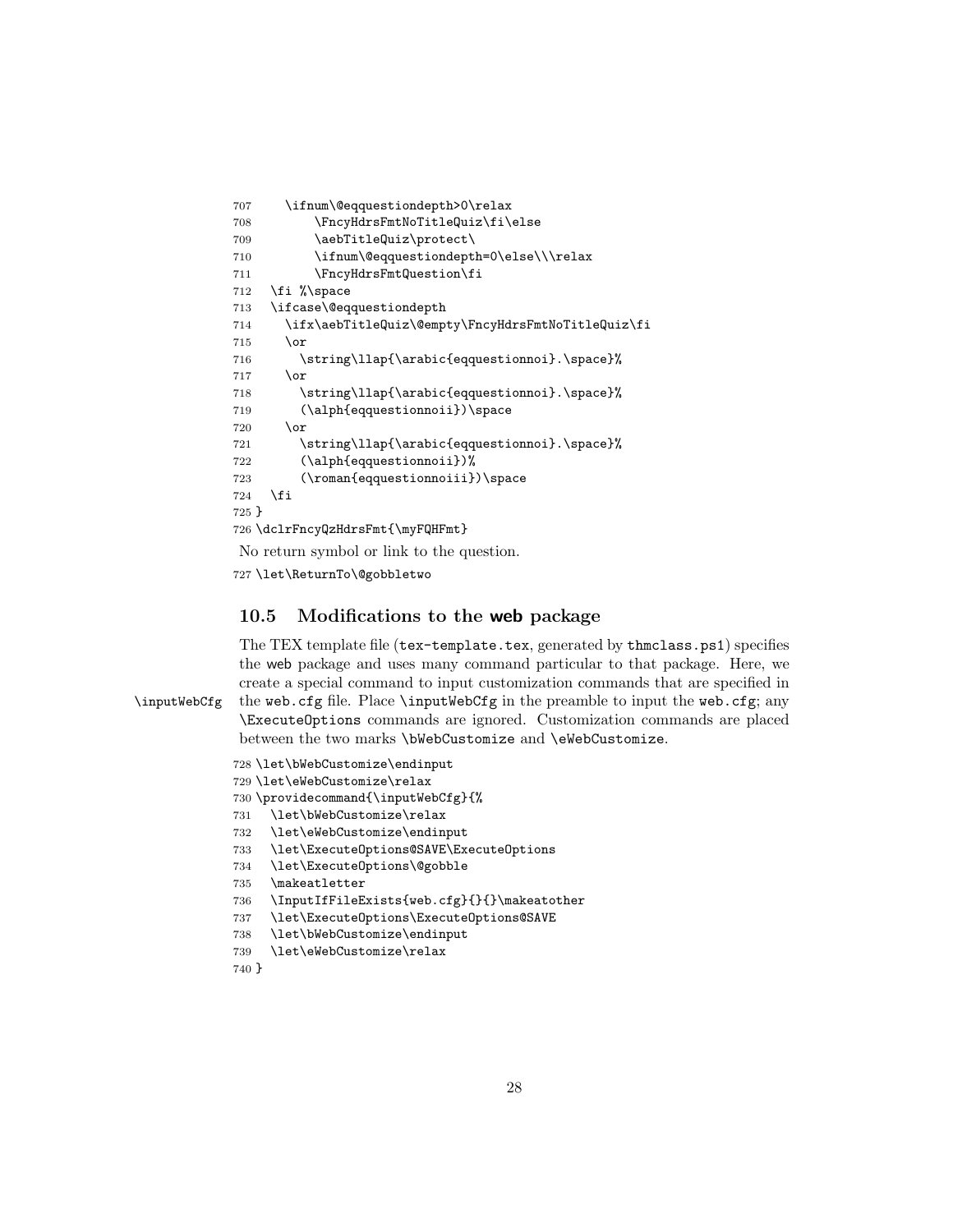### <span id="page-28-0"></span>11 The useclass option and above

These options (useclass, usebatch, and batchdistr) are designed for the mass production of the quizzes, one for each student in the class. The quiz is built and saved (for each student), saved to the instructor's designated folder, as declared by \instrPath, and to the student's personal folder as declared within the \classMember entry and \classEntries array.

### <span id="page-28-1"></span>11.1 Declaring class members

In conjunction with \instrPath and \classPath, use \classMember to declare the identity of each member of the class.

 $\{\frac{first-name}{\{last-name}\}*\{\frac{folder|path}{B}\}$  Enter the first name, last name, and folder name of each student in the class. When the star form is used,  $\langle first-name\rangle$  and  $\langle last-name\rangle$  are first passed through **\pdfstringdef**. If the second star-open is specified between the second and third arguments, the third argument should be the absolute path to the (exceptional) student.

There are several ways of producing characters in the Latin-1 character set:

|  | • unicode method: \classMember{J\u00FCrgen}{Loki}{B} |  |
|--|------------------------------------------------------|--|
|  |                                                      |  |

- \classMember\* using \pdfstringdef, in this case use the star version of \classMember \classMember\*{J\"{u}rgen}{Loki}{B}
	- \oct  $\bullet$  octal method: \classMember{J\oct374rgen}{Loki}{B} or \classMember{J\string\374rgen}{Loki}{B}

```
741 \def\classEntriesDef{["","","",false]}
742 \newif\ifClassEntries\ClassEntriesfalse
743 \let\classEntries\@gobble
744 \def\classMember{\ClassEntriestrue\@ifstar
745 {\let\th@star\ef@YES\classMember@i}
746 {\let\th@star\ef@NO\classMember@i}}
747 \newcommand\classMember@i[2]{%
748 \@ifstar{\let\th@exstar\ef@YES\classMember@ii{#1}{#2}}
749 {\let\th@exstar\ef@NO\classMember@ii{#1}{#2}}}
750 \newcommand\classMember@ii[3]{%
751 \ifx\th@exstar\ef@YES\def\AbsPth{true}\else
752 \def\AbsPth{false}\fi
753 \ifx\th@star\ef@NO
754 \ifx\th@exstar\ef@YES
755 \g@addto@macro\classEntries{,["#1","#2","#3",true]}\else
756 \g@addto@macro\classEntries{,["#1","#2","#3",false]}\fi
757 \else
758 \g@addto@macro\classEntries{,["}%
759 \pdfstringdef\x{#1}\expandafter
760 \g@addto@macro\expandafter\classEntries\expandafter{\x}%
761 \g@addto@macro\classEntries{","}%
```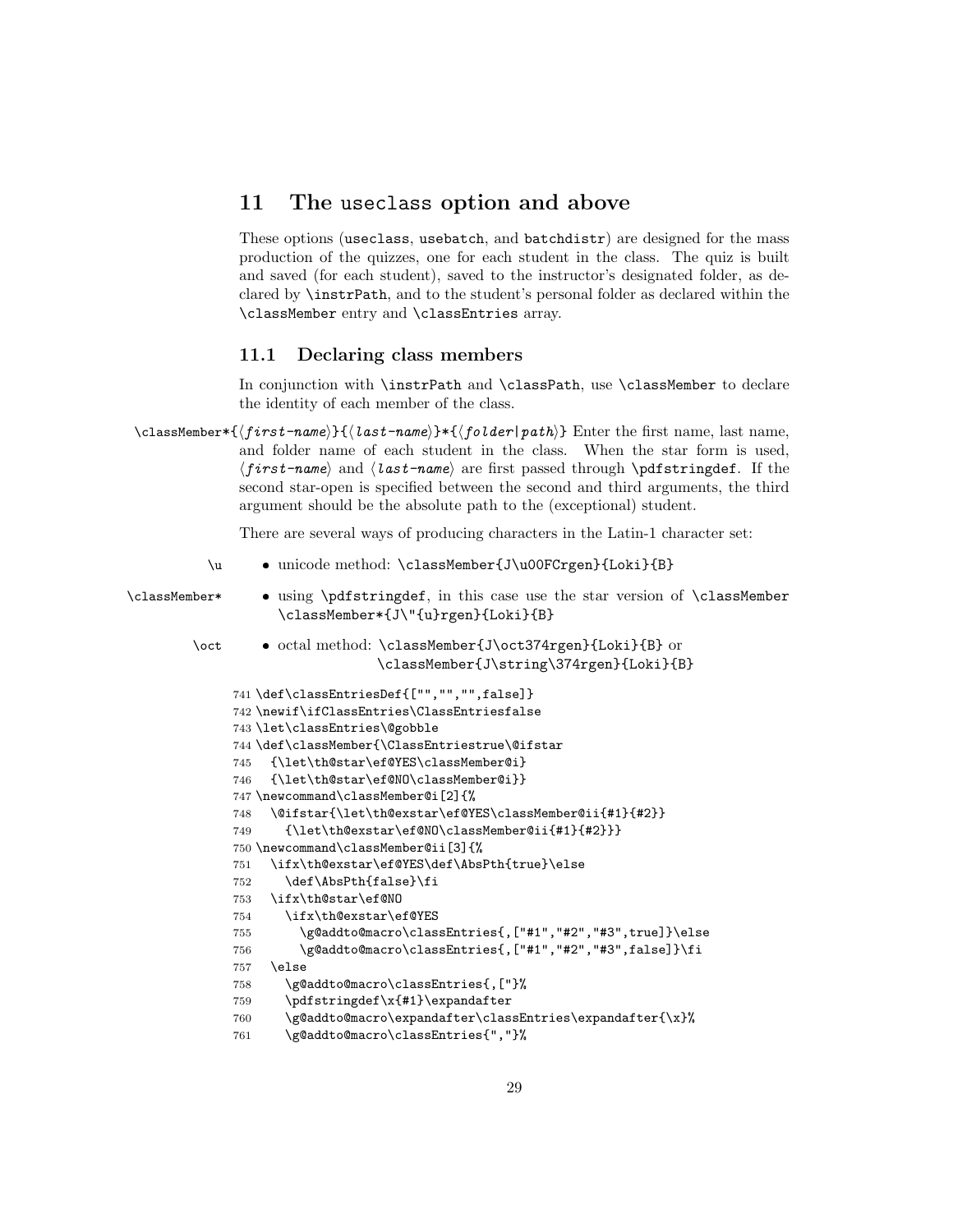```
762 \pdfstringdef\x{#2}\expandafter
763 \g@addto@macro\expandafter\classEntries\expandafter{\x}%
764 \g@addto@macro\classEntries{","}%
765 \pdfstringdef\x{#3}\expandafter
766 \g@addto@macro\expandafter\classEntries\expandafter{\x}%
767 \ifx\th@exstar\ef@YES
768 \g@addto@macro\classEntries{",true]}\else
769 \g@addto@macro\classEntries{",false]}\fi
770 \fi}
```
### <span id="page-29-0"></span>11.2 Some process controls

During document development, you don't want to copy the files each time you \autoCopyOff build and review the document. Set \autoCopyOff during quiz development, and \autoCopyOn declare \autoCopyOn. The default is \autoCopyOn. 771 \def\autoCopyOn{\def\autoCopy{true}} 772 \def\autoCopyOff{\def\autoCopy{false}} 773 \autoCopyOn \cFS{empty|CHTTP} (This command is obsolete, and should be removed. Its functionality is accessed through the optional arguments of \instrPath and \classPath.) The Doc.saveAs() method has a cFS key for determining the file system, the value of the key is either empty or the string CHTTP. We offer this option. This key is recognized for the \classPath, we assume the \instrPath is in his local file system; however, it is easy to incorporate the cFS key here as well. 774 \newcommand{\cFS}[1]{\def\@rgi{#1}\ifx\@rgi\@empty 775 \let\cFSth\@empty\else\def\cFSth{CHTTP}\fi} 776 \let\cFSth\@empty \distrToStudentsOff Allow the instructor to turn off the distribution of the quizzes to the students' \distrToStudentsOn folders using \distrToStudentsOff, the default is \distrToStudentsOn. 777 \def\distrToStudentsOn{\def\distrToStudents{true}}\distrToStudentsOn 778 \def\distrToStudentsOff{\def\distrToStudents{false}} \distrToInstrOff Allow the instructor to turn off the distribution of the quizzes to himself by using \distrToStudentsOn \distrToInstrOff, the default is \distrToInstrOn.

```
779 \def\distrToInstrOn{\def\distrToInstr{true}}\distrToInstrOn
780 \def\distrToInstrOff{\def\distrToInstr{false}}
```
 $(2019/08/26)$  Combined \sadMultQuizzes with \sadQuizzes

### <span id="page-29-1"></span>11.3 Working with multiple quizzes in one source

This section we develop some ideas of creating a single source file with multiple quizzes, these quizzes should be roughly equivalent. One such approach is to have a single quiz, and randomly permute the questions as well as randomly permute any MC or MS choice fields.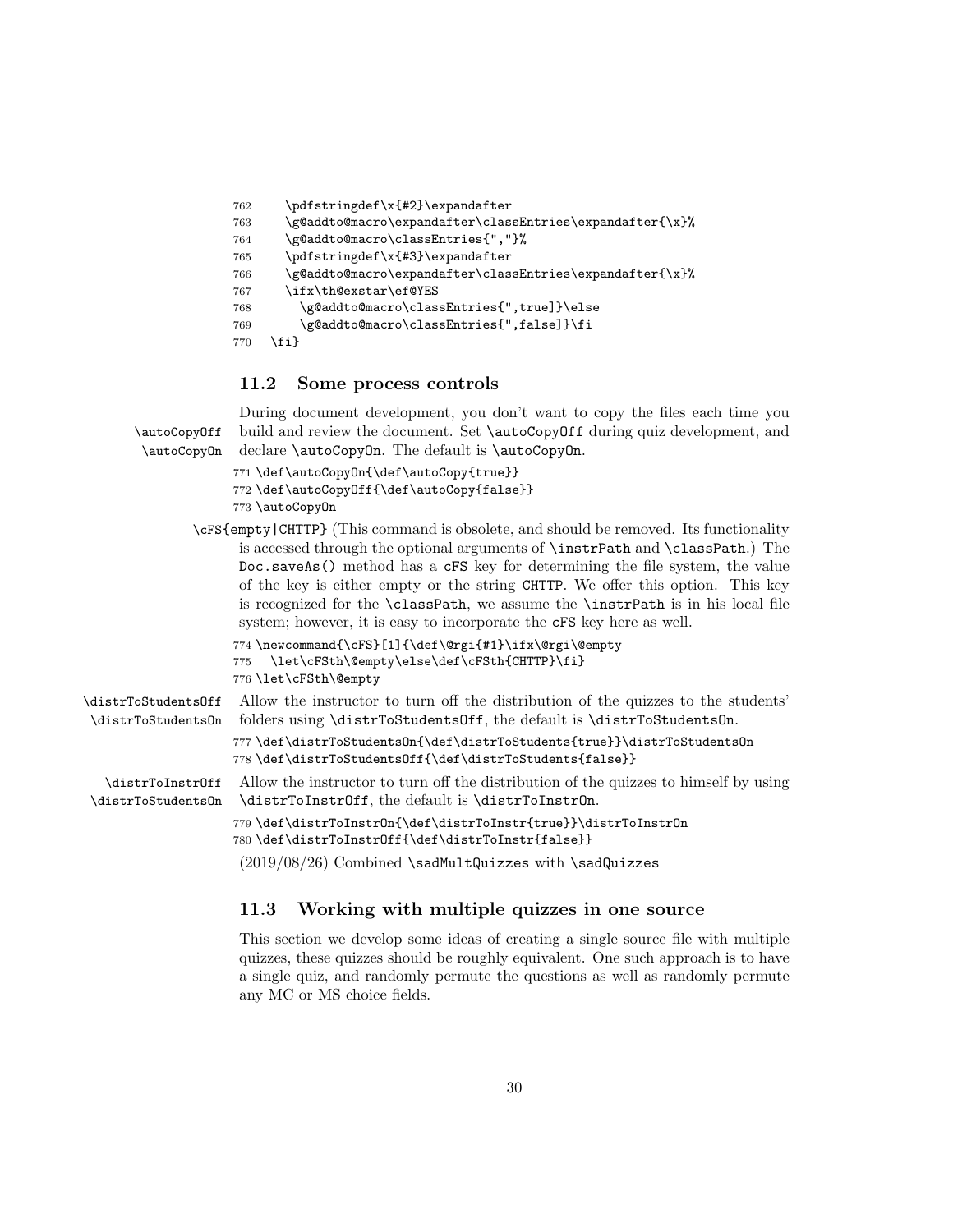- $\delta$  \declareQuizBody{ $\langle name \rangle$ } This macro defines a verbatim environment with  $\langle name \rangle$ . Such an environment cuts and saves its contents under the name of  $\langle$  name).cut. It typically is designed to enclose the 'body of a quiz,' the 'quiz body' can then be input later using \InputQuizBody, define below. Associated with the declaration is a \QzVer version number, \QzVer, which may be used in the titles, refer to thexrt.tex in the examples/misc folder.
	- \def\th@QzVer{0}
	- \def\QzVer{1}
	- \newcommand{\declareQuizBody}[1]{%
	- \bgroup\@tempcnta\th@QzVer\relax
	- \advance\@tempcnta\@ne
	- \edef\th@qbCnt{\the\@tempcnta}%
	- \csarg\xdef{#1-QzVer}{\th@qbCnt}\egroup
	- \csarg\def{#1}{\immediate\openout\CommentStream #1.cut
	- \let\verbatim@out\CommentStream
	- \immediate\write\verbatim@out{\string
	- 791 \def\string\QzVer{\@nameuse{#1-QzVer}}}%
	- \verbatimwrite}%
	- \csarg\def{end#1}{\endverbatimwrite
	- \immediate\closeout\CommentStream}}

 $\InputQuizBody{\langle name\rangle}$  We input a 'quiz body' that has been earlier CUT and saved under the name of  $\langle name \rangle$ .cut.

```
795 \newcounter{th@qzCnt}
```
- \def\theth@qzCnt{\alph{th@qzCnt}}
- \let\qzLtr\theth@qzCnt % dps5-29
- \newcommand{\InputQuizBody}[1]{\newpage %\thPageOne
- \@ifundefined{thisQuizOrig}{\edef\thisQuizOrig{\thisQuiz}
- \let\Hy@EveryPageAnchor\relax}{}\stepcounter{th@qzCnt}%
- \edef\x{\thisQuizOrig\theth@qzCnt}\expandafter
- \th@DeclareQuiz\expandafter{\x}%
- \renewcommand\sqslsecrunhead{}%
- \InputIfFileExists{#1.cut}{}{}

Before we include quiz solutions, we close the \quiz@solns stream.

- \immediate\closeout\quiz@solns %\th@QzHeaderLS
- \let\eq@normallheader\relax
- \newpage
- \@ifundefined{ps@webheadings}{%
- \def\th@QzHeaderL{\th@QzHeaderLS}%
- \def\th@QzHeaderC{\th@QzHeaderCS}%

```
811 } {%
```
- \lheader{\th@QzHeaderLS}%
- \cheader{\th@QzHeaderCS}%
- }

```
815 \includequizsolutions*\relax
```

```
816 \global\therearequizsolutionsfalse
```
- \renewcommand\sqslsecrunhead{\eq@sqslsecrunhead}%
- \eq@noformstrue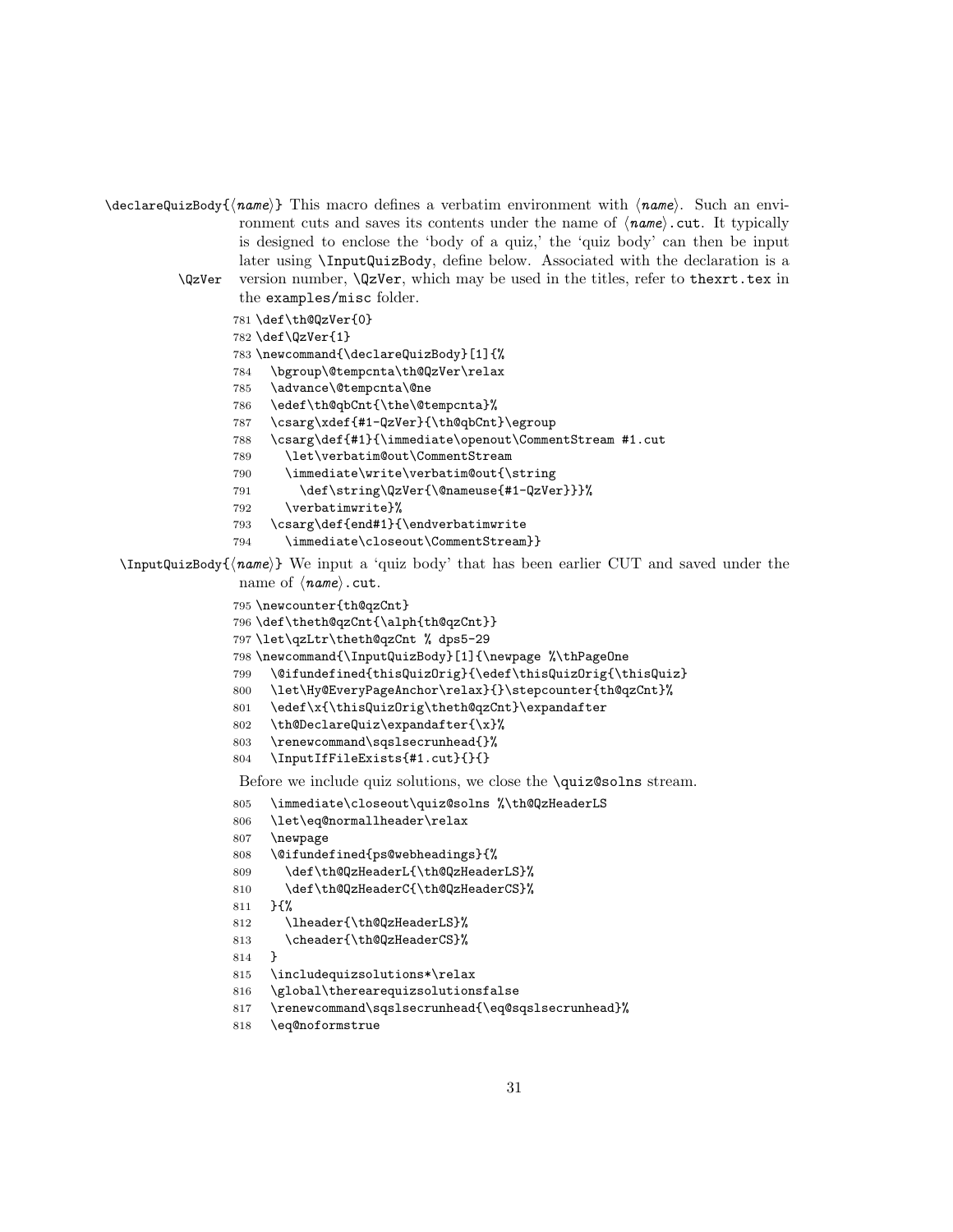Putting \eq@noformtrue assures us that the solution file will not be input a \end{document}. Next, we open a new quiz solution file stream so the another rendition to write solutions to a fresh file.

```
819 \immediate\openout \quiz@solns \jobname.qsl
820 \ifthordinary\else
821 \@ifundefined{ps@webheadings}{%
822 \def\th@QzHeaderL{\th@QzHeaderLQ}%
823 \def\th@QzHeaderC{\th@QzHeaderCQ}%
824 }{%
825 \lheader{\th@QzHeaderLQ}%
826 \cheader{\th@QzHeaderCQ}%
827 }%
828 \fi
829 }
```
### <span id="page-31-0"></span>11.4 Building quizzes with makeClassFiles  $&$  \sadQuizzes

Central to this whole process is building customized quizzes. This done by the \sadQuizzes expanded within the makeClassFiles environment.

makeClassFiles is an execJS environment, the base name has been preset to be mcfthor. The contents of this environment is \sadQuizzes. Beginning the 2019/07/15 of insdljs, execJS has an option argument that is used to pass a command to the .djs file. \oct We use this to make special definitions to support \oct and \u.

```
\u 830 \def\mkClFlsSpcls{\let\oct\eqbs\let\u\relax}
   831 \newenvironment{makeClassFiles}{%
   832 \execJS[\mkClFlsSpcls]{mcfthor}}{\endexecJS}
```
\sadQuizzes (save and distribute quizzes) is a script for the makeClassFiles environment.

```
\begin{makeClassFiles}
\sadQuizzes
\end{makeClassFiles}
\begin{document}
```
...

The above is placed just above \begin{document}. The script populates, for each entry in the \classEntries array, the Name.first and Name.last fields with the student's first and last name. It then saves a copy of the document to the instructor's folder under the name \jobname- $\frac{first - name}{\frac{last - name}{\cdot}}$ . It does the same thing for the student's private folder. Finally, it clears the Name fields, and saves itself to the source folder. The script may be redefined in the preamble of the document using the defineJS\* environment. The script also deals with solution and cover pages.

```
833 \def\setClassArray{\ifClassEntries
834 \classEntries\else\classEntriesDef\fi}
835 \def\setArrayLength{\ifbasicmethods0\else lst.length\fi}
836 \def\setfilesuffix{\ifuseclassOpt"-"+fN+"_"+lN\else
837 \ifbasicmethods""\else"-"+(i+1)\fi\fi+".pdf"}
```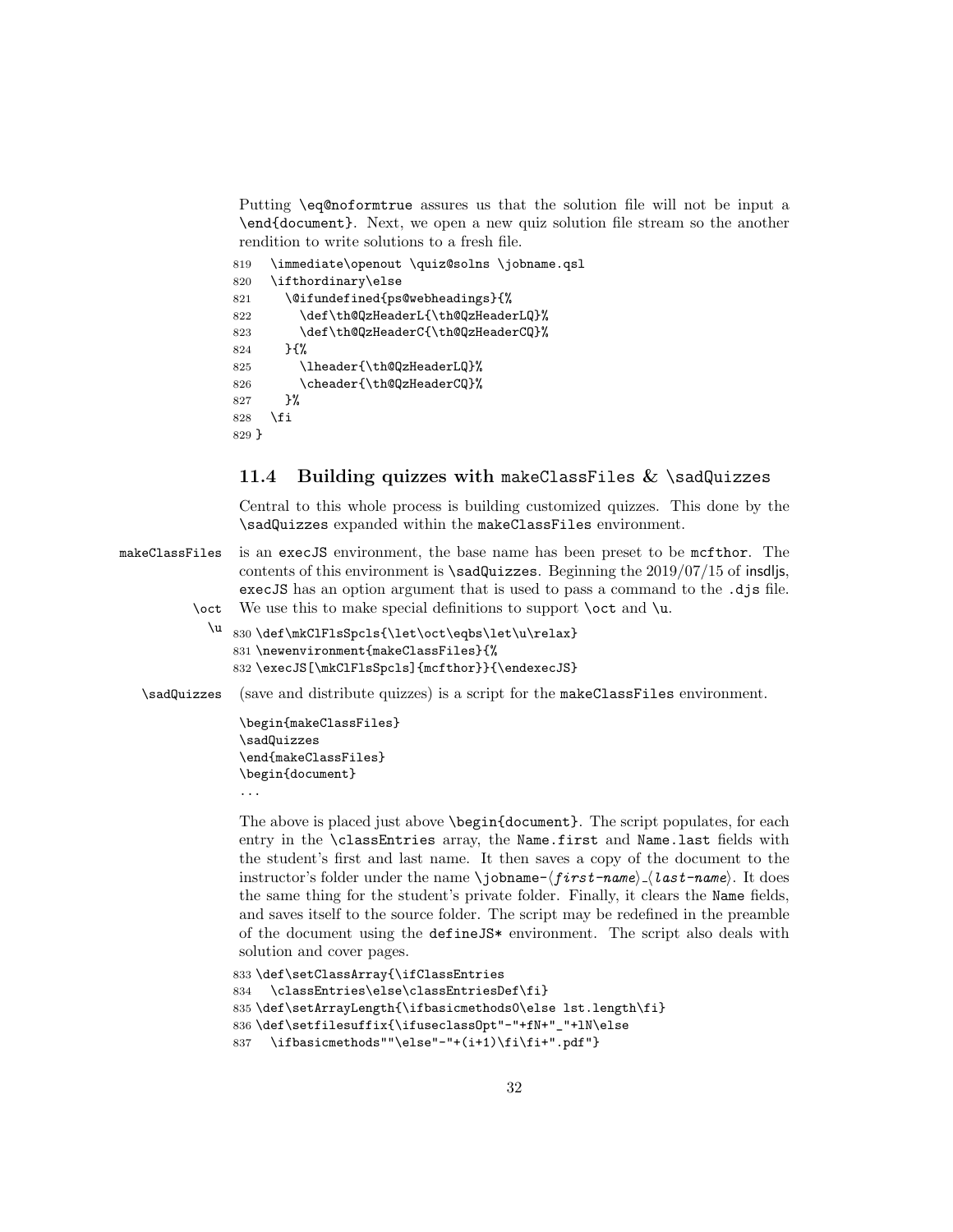Begin \sadQuizzes here.

```
838\begin{defineJS}[\dfnJSCR{^^J}\let\u\relax\makeesc\@]{\sadQuizzes}
If \autoCopyOff, then this script does nothing
839 if(@bFlattenState)
840 this.addScript({
841 cName: "thorshammer: Do not flatten",
842 cScript:"var _flattenThisDoc=false;"
843 });
844 if (@autoCopy) {
JavaScript variables common to building quizzes
845 var bUseClass=@bUseClass;
```

```
846 var reRmFn=new RegExp(this.documentFileName,"i");
847 var instrPath=@InstrPath;
848 var cLast=instrPath[instrPath.length-1];
849 if (cLast=="/")
850 instrPath=instrPath.substring(0,instrPath.length-1);
851 var classPath=@ClassPath;
852 cLast=classPath[classPath.length-1];
853 if (cLast=="/")
854 classPath=classPath.substring(0,classPath.length-1);
855 var thInstrFS="@thInstrFS";
856 var thClassFS="@thClassFS";
857 var isthereCvrPg=@thIsCP;
858 var cvrPgNum="@thCvrPg";
859 console.println("autocopy "+((@autoCopy)?"on":"off"));
860 var retn;
861 var solnSuffix="";
862 var oSolnSuffix=new Object;
863 var parentoDoc=this;
864 var workingFolder=this.path;
865 var pos=workingFolder.lastIndexOf("/");
866 workingFolder=workingFolder.substring(0,pos+1);
867 var _workingFolder="";
868 // console.println("working folder: " + workingFolder);
869 var willSaveScript='isAQuizUnfinishedAtSave();\r'
870    +'if (oRecordOfQuizData !=undefined) collectQuizData();';
871 var oHSD=this.getField("holdScoreData");
872 var Rect=oHSD.rect;
873 this.removeField("holdScoreData");
874 var hsdFmt='if(typeof oRecordOfQuizData=="undefined")\r\t\
875 oRecordOfQuizData=new Object;';
876 var restQD='@restoreQD';
```
Cover page or pages. Determine if there are cover pages, if yes, extract it and save it to the instructor's folder. Cover pages are declared in the preamble with the command **\DeclareCoverPage**, the argument of which is either a single number (usually 0) of a range of zero-based page numbers.

```
877 if(isthereCvrPg) {// -------- extract cover pages ------------
```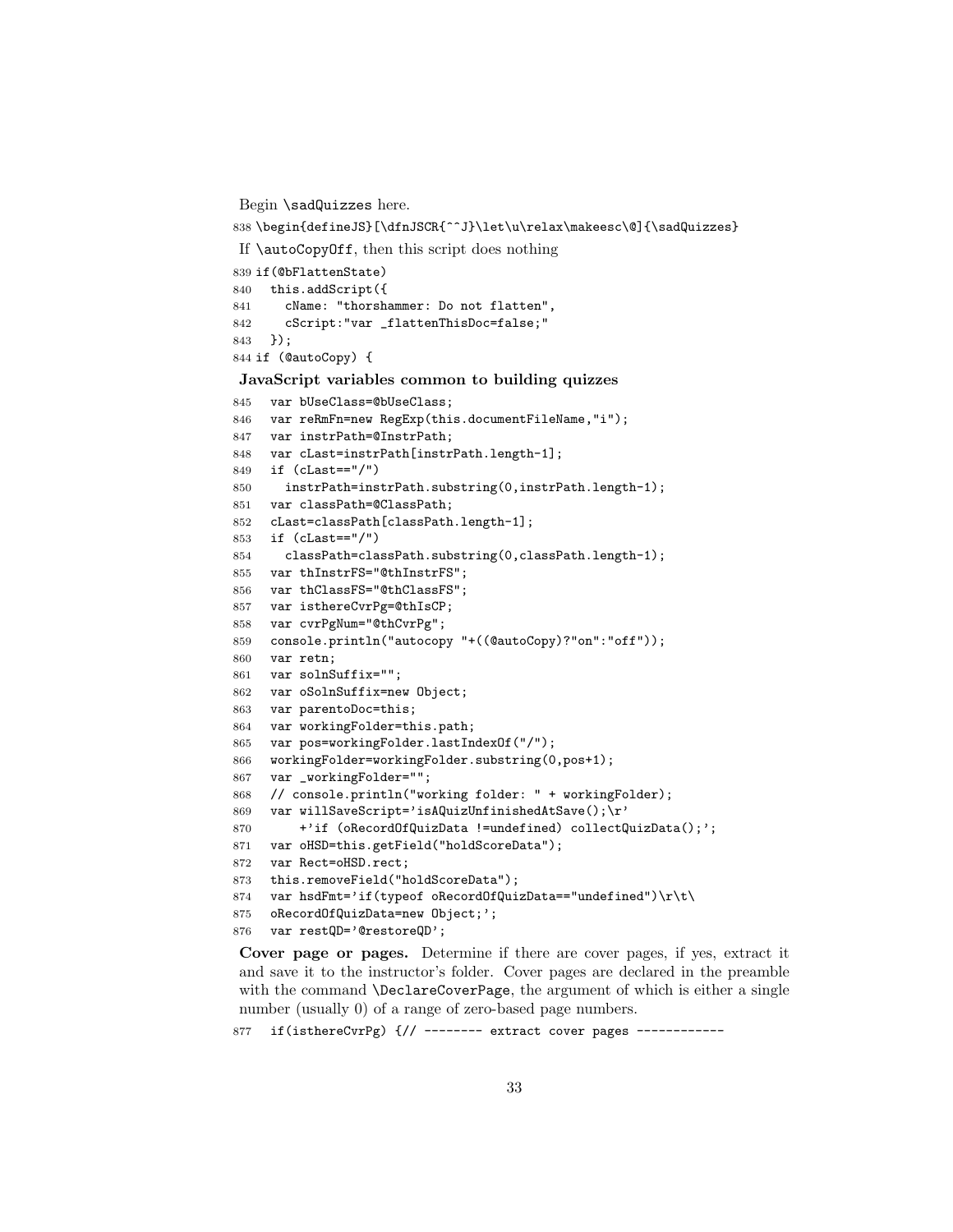```
878 var aCvrPgRng=cvrPgNum.split("-");
879 if (aCvrPgRng[0]=="") {
880 console.println("Start Range not specified, using 0 instead");
881 var bPg=0;
882 } else var bPg=aCvrPgRng[0];
883 var ePg=(aCvrPgRng.length>1)?aCvrPgRng[1]:aCvrPgRng[0];
884 var oDoc=aebTrustedFunctions(this,aebExtractPages,
885 {nStart: bPg, nEnd: ePg});
886 // save cover page(s) to the instructor folder
887 _workingFolder=(@InstrPathFull)?"":workingFolder;
888 aebDocSaveAs.msg="Cannot access the local folder "
889 + _workingFolder+instrPath+"/@jobname-cvrpg.pdf";
890 var retn=aebTrustedFunctions(oDoc,aebDocSaveAs,
891 {cFS:thInstrFS,cPath: _workingFolder+instrPath+"/@jobname-"
892 +"cvrpg.pdf",bCopy:false});
893 oDoc.dirty=false;
894 oDoc.closeDoc(true);
895 // delete cover page before continuing, will reinsert it later
896 this.deletePages({nStart: bPg, nEnd: ePg});
897 this.dirty=false;
898 }
899 // ------- end cover page code --------------
900 var nQz=aQuizzesInDoc.length; // number of quizzes this doc
```
Solution pages. Before getting into generating the customized quizzes for the class, we must first see if there are any solutions in this document, if so, we separate the solution page(e) from the quiz.

```
901 var bOkBasicSolns=false;
902 var f=this.getField("thsolns4");
903 if (f != null ) {
904 console.println("There are solutions");
905 bOkBasicSolns=true;
```
Save the solution suffixes for later use

```
906 var g=f.getArray();
907 for (var i=0; i<g.length; i++) {
908 var solnSuffix=g[i].name; // eg solns4.q1a
909 var pos=solnSuffix.indexOf(".");
910 var qzName=solnSuffix.substring(pos+1); // eg q1a
911 solnSuffix=solnSuffix.replace(/\./g,"-"); // eg solns4-q1a
912 // oSolnSuffix records whether a quiz has solution pages
913 oSolnSuffix[qzName]=solnSuffix;
914 }
```
Extract the solution page save it, close it, delete the page from master document

```
915 // ------------ extraction--------------
916 // console.println("aQuizzesInDoc: " + aQuizzesInDoc.toSource());
917 // console.println("nQz="+nQz);
918 for (var i=0; i< nQz; i++) {
919 var f=this.getField("thsolns4");
920 var g=f.getArray();
```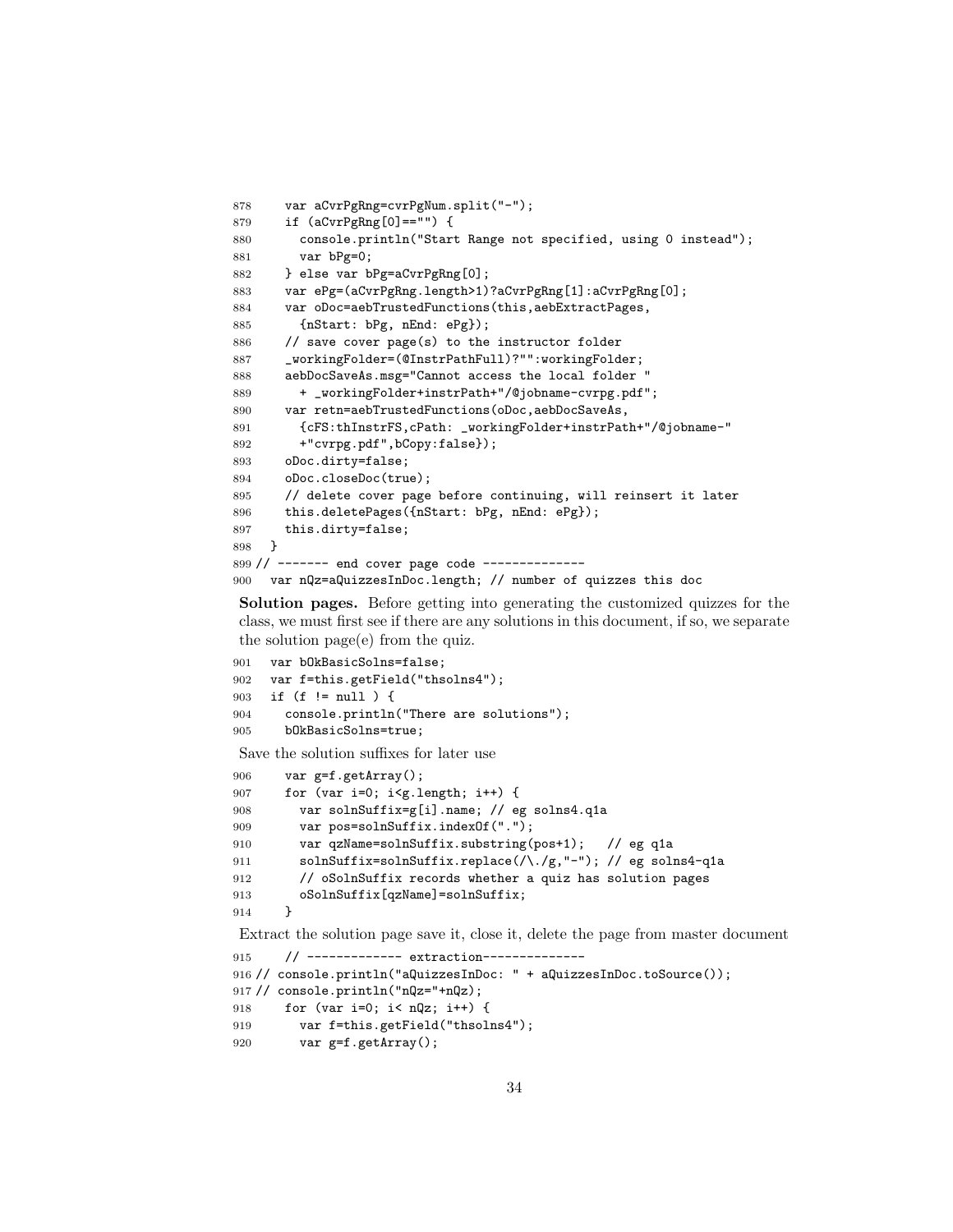```
921 var qzName=aQuizzesInDoc[i];
922 var bOk2Extract=(typeof oSolnSuffix[qzName]!="undefined");
923 if (bOk2Extract) {
924 // console.println(g[0].name + ", begins on page "+g[0].page);
925 var bPg=g[0].page;
926 // console.println("bPg= " + bPg);
927 // var f=this.getField("Name.first."+(i+1));
928 var f=this.getField("bMrkQz."+(i+1));
929 var ePg=(f==null)?(this.numPages-1):(f.page-1);
930 // console.println("ePg= " + ePg);
931 var solnSuffix=g[0].name; // solns4.<qzName>
932 solnSuffix=solnSuffix.replace(/\./g,"-"); // solns4-<qzName>
933 var oDoc=aebTrustedFunctions(this,aebExtractPages,
934 {nStart: bPg, nEnd: ePg});
935 // save
936 _workingFolder=(@InstrPathFull)?"":workingFolder;
937 aebDocSaveAs.msg="Cannot access the local folder "
938 + _workingFolder+instrPath+"/@jobname-"+solnSuffix+".pdf";
939 var retn=aebTrustedFunctions(oDoc,aebDocSaveAs,
940 {cFS:thInstrFS,cPath: _workingFolder+instrPath+"/@jobname-"
941 +solnSuffix+".pdf",bCopy:false});
942 // close
943 oDoc.dirty=false;
944 oDoc.closeDoc(true);
945 // delete solution page before continuing
946 this.deletePages({
947 nStart: bPg,
948 nEnd: ePg});
949 this.dirty=false;
950 }
951 }
952 }
953 // ------ begin creating custom quizzes for class members ------
954 var cnt=0; // determines which quiz to generate
955 var lst=new Array(@setClassArray);
956 var l=(bUseClass)?@setArrayLength:1; // dps
957 for (var i=0; i < l; i++) {
958 var qzName=aQuizzesInDoc[cnt];
959 // console.println("Working on " + qzName);
960 var fN=lst[i][0];
961 var lN=lst[i][1];
962 var folder=lst[i][2];
963 var isAbsPth=lst[i][3]; // dps
964 if (folder!="")folder+="/";
965 // pre-populate with the student's name
966 this.getField("Name.first").value=fN;
967 this.getField("Name.last").value=1N;
968 // extract quiz
969 // var f=this.getField("Name.first."+cnt);
970 var f=this.getField("bMrkQz."+cnt);
```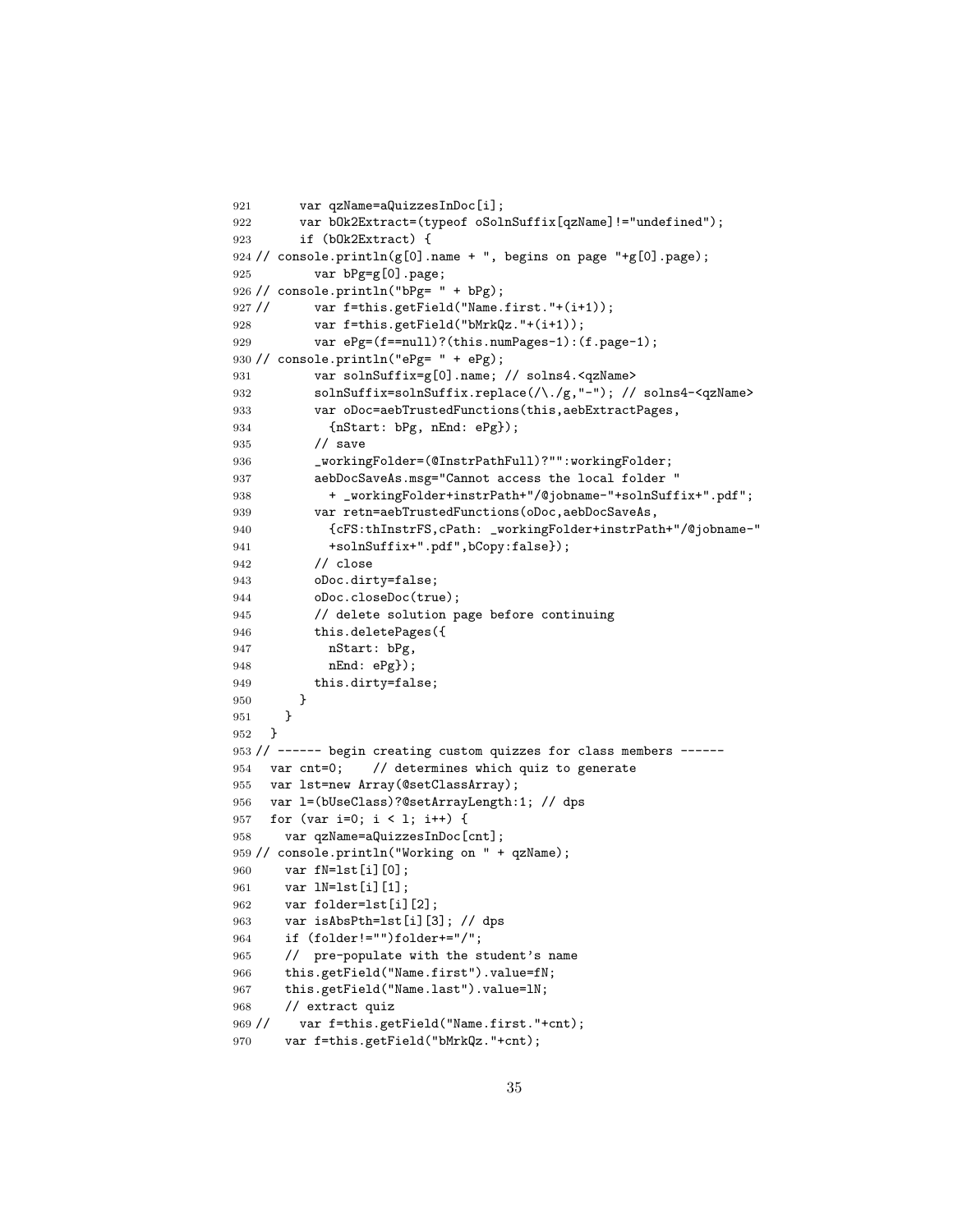```
971 var bPg=f.page;
972 // var f=this.getField("Name.first."+(cnt+1));
973 var f=this.getField("bMrkQz."+(cnt+1));
974 var ePg=(f==null)?(this.numPages-1):(f.page-1);
```
Extraction: We extract a quiz from the master document. Extracting causes some problems: the restore quiz data is lost, the WillSave event is lost, and the holdScoreData field is lost. We try to overcome this problems.

```
975 // ------------ extraction of quiz pages --------------
976 if(bUseClass)var oDoc=aebTrustedFunctions(this,aebExtractPages,
977 {nStart: bPg, nEnd: ePg});
978 else oDoc=this; // dps
```
Restore the WillSave event.

```
979 // extracting preserves doc JS but not doc actions
980 oDoc.setAction({cTrigger: "WillSave", cScript: willSaveScript});
```
We have had problems with  $o$ RecordOfQuizData is undefined, to (finally) overcome this, we place some code at the document level.

```
981 oDoc.addScript({
```

```
982 cName: "oRecordOfQuizData Obj Declaration", cScript: hsdFmt});
```
The holdScoreData is on the first page of the document, this first page may not survive on the extracted pages, so we place this text field and the top of each of the first pages of the extracted quizzes.

```
983 var oDocHSD=oDoc.addField({
984 cName: "holdScoreData",
985 cFieldType: "text",
986 nPageNum: 0,
987 oCoords: Rect
988 });
```
Create a page open action to execute the restore quiz data

```
989 oDoc.setPageAction({
990 nPage: 0,
991 cTrigger: "Open",
992 cScript: restQD
993 });
```
We save custom info to each of the files being saved: StudentPath has the path to the students' folders and cFS is the file system. These two are used by 'protect and distribute'.

```
994 oDoc.info.qzBaseName="@jobname";
995 if(isAbsPth) // dps
996 oDoc.info.StudentPath=folder;
997 else
998 oDoc.info.StudentPath=classPath+"/"+folder;
999 var bOkSolns=(typeof oSolnSuffix[qzName]!="undefined");
1000 if(bOkSolns) oDoc.info.SolnSet=oSolnSuffix[qzName];
1001 oDoc.info.SolnPath=_workingFolder+instrPath+"/";
1002 if(isthereCvrPg) oDoc.info.CvrPg="cvrpg";
1003 oDoc.info.cFS=thInstrFS;
```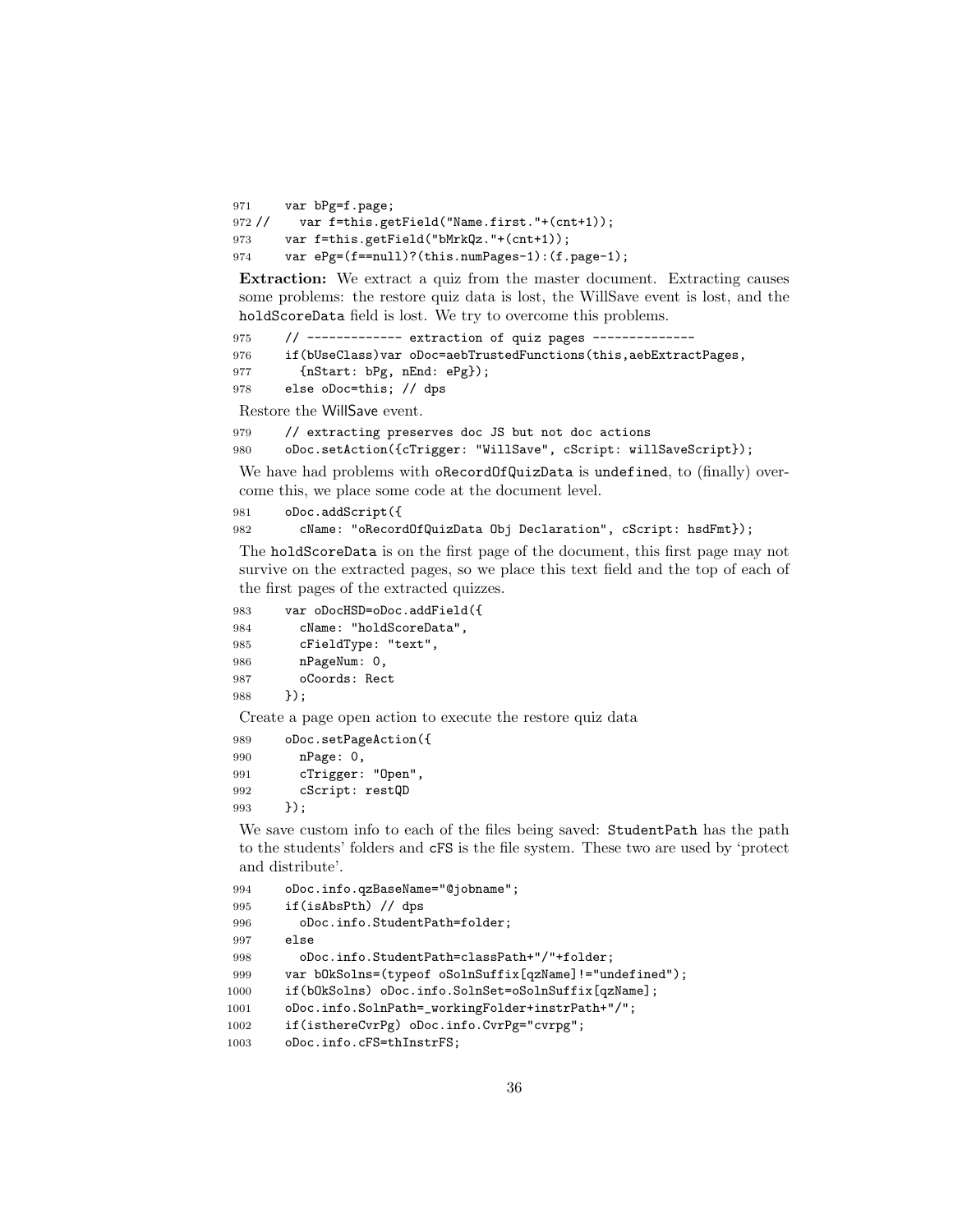Insert cover page, if any

```
1004 // Insert cover page, if any.
1005 if (isthereCvrPg) {
1006 if (typeof bCVMsg == "undefined") {
1007 console.println("Inserting cover page from "
1008 + _workingFolder+instrPath+"/@jobname-cvrpg.pdf");
1009 var bCVMsg=true;
1010 }
1011 if (cnt==0) var _cvrPath=_workingFolder+instrPath;
1012 aebTrustedFunctions(oDoc,aebInsertPages,
1013 {nPage: -1,
1014 cPath: _cvrPath+"/@jobname-cvrpg.pdf"});
1015 }
1016 var filesuffix=@setfilesuffix;
1017 // Now save this as a copy
 Instructor's folder: Save a copy to the instructor's folder
1018 if(bUseClass) {
1019 _workingFolder=(@InstrPathFull)?"":workingFolder;
1020 aebDocSaveAs.msg="Cannot access the local folder "
1021 + _workingFolder+instrPath+"/@jobname-"+fN+"_"+lN+".pdf";
1022 if(@distrToInstr) retn=aebTrustedFunctions(oDoc,aebDocSaveAs,
1023 {cFS:thInstrFS,
1024 cPath: _workingFolder+instrPath+"/@jobname"+filesuffix,
1025 bCopy:true});
 Student's folder: Save a copy to the student's folder
1026 var _workingFolderC=(@ClassPathFull)?"":workingFolder;
1027 if(isAbsPth)
1028 var cPath=folder+"@jobname"+filesuffix;
1029 else
1030 var cPath=_workingFolderC+classPath+"/"+folder
1031 +"@jobname"+filesuffix
1032 aebDocSaveAs.msg="Cannot access the path "+ cPath;
1033 if(@distrToStudents) retn=aebTrustedFunctions(oDoc,aebDocSaveAs,
1034 {cFS:thClassFS,
1035 cPath: cPath,
1036 bCopy:true});
1037 oDoc.dirty=false;
1038 oDoc.closeDoc(true);
1039 }
1040 cnt=++cnt % nQz
1041 }
1042 }
1043 this.resetForm(["Name"]);
1044 console.println("automatically saving this file...");
 Remove the following line
```

```
// this.oRecordOfQuizData=undefined;
```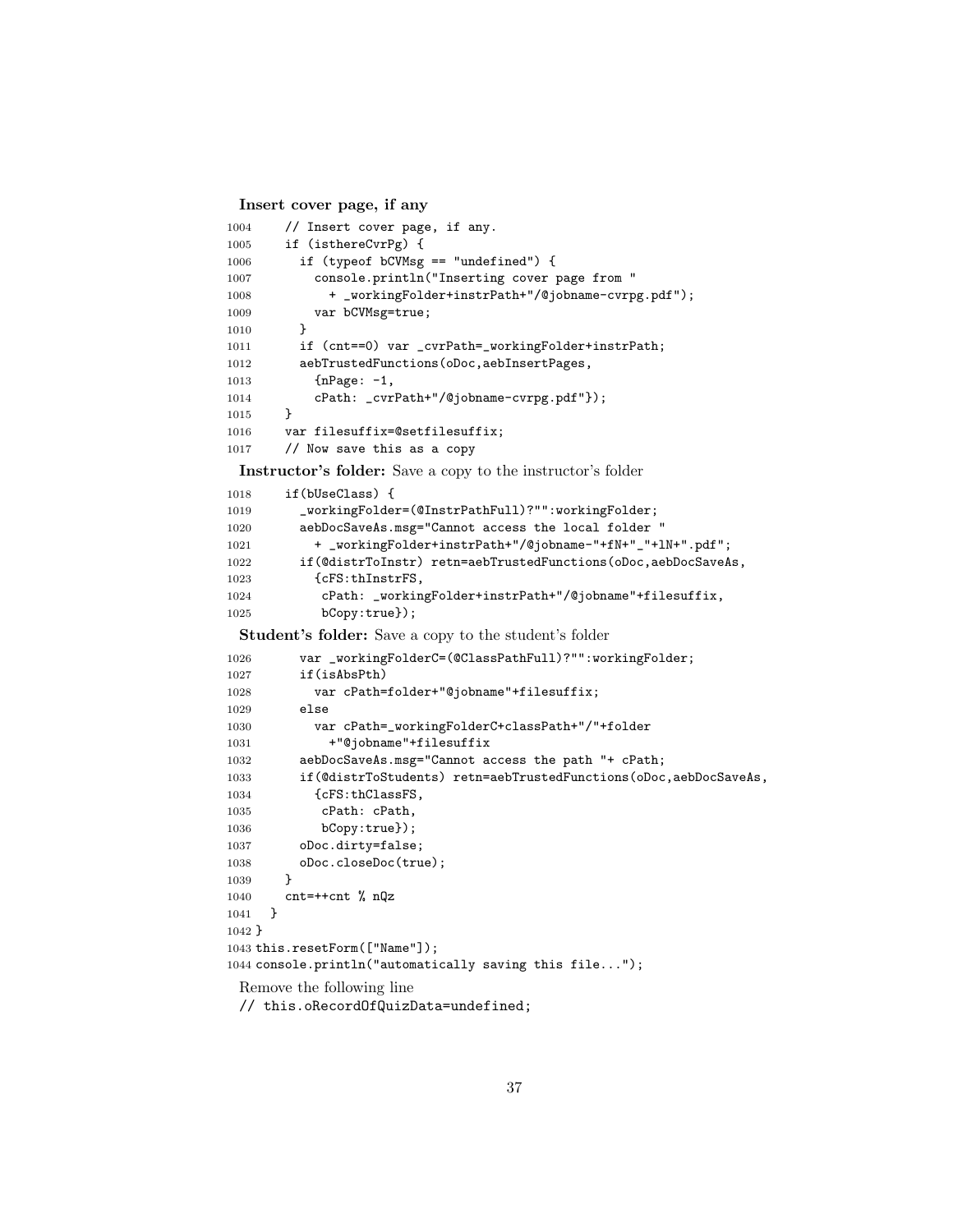Save the source document: Finally, save any changes that have occurred source document. Before saving, we make some adjustments in the case this is the basic method case.

```
1045 var toSa=app.setTimeOut("aebTrustedFunctions(this,aebSaveAs);\
1046 app.clearTimeOut(toSa);",50);
1047 \end{defineJS}
1048 \let\sadMultQuizzes\sadQuizzes
1049 \let\rasSolns\sadQuizzes
1050 \ \langle / \text{package} \rangle1051 (*container)
```
## <span id="page-37-0"></span>12 Batch support files

These files are designed for a workflow wherein the usebatch option is taken. This option, though largely symbolic, declares the instructor is going to use a batch sequence to process the students' quizzes, after they have taken the quiz and returned to the instructor. A custom batch file Thor's way was written for this purpose.

Thor's way. This batch sequence is run after the instructor has has a final look at each quiz (additional markup needed in the case of essay questions and assigning a final mark. the batch sequence performs a number of actions, for each quiz file selected, it acquires minimal quiz data (first name, last name, number of points awarded, total points, and final mark.

### <span id="page-37-1"></span>12.1 The container file for Thor's way

This file should be brought into Acrobat, its fields filled, and the button pushed. It sets global JavaScript variables global.qzName and global.gradedPath.

```
1052 \documentclass{article}
1053 \usepackage[designi]{web}
1054 \usepackage{eforms}[2020/12/14]
1055 \hypersetup{pdfpagemode=UseAttachments}
1056 %% \previewOn\pmpvOn
1057 \parindent0pt \parskip6pt
1058 \begin{defineJS}{\pbContainer}
1059 var f=this.getField("qzName");
1060 if(typeof global.RcrdData=="undefined")
1061 global.RcrdData=1;
```
If the 'Record class data' box is checked we create a new attachment to receive the data; otherwise, no new attachment file is created.

```
1062 if(global.RcrdData) {
1063 global.qzName=f.value;
1064 if (global.qzName=="") {
1065 f.value="qzData";
1066 global.qzName="qzData.txt";
```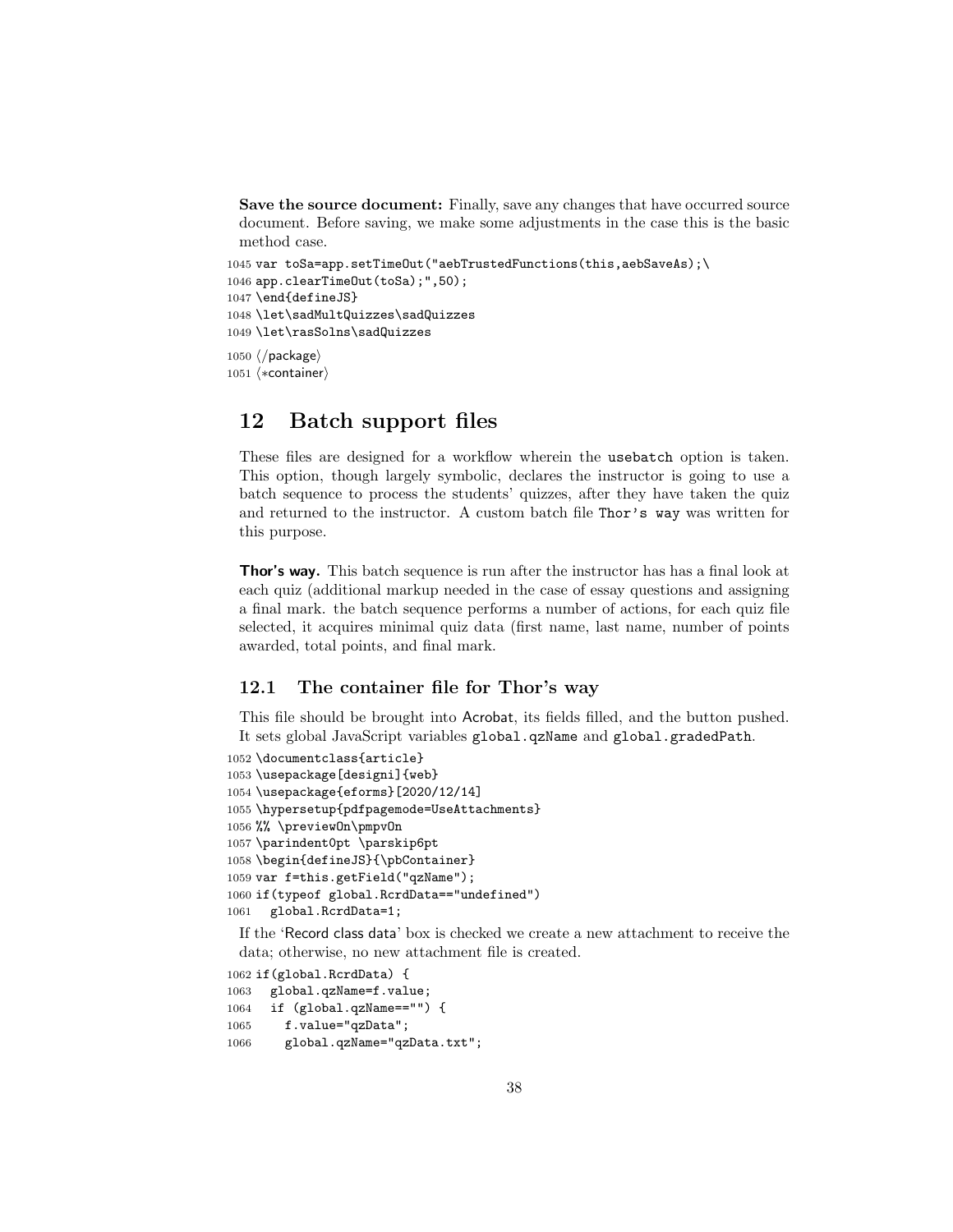```
1067 } else global.qzName=f.value+".txt";
1068 var d=this.dataObjects;
1069 if (d!=null) {
1070 for(var i=0; i< d.length; i++)
1071 this.removeDataObject(d[i].name);
1072 }
1073 this.createDataObject({
1074 cName: global.qzName,
1075 cValue: "First\\tSecond\\tPoints\\tTotal\\tGrade"
1076 });
1077 }
1078 var _path=this.path;
1079 var pos=_path.lastIndexOf("/");
1080 global.containerPath=_path.substring(0,pos+1);
1081 var f=this.getField("gradedPath");
1082 var v=f.value;
1083 var pos=v.indexOf(":");
1084 if(pos!=-1||v[0]=="/") global.gradedPath=v;
1085 else global.gradedPath=global.containerPath+v;
1086 aebTrustedFunctions(this,aebSaveAs);
1087 this.closeDoc(true);
1088 \end{defineJS}
 (2019/11/21) Put JS for Clear Btn in defineJS environment
1089 \begin{defineJS}{\clrContainer}
1090 this.resetForm(["qzName","gradedPath"]);
1091 try{
 (2019/11/21) Fixed a bug with exception thrown
1092 if (typeof global.qzName!="undefined")
1093 delete global.qzName; global.qzName="";
1094 if (typeof global.gradedPath!="undefined")
1095 delete global.gradedPath; global.gradedPath="";
1096 if (typeof global.appndSolns!="undefined")
1097 delete global.appndSolns; global.appndSolns=true;
1098 if (typeof global.RcrdDat!="undefined")
1099 delete global.RcrdDat; global.RcrdDat=true;
1100 } catch(e){}
1101 \end{defineJS}
1102 \begin{document}
1103 This file contains the quiz data as an attachment. Before you
1104 start the batch action \textsf{Thor's way}, build and
1105 \emph{place this file in the class folder of the instructor}.
1106 \begin{center}
1107 \begin{tabular}{rl}
1108 \pushButton[\TU{Fill in the two fields then push this button
1109 before starting the batch sequence}\CA{Push}\AAmouseup{\pbContainer}
1110 ]{pbContainer}{}{13bp}&%
1111 \parbox[c]{1.5in}{\textField[\TU{Enter base name of the file that
1112 stores quiz results}]{qzName}{1.5in}{13bp}\vcgBdry[3bp]
1113 \textField[\TU{The path to the folder that will hold the graded
```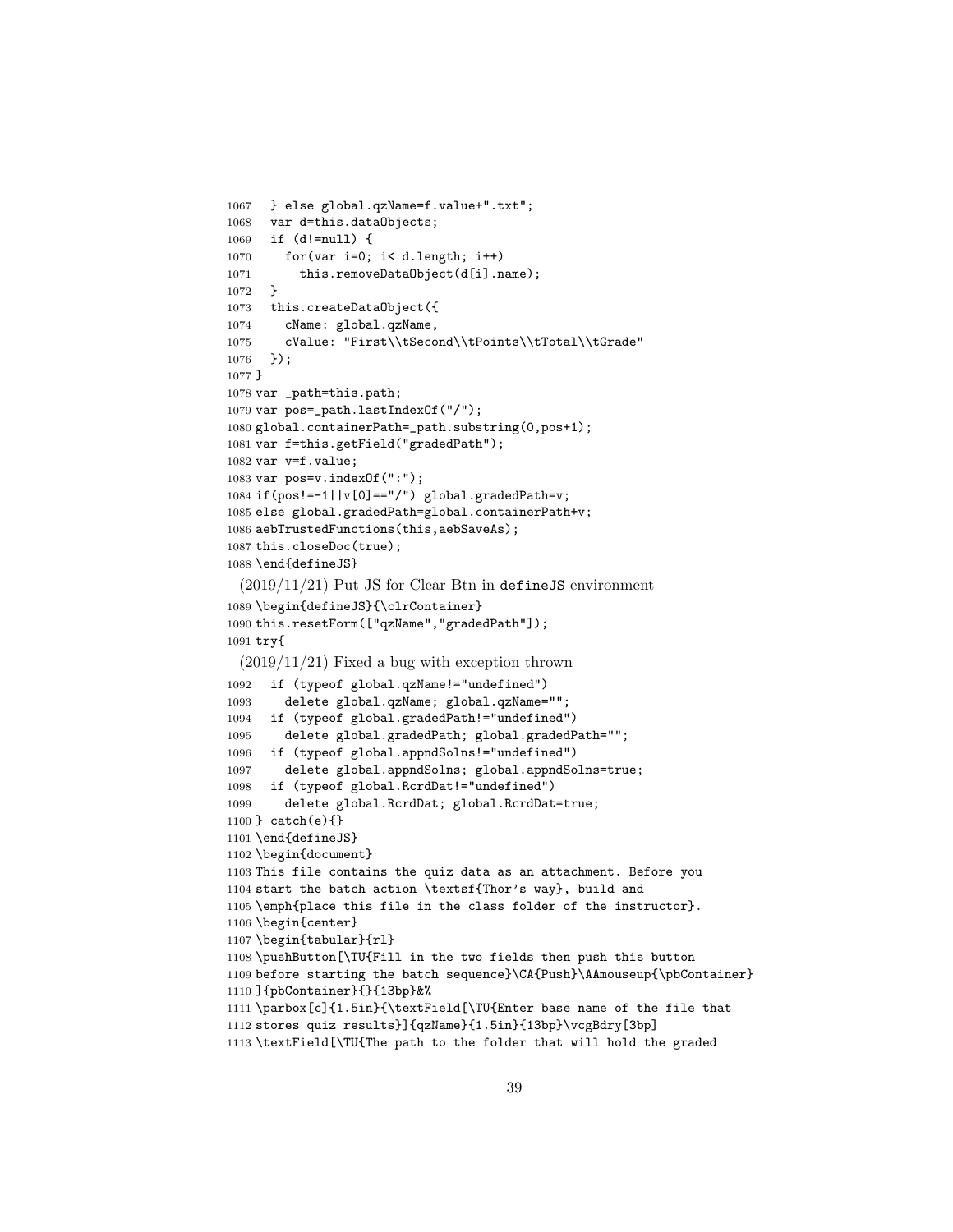```
1114 quizzes, it may be a relative or an absolute path}
1115 ]{gradedPath}{1.5in}{13bp}}\cgBdry[\columnsep]%\makebox[0pt][l]
1116 {\pushButton[\CA{Clear}
1117 \AAmouseup{\clrContainer}]{clear}{}{13bp}}\\[12pt]
1118 \checkBox[\V{Yes}\DV{Yes}\AAmouseup{%
1119 global.appndSolns=(event.target.isBoxChecked(0));
1120 }]{AppdSolns}{11bp}{11bp}{Yes}&%
1121 \rlap{Append solutions, if they exist}\\[6pt]
1122 \checkBox[\V{Yes}\DV{Yes}\AAmouseup{%
1123 global.RcrdData=(event.target.isBoxChecked(0));
1124 }]{RecordData}{11bp}{11bp}{Yes}&%
1125 \rlap{Record class data}
1126 \end{tabular}
1127 \end{center}
1128 Fill in the base name of the file in the text field above. After
1129 you push the button, the file is saved, then start
1130 \textsf{Thor's way} action. After the batch sequence finishes,
1131 this file is opened again. Open the attachments panel and save
1132 the attached file. The file just saved is a tab delimited text
1133 file that can be opened in Microsoft Excel.
1134 \end{document}
1135 \langle/container\rangle1136 (*bterminate)
```
### <span id="page-39-0"></span>12.2 The batch termination file

When running Thor's way, it is important that terminate-batch.pdf is the last file processed by the batch. The batch test each file initially, if the current file being process, the batch exits 'gracefully', otherwise, the batch processes the current file. The role terminate-batch.pdf plays it that it is detected by the batch, it performs no actions.

```
1137 \documentclass{article}
1138 \usepackage[designi]{web}
1139 \parindent0pt\parskip6pt
1140 \begin{document}
1141 \hbox{nullvfil}1142 \begin{center}
1143 \fbox{\begin{minipage}{.67\linewidth}
1144 This file is the last to be processed by \textsf{Thor's way},
1145 the batch action identifies it and gracefully terminates.
1146 \end{minipage}}
1147 \end{center}
1148 \vfil
1149 \end{document}
1150 \langle/bterminate\rangle1151 (*package)
```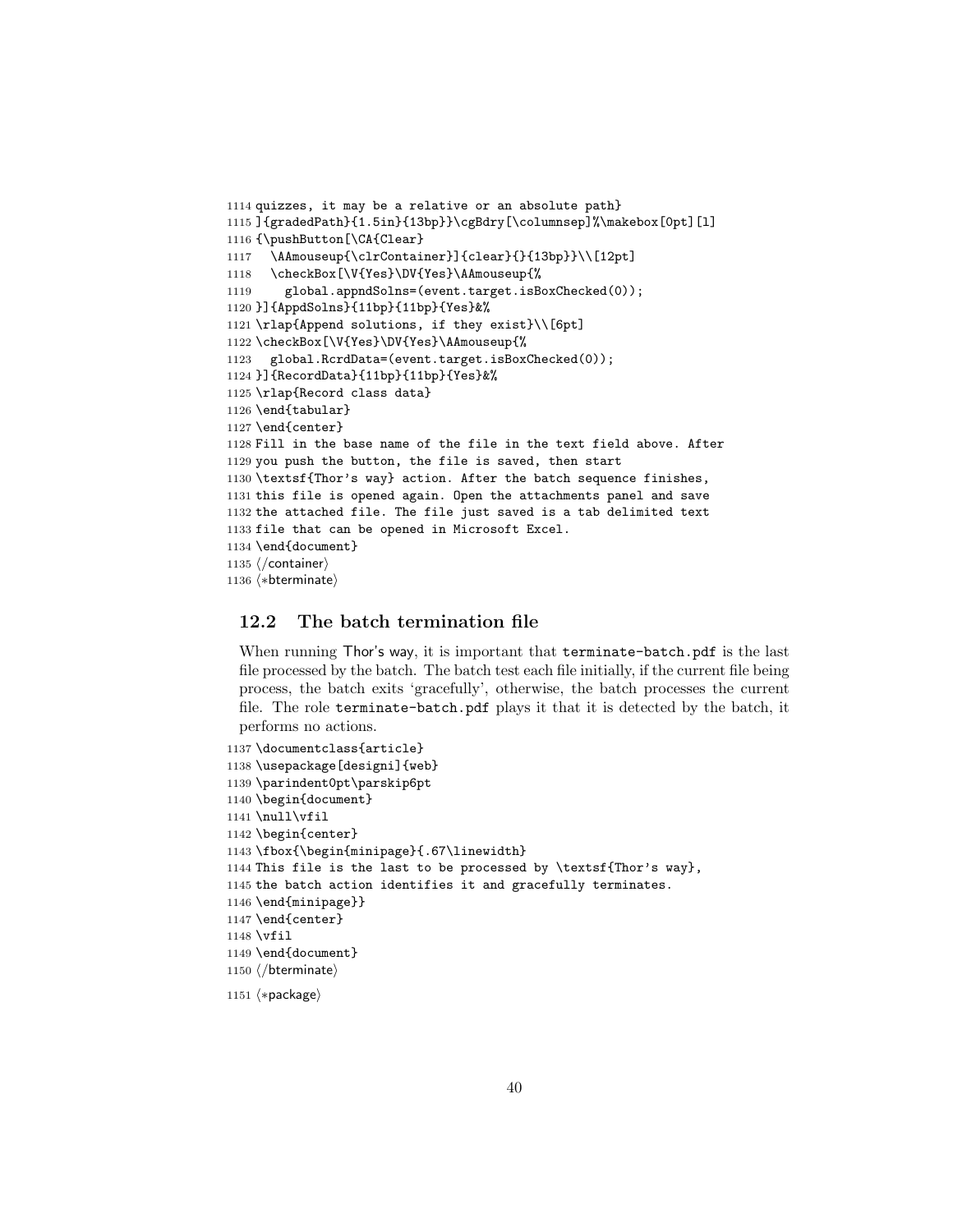### <span id="page-40-0"></span>13 Configuration files

### <span id="page-40-1"></span>13.1 Class configureation

It was suggested by Loki that we should be able to have a configuration file for the class. In the case an instructor has several classes, this is a great convenience.

 $\I{}nputClassData{\*base-name*} Input the class file with name *base-name*.cfg. The class configu$ ration file ( $\langle base-name \rangle$ .cfg) consists of a series of declarations of the form,

```
\in \instrPath{\langle path \rangle}
\clap{\cosh\{\langle path \rangle\}}\clap{\csc\cosh\{-\frac{f\frac{r}{\delta t}-\frac{m}{\delta}\}}...
```
where the  $*$  is optionally included.

```
1152 \def\InputClassData#1{\def\InputCl@ssData{#1}\mkClFlsSpcls
1153 \InputIfFileExists{#1.cfg}
1154 {\PackageInfo{thorshammer}{Inputting class file #1.cfg}}
1155 {\PackageWarning{thorshammer}
1156 {Cannot find the class file #1.cfg}}}
```
 $\Lambda$ InputFormattedClass $[\langle \rangle]$ { $\langle base-name \rangle$ } We define a more general input method. The format for the class configuration file is as follows:

```
\in \instrPath{\langle path \rangle}
\clap{\text{classPath}}{\langle path \rangle}\bClassData
\langle entry1\rangle\langle entry2\rangle...
```
Prior to \bClassData, the entries are passed through, so you can, for example, set the \instrPath and \classPath here. After \bClassData comes a series of lines, one each student. Each line  $(\langle entry \rangle)$  should be marked up so it can be parsed and information extracted; at the minimum, each line should contain  $\langle first \textit{-name} \rangle$ ,  $\langle last \textit{-name} \rangle$ , and  $\langle folder \rangle$ , with possibly more. The default for  $\langle \gamma \rangle$  is  $\clap{-\lambda}$  is classMember. For each line following  $\Delta$ ,  $\langle \gamma \rangle$  is placed in front of each entry like so,  $\langle \langle \text{cm}d \rangle \langle \text{entry} \rangle$ .

The first optional argument is the command  $(\langle \text{cm} d \rangle)$  that parses each line. The end purpose of the command is to construct a data structure,

 $\{\classMember*\{\frac{first-name}{\} {\} \}$ 

A simple example is the following (filename is myclassroll.cfg):

```
\instrPath{myClass}
\classPath{/z/Users/thor/myClass}
\bClassData
{Peter}{Pan}{A}
*{J\"{u}rgen}{Loki}{B}
{Thors}{Hammer}{C}
```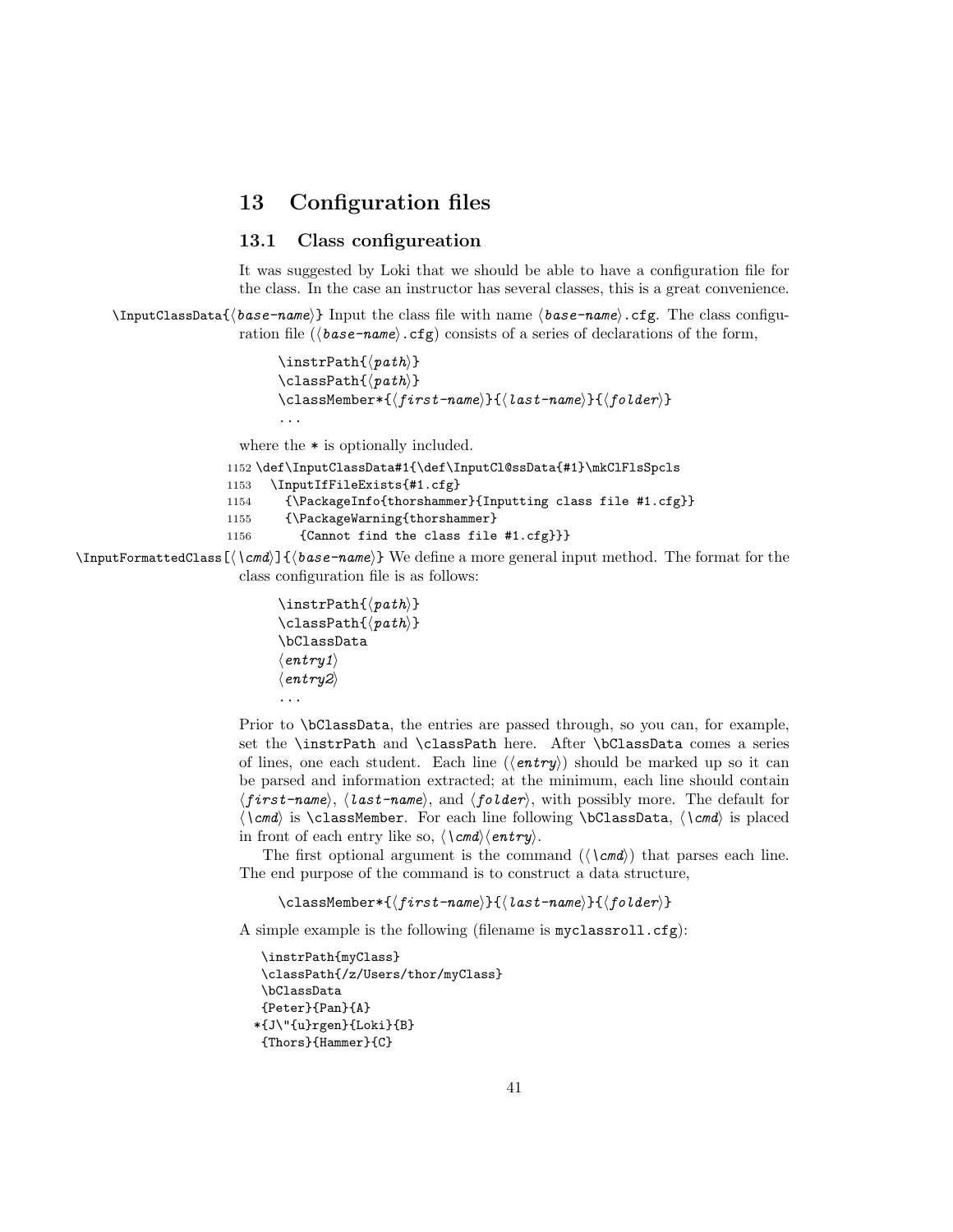We can then input this CFG file with **\InputFormattedClass{myclassroll}**. For each line after **\bClassData**, the default  $\langle \text{1cmd} \rangle$  is placed in front; for example, the first two lines of class data become \classMember{Peter}{Pan}{A} and \classMember\*{J\"{u}rgen}{Loki}{B}, and so on.

```
1157 \newcommand\InputFormattedClass[2][\classMember]{\ClassEntriestrue
```

```
1158 \begingroup
1159 \mkClFlsSpcls
1160 \endlinechar=-1
1161 \let\procThisLine\relax
1162 \let\bClassData\relax
1163 \let\re@dOK\dl@YES
1164 \newread\fmtclass
1165 \immediate\openin\fmtclass=#2.cfg
1166 \loop
1167 \read\fmtclass to \classmember
1168 \ifeof\fmtclass\let\re@dOK\dl@NO
1169 \else
1170 \expandafter
1171 \ifx\classmember\endinput\let\re@dOK\dl@NO
1172 \else
1173 \ifx\classmember\@empty %\let\procThisLine\relax
1174 \else
1175 \expandafter\procThisLine\classmember
1176 \expandafter\ifx\classmember\bClassData
```
After we process the current line, if this line is \bClassData, we switch over to #1 as the definition of \procThisLine.

```
1177 \def\procThisLine{#1}\fi
1178 \ifmmode{\big\vert} \else{ 1178 \fi \fi
1179 \fi
1180 \fi
1181 \ifx\re@dOK\dl@YES\repeat
1182 \immediate\closein\fmtclass
1183 \endgroup
1184 }
```
### <span id="page-41-0"></span>13.2 Load the configuration file

```
1185 \def\th@InputCFG{\InputIfFileExists{thorshammer.cfg}
1186 {\PackageInfo{thorshammer}
1187 {Inputting the configuration file}}
1188 {\PackageInfo{thorshammer}
1189 {No configuration file found}}}
1190 \ifx\th@loadCFG\dl@YES\expandafter\th@InputCFG\fi
```

```
1191 \catcode'\"=\th@dquoteCat
1192 \langle/package\rangle
```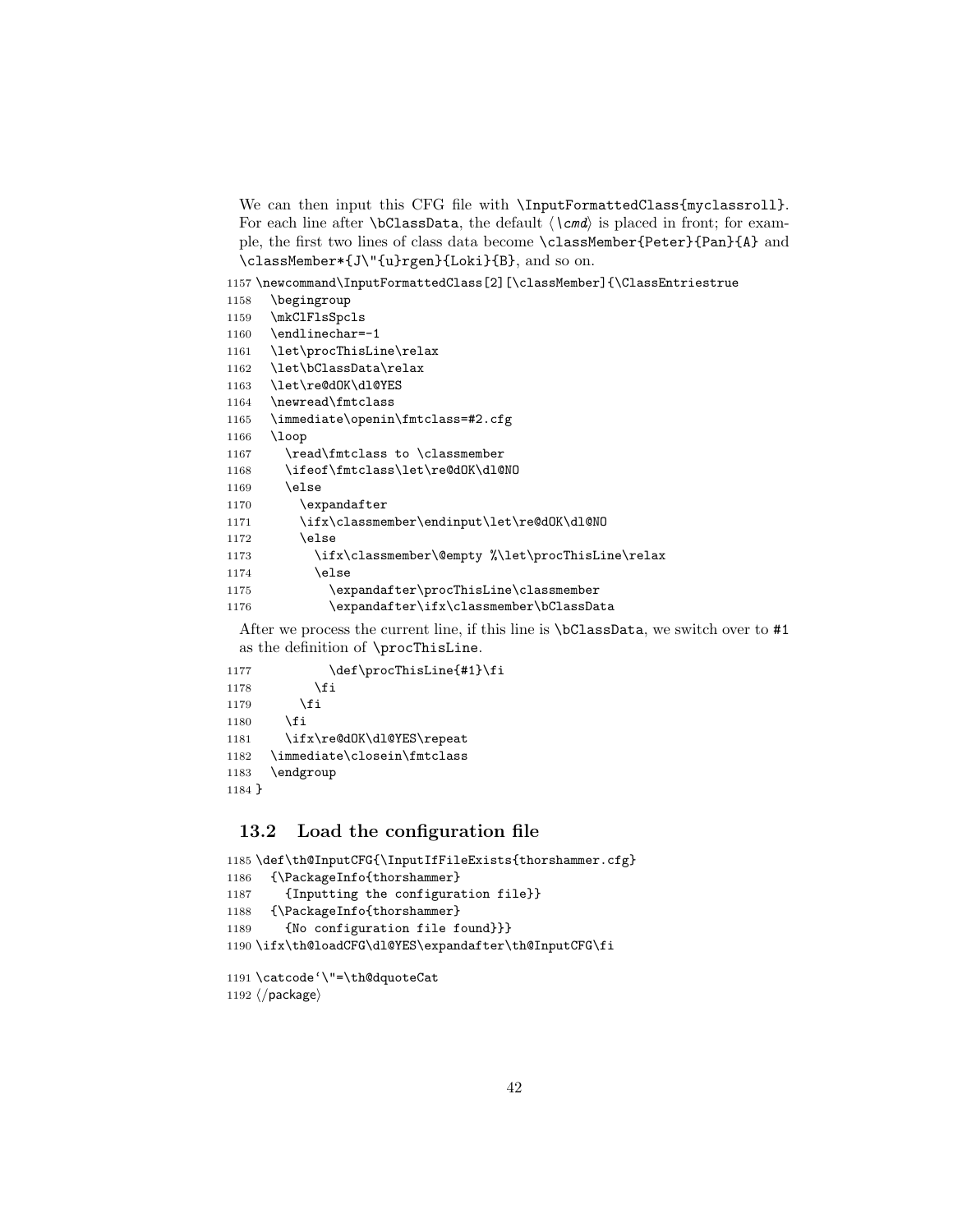# <span id="page-42-0"></span>14 Index

Numbers written in italic refer to the page where the corresponding entry is described; numbers underlined refer to the code line of the definition; numbers in roman refer to the code lines where the entry is used.

| Symbols                                                                            | $\setminus BC$ 158, 164, 166, 190, 233, 236, 671, 695                |
|------------------------------------------------------------------------------------|----------------------------------------------------------------------|
|                                                                                    |                                                                      |
| \@@RespBoxEssayActions  511                                                        | $\bb{\Delta}144, 146$                                                |
|                                                                                    | $\bEmumQuizzes$ 121, 122                                             |
| $\text{Negquestiondepth}$ 707, 710, 713                                            | \bFlattenState<br>420, 421                                           |
| $\verb+\@evenhead + \verb+\dots+\dots+\dots+\dots+89$                              |                                                                      |
|                                                                                    | \bParams  179, 199, 317                                              |
| $\varphi$ initQuiz  547, 548                                                       | 524                                                                  |
| $\{\mathsf{Qmakeother}\;:\;\dots\;:\dots\;:\dots\;:\dots\;:\dots\;:\ 134$          | $\bigcup$ BeClass  14, 16, 114, 133                                  |
|                                                                                    | $\b$ WebCustomize $728, 731, 738$                                    |
| \@onlypreamble  111                                                                |                                                                      |
| \@rgi  137,774                                                                     | $\mathbf C$                                                          |
|                                                                                    |                                                                      |
|                                                                                    | \cFS $30,774$                                                        |
|                                                                                    | $\cFSth$ 775, 776                                                    |
|                                                                                    |                                                                      |
|                                                                                    | \cheader  93, 102, 813, 826                                          |
| $\mathbf{A}$                                                                       | $\text{CheckBox} \dots \dots \dots \dots \dots \dots 1118, 1122$     |
| 593, 687                                                                           | $\cl$ assEntries  743, 755,                                          |
| \AA 181, 201, 210, 228, 278, 512, 656                                              | 756, 758, 760, 761, 763, 764, 766, 768, 769, 834                     |
|                                                                                    |                                                                      |
| \AAformat  190, 277, 285, 296, 320                                                 | \ClassEntriesfalse<br>742                                            |
|                                                                                    | $\text{Class}$ Entriestrue  115, 134, 744, 1157                      |
| \AAkeystroke  180, 237, 318                                                        | \classMember  29, 119, 142, 744, 1157                                |
| <b>\AAmouseup</b><br>200, 209, 218, 653, 1109, 1117, 1118, 1122                    | \classmember  1167, 1171, 1173, 1175, 1176                           |
| \AAonfocus<br>319                                                                  | \classMember*<br>29                                                  |
| $\Lambda$ bsPth  751, 752                                                          | $\clap{-\clap{-}l}$ classMember@i 745-747                            |
| $\addcontent$ sline  699                                                           | $\clap{-\clap{-}l}$ classMember@ii 748-750                           |
| $\addto counter$ 324                                                               |                                                                      |
| $\addToDocOpen$ 55, 57                                                             | $\clas$ $5, 69$                                                      |
| \aeb@creditmarkup<br>669                                                           | \classPath@i<br>$70 - 72$                                            |
| $\aebTitleQuiz$ 706, 709, 714                                                      |                                                                      |
|                                                                                    |                                                                      |
| \AtEndOfPackage  22, 230                                                           | $\clor$ Container  1089, 1117                                        |
|                                                                                    | \cmd  179, 199, 207, 317, 652                                        |
| \autoCopy  771,772                                                                 | \cNoNumEnteredMsg  370                                               |
|                                                                                    |                                                                      |
|                                                                                    | $\verb \columnsep  \dots  \dots  \dots  \dots  \dots  \dots  \ 1115$ |
| $\lambda$ utoSaveStuJS  24, 621, 654                                               | \CommentStream  40, 788, 789, 794                                    |
| <sub>B</sub>                                                                       | \commonPassKey<br>200, 334                                           |
| \baselineskip<br>302, 304                                                          |                                                                      |
| $\lambda$ sicmethodsfalse  16, 114, 133                                            | \completeMsgFld@V  267, 271, 272                                     |
|                                                                                    | 306                                                                  |
| $batchdistr$ (option) $\ldots \ldots \ldots \ldots \ldots \ldots$<br>$\mathcal{S}$ | $\csc \arccos 41, 666, 667, 787, 788, 793$                           |
|                                                                                    |                                                                      |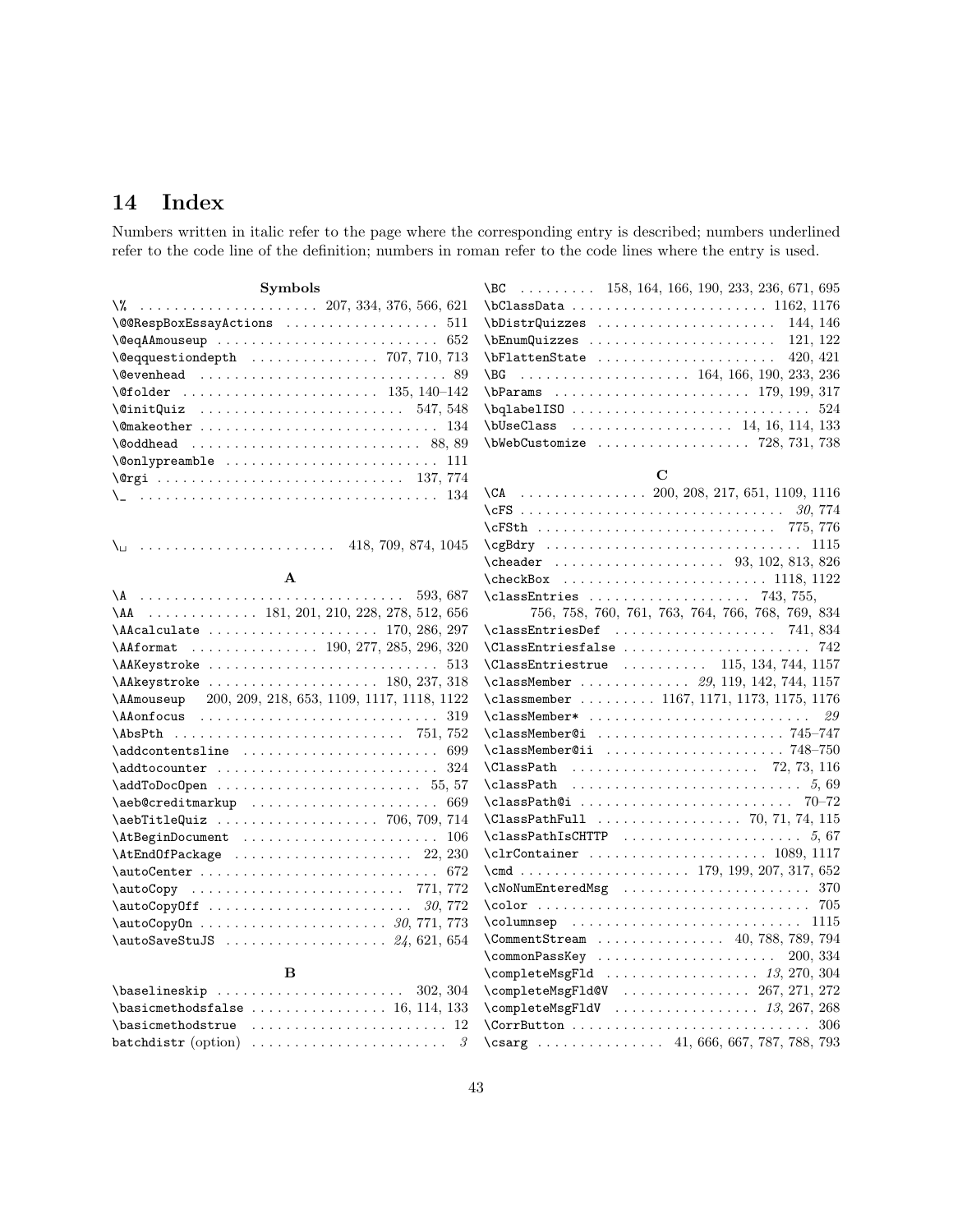| $\c$ TooMuchCredit  373                         |
|-------------------------------------------------|
|                                                 |
| $\text{Our}$ Quiz  163, 165, 177-               |
| 179, 188, 189, 199, 263, 264, 288, 289, 298,    |
| 301, 306, 308-310, 323, 520, 666, 667, 674, 695 |

# D

| $\verb+\DeclareCoverPage + \dots + \dots + \dots + 6, 108, 111$  |
|------------------------------------------------------------------|
|                                                                  |
|                                                                  |
| $\lambda$ declareQuizBody  30,783                                |
| \DeclareQuizSAVE  658, 660                                       |
| $\verb+\DefaultHeight0fWidget + \verb++ \verb++ 289, 301+$       |
|                                                                  |
|                                                                  |
|                                                                  |
| \displaySumryTbl  264                                            |
|                                                                  |
|                                                                  |
|                                                                  |
| \distrToInstr0n  779                                             |
| \distrToStudents  777, 778                                       |
| $\texttt{distrToStudentsOff}$ 22, 23, 30, 778                    |
| $\texttt{distrToStudentsOn}$ 30, 777                             |
|                                                                  |
|                                                                  |
| \dl@YES 6, 32, 39, 1163, 1181, 1190                              |
|                                                                  |
| docassembly (environment) $\ldots \ldots \ldots \ldots \ldots$ . |
|                                                                  |
| \doNotShirtSonsHdrs  694                                         |
|                                                                  |

# E

| \ef@NO  601, 652, 746, 749, 753                                             |
|-----------------------------------------------------------------------------|
| \ef@YES  597, 598, 745, 748, 751, 754, 767                                  |
| $\left\{ \text{length} \ldots \ldots \ldots \ldots \text{691,692} \right\}$ |
| $\qquad \ldots \ldots \qquad 120, 144, 274, 281, 291, 675, 787$             |
|                                                                             |
|                                                                             |
|                                                                             |
|                                                                             |
| $\text{EndQzWarning@Msg}$ 560                                               |
| $\text{EndQzWarningMsg}$ 22, 560, 561                                       |
|                                                                             |
|                                                                             |
| environments:                                                               |
| docassembly $\ldots \ldots \ldots \ldots \ldots \ldots \ldots \ldots$ 8     |
| makeClassFiles $\ldots \ldots \ldots \ldots \ldots \ldots \ldots \quad 32$  |

| $\leq 593-595$                                                                                                                                                                                                                                                                                                                                                                    |     |
|-----------------------------------------------------------------------------------------------------------------------------------------------------------------------------------------------------------------------------------------------------------------------------------------------------------------------------------------------------------------------------------|-----|
| $\eqref{eq:QCD} \eqref{eq:QCD} \eqref{eq:QCD} \eqref{eq:QCD} \eqref{eq:QCD} \eqref{eq:QCD} \eqref{eq:QCD} \eqref{eq:QCD} \eqref{eq:QCD} \eqref{eq:QCD} \eqref{eq:QCD} \eqref{eq:QCD} \eqref{eq:QCD} \eqref{eq:QCD} \eqref{eq:QCD} \eqref{eq:QCD} \eqref{eq:QCD} \eqref{eq:QCD} \eqref{eq:QCD} \eqref{eq:QCD} \eqref{eq:QCD} \eqref{eq:QCD} \eqref{eq:QCD} \eqref{eq:QCD} \eqref{$ |     |
| \eq@begintab                                                                                                                                                                                                                                                                                                                                                                      | 676 |
| \eq@EndQzBtnScriptThor  22, 566, 593                                                                                                                                                                                                                                                                                                                                              |     |
|                                                                                                                                                                                                                                                                                                                                                                                   | 665 |
| \eq@noformstrue                                                                                                                                                                                                                                                                                                                                                                   | 818 |
| $\qquad$                                                                                                                                                                                                                                                                                                                                                                          |     |
| \eq@prior@endQuiz                                                                                                                                                                                                                                                                                                                                                                 | 662 |
| \eq@sqslsecrunhead                                                                                                                                                                                                                                                                                                                                                                | 817 |
| \eq@sqslsectitle                                                                                                                                                                                                                                                                                                                                                                  | 703 |
|                                                                                                                                                                                                                                                                                                                                                                                   | 701 |
|                                                                                                                                                                                                                                                                                                                                                                                   | 830 |
|                                                                                                                                                                                                                                                                                                                                                                                   | 523 |
|                                                                                                                                                                                                                                                                                                                                                                                   |     |
| \eqptLabel  321                                                                                                                                                                                                                                                                                                                                                                   |     |
|                                                                                                                                                                                                                                                                                                                                                                                   |     |
| $\qquad$                                                                                                                                                                                                                                                                                                                                                                          |     |
|                                                                                                                                                                                                                                                                                                                                                                                   | 516 |
| $\eqref{QuizPointsMsg}$ 26,668                                                                                                                                                                                                                                                                                                                                                    |     |
| $\eqref{quizType} \ldots \ldots \ldots \ldots \ldots 512$                                                                                                                                                                                                                                                                                                                         |     |
|                                                                                                                                                                                                                                                                                                                                                                                   |     |
|                                                                                                                                                                                                                                                                                                                                                                                   |     |
| \essayitem<br>16, 326                                                                                                                                                                                                                                                                                                                                                             |     |
|                                                                                                                                                                                                                                                                                                                                                                                   |     |
| $\text{VessayQF1dQTU} \dots \dots \dots \dots \dots \dots \dots \ 311, \,322$                                                                                                                                                                                                                                                                                                     |     |
|                                                                                                                                                                                                                                                                                                                                                                                   |     |
| $\frac{17}{318}$ , $376$                                                                                                                                                                                                                                                                                                                                                          |     |
|                                                                                                                                                                                                                                                                                                                                                                                   |     |
| \eWebCustomize  729, 732, 739                                                                                                                                                                                                                                                                                                                                                     |     |
|                                                                                                                                                                                                                                                                                                                                                                                   |     |
|                                                                                                                                                                                                                                                                                                                                                                                   |     |
| \Execute0ptions  733, 734, 737                                                                                                                                                                                                                                                                                                                                                    |     |
| \ExecuteOptions@SAVE  733,737                                                                                                                                                                                                                                                                                                                                                     |     |
| $\text{Execute}$ OptionsX  20. 21                                                                                                                                                                                                                                                                                                                                                 |     |
|                                                                                                                                                                                                                                                                                                                                                                                   |     |

### F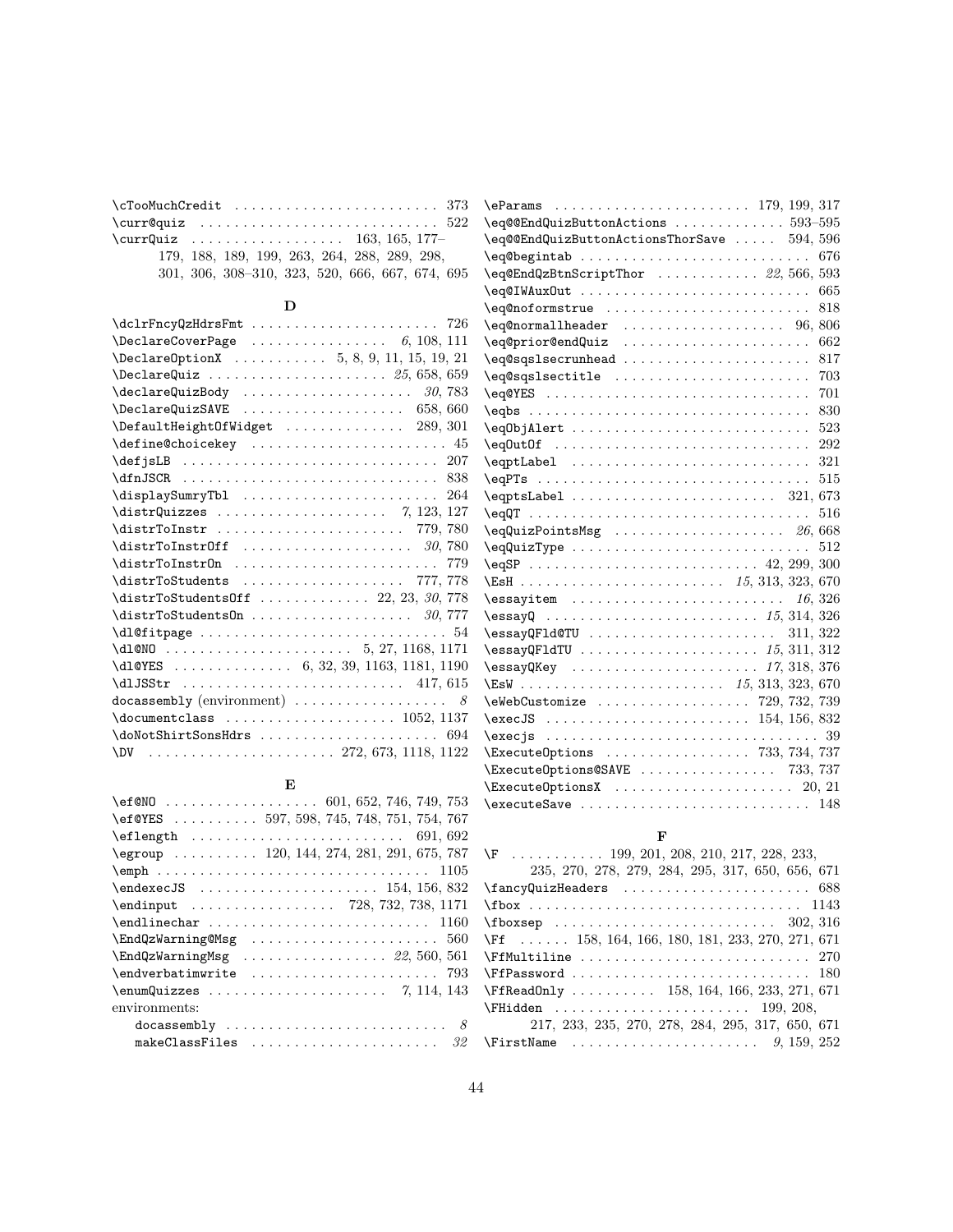| $\{1JSStr \ldots 274, 281, 291, 370, 373, 531, 560, 564\}$                                              |
|---------------------------------------------------------------------------------------------------------|
| \fmtclass  1164, 1165, 1167, 1168, 1182                                                                 |
| \FncyHdrsFmtNoTitleQuiz  690, 708, 714                                                                  |
| \FncyHdrsFmtQuestion  711                                                                               |
| $\frac{QHdrsColor \dots \dots \dots \dots \dots \dots \ 705}{}$                                         |
| $\verb+\frac+{}{12, 230, 231, 258}$                                                                     |
| $\frac{1}{1,207,230}$                                                                                   |
| $\cdots \cdots \cdots \cdots \cdots \cdots \cdots 205, 208$<br>\freezeQuizFld@CA                        |
| \freezeQuizFld@TU<br>. 203, 209                                                                         |
| \freezeQuizFldCA<br>. 11, 205, 206                                                                      |
| . <i>11</i> , 203, 204<br>\freezeQuizFldTU                                                              |
|                                                                                                         |
| $\texttt{freezeQuizMU()}$ (JS function) $\ldots \ldots \ldots \ldots$<br>18                             |
| $\texttt{FullName} \dots \dots \dots \dots \dots \dots \dots \dots \dots \dots \dots \dots \dots \dots$ |
|                                                                                                         |

# ${\bf G}$

| \g@addto@macro                                                                                                                                                                                                                                                                                                                                                |                                                    |  |  |  |  |  |
|---------------------------------------------------------------------------------------------------------------------------------------------------------------------------------------------------------------------------------------------------------------------------------------------------------------------------------------------------------------|----------------------------------------------------|--|--|--|--|--|
|                                                                                                                                                                                                                                                                                                                                                               | . 755, 756, 758, 760, 761, 763, 764, 766, 768, 769 |  |  |  |  |  |
| $\Gamma$ . $\Gamma$ . $\Gamma$ . $\Gamma$ . $\Gamma$ . $\Gamma$ . $\Gamma$ . $\Gamma$ . $\Gamma$ . $\Gamma$ . $\Gamma$ . $\Gamma$ . $\Gamma$ . $\Gamma$ . $\Gamma$ . $\Gamma$ . $\Gamma$ . $\Gamma$ . $\Gamma$ . $\Gamma$ . $\Gamma$ . $\Gamma$ . $\Gamma$ . $\Gamma$ . $\Gamma$ . $\Gamma$ . $\Gamma$ . $\Gamma$ . $\Gamma$ . $\Gamma$ . $\Gamma$ . $\Gamma$ |                                                    |  |  |  |  |  |

### $\mathbf H$

| \Hy@EveryPageAnchor  247,800 |  |  |  |  |  |  |  |  |  |  |  |
|------------------------------|--|--|--|--|--|--|--|--|--|--|--|
|                              |  |  |  |  |  |  |  |  |  |  |  |

## I

| \ifbasicmethods $\ldots \ldots \ldots 12, 157, 422, 835, 837$                |
|------------------------------------------------------------------------------|
| $\IfbQzChkSnippet \ldots \ldots \ldots \ldots \quad 536, 548$                |
|                                                                              |
|                                                                              |
| $\left\{ \left( 18, 230 \right) \right\}$                                    |
| $\ifthCoverPage \dots \dots \dots \dots \dots \dots \dots$<br>107            |
| $\text{ifthordinary} \dots \dots \dots \dots \dots \dots \ 10, 25, 820$      |
|                                                                              |
| $\left\{\text{ifuseclass0pt }, \ldots, \ldots, \ldots, 13, 124, 836\right\}$ |
| $\it \iintUseStuSaveAsDialog \dots \dots \dots \dots \dots \ 618$            |
|                                                                              |
| $\IntQzMsg \dots \dots \dots \dots \dots \dots \dots \ 531, 532$             |
|                                                                              |
|                                                                              |
| $\Im$ InputCl@ssData  1152                                                   |
|                                                                              |
|                                                                              |
| \InputIfFileExists  28, 736, 804, 1153, 1185                                 |
|                                                                              |
|                                                                              |
| $\in$ 414, 416, 479                                                          |
| $\in$ $18,416$                                                               |

| $\in$ $411, 412, 447$                                                                |  |
|--------------------------------------------------------------------------------------|--|
| $\verb \instrAutosaveOff      $                                                      |  |
| $\infty$ $18, 411, 413$                                                              |  |
| $\{\text{Instrument} \dots \dots \dots \dots \dots \ 63, 65, 66, 117\}$              |  |
| $\infty$ $5, 60$                                                                     |  |
| $\in$ $61-63$                                                                        |  |
| $\{\text{InstrumentFull} \dots \dots \dots \dots \dots \ 61, 62, 64, 115\}$          |  |
|                                                                                      |  |
|                                                                                      |  |
| $\in$ $214, 217$                                                                     |  |
| \instrSaveFld@TU<br>212, 218                                                         |  |
| $\in$ $11, 214, 215$                                                                 |  |
|                                                                                      |  |
|                                                                                      |  |
|                                                                                      |  |
|                                                                                      |  |
|                                                                                      |  |
| J                                                                                    |  |
|                                                                                      |  |
| JS functions:                                                                        |  |
|                                                                                      |  |
|                                                                                      |  |
| $\mathbf{K}$                                                                         |  |
|                                                                                      |  |
|                                                                                      |  |
| L                                                                                    |  |
| \Large  678                                                                          |  |
|                                                                                      |  |
|                                                                                      |  |
| \linktxtcolor  686                                                                   |  |
|                                                                                      |  |
|                                                                                      |  |
| \LngPtsFld@Fmt<br>281, 285                                                           |  |
| $\LngPtsF1dFmt \ldots \ldots \ldots \ldots \ldots 14, 280, 282$                      |  |
| $\LngPtsF1dFmt@i$ 280, 281                                                           |  |
|                                                                                      |  |
|                                                                                      |  |
| M                                                                                    |  |
|                                                                                      |  |
| $\texttt{\texttt{makedletter}} \dots \dots \dots \dots \dots \dots \dots \ 735$      |  |
| 736                                                                                  |  |
| $\mathtt{makeClassFiles}\ (\text{environment})\ \ \ldots\ldots\ldots\ldots\ .$<br>32 |  |
| $\{\text{make} \ldots \ldots \ldots \quad 334, 376, 566, 621\}$                      |  |
| \makeesc  327, 334, 376, 482, 566, 621, 838                                          |  |
| 256, 259                                                                             |  |
| $\{\texttt{Qz} \dots \dots \dots \dots \dots \dots 10, 187, 255\}$                   |  |
| $\{\texttt{zFld@CA} \dots \dots \dots \dots \dots \ 183, 200\}$                      |  |

\markQzFld@TU . . . . . . . . . . . . . . . . . . . . . . 185, 201 \markQzFldCA . . . . . . . . . . . . . . . . . . . . . 10, 183, 184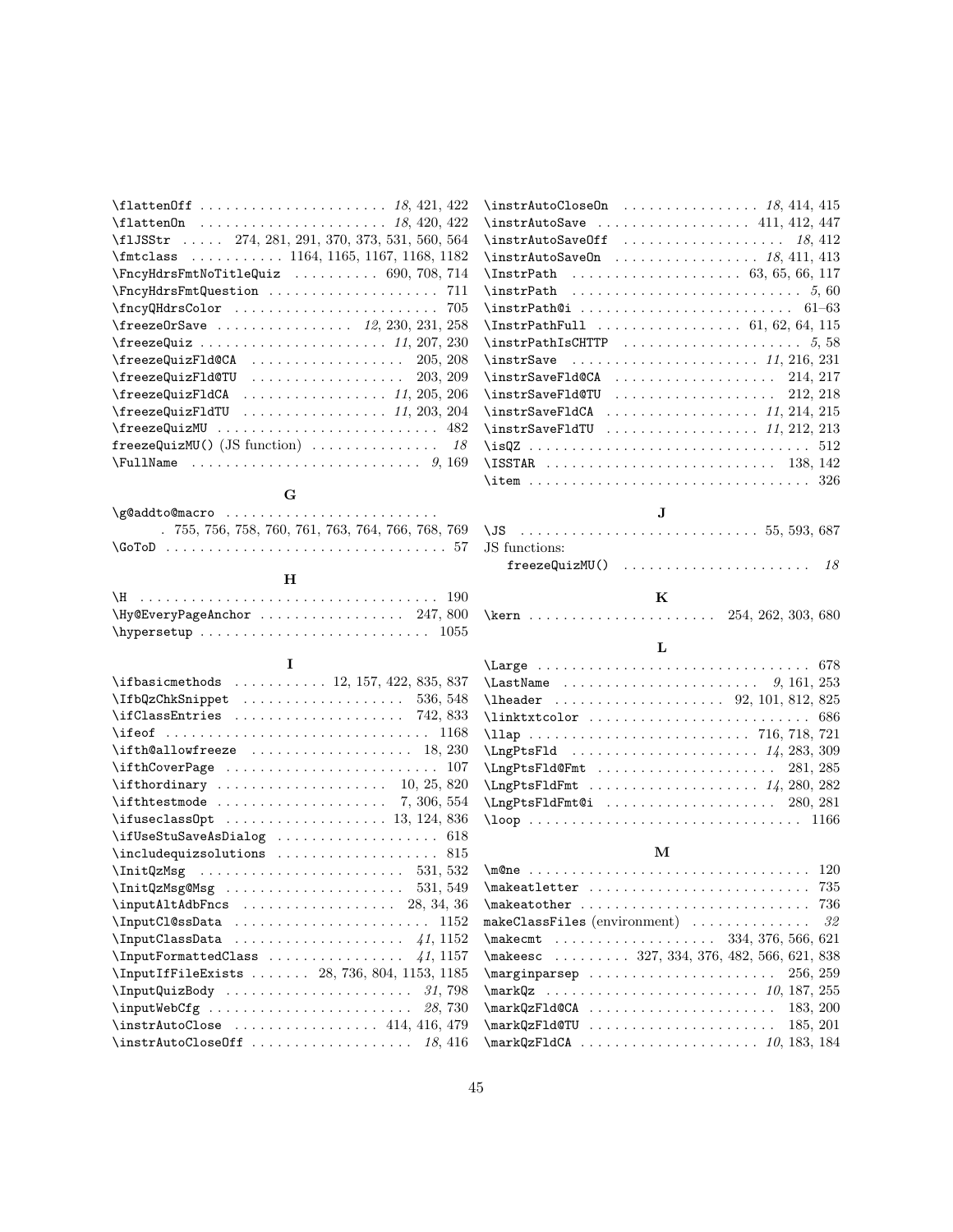| $\m{mkCIF1sSpcls  154, 156, 830, 832, 1152, 1159 \p{width}    10, 174, 175$                                                                                                                                                        |  |
|------------------------------------------------------------------------------------------------------------------------------------------------------------------------------------------------------------------------------------|--|
| $\uparrow$ The set of the set of the set of the set of the set of the set of the set of the set of the set of the set of the set of the set of the set of the set of the set of the set of the set of the set of the set of the se |  |
|                                                                                                                                                                                                                                    |  |

#### N

| $\mathsf{nocfg}\$ (option) $\ldots \ldots \ldots \ldots \ldots \ldots \ldots \ldots$ |
|--------------------------------------------------------------------------------------|
| $\N$ oNumEnteredMsg  17, 370, 371                                                    |
|                                                                                      |
|                                                                                      |
|                                                                                      |

#### O

| $\begin{array}{ccccccccc}\n\text{obeyspaces} & \ldots & \ldots & \ldots & \ldots & 273,280,290\n\end{array}$ |
|--------------------------------------------------------------------------------------------------------------|
|                                                                                                              |
|                                                                                                              |
|                                                                                                              |
|                                                                                                              |
| options:                                                                                                     |
|                                                                                                              |
|                                                                                                              |
| - 3<br>ordinary                                                                                              |
| $\mathcal{S}$                                                                                                |
| $\mathcal{S}$<br>usebatch                                                                                    |
| $\mathcal{S}$                                                                                                |
| ordinary (option) $\ldots \ldots \ldots \ldots \ldots \ldots \ldots$                                         |

#### P

| \PackageInfo  29, 1154, 1186, 1188                                      |
|-------------------------------------------------------------------------|
| $\text{PackageWarning} \dots \dots \dots \dots \dots 30, 49, 125, 1155$ |
|                                                                         |
|                                                                         |
|                                                                         |
|                                                                         |
|                                                                         |
|                                                                         |
|                                                                         |
|                                                                         |
| $\Delta$ PointsFieldDefaults  284, 295                                  |
| $\text{PostSubmitQuiz}$ 22, 551, 559                                    |
| \presets  160, 162, 170, 284, 295                                       |
| $\preceq$ 0.1056                                                        |
|                                                                         |
| \procThisLine  1161, 1173, 1175, 1177                                   |

#### $\verb+\quizSolnsHeadnToc ...\dots \dots \dots \dots \dots \dots \dots \ 696$ \qzLtr . . . . . . . . . . . . . . . . . . . . . . . . . . . . . . . . 797 \QzVer . . . . . . . . . . . . . . . . . . . . . . . . . . 30, 782, 791

 $\bf Q$ \Q . . . . . . . . . . . . . . . . . . . . . . . . . . . . . . . 236, 317  $\label{eq:var14} $$\qMark@Hook \ldots \ldots \ldots \ldots 314, 315, 325$  $\qquad$ \quiz@solns . . . . . . . . . . . . . . . . . . . . . . . . 805, 819

| R.                                                                                            |
|-----------------------------------------------------------------------------------------------|
| $\mathcal{L}$ . 171, 172, 191–197, 219–222, 224–227, 286, 298,                                |
| 299, 552, 553, 555-558, 599, 606, 653, 869, 874                                               |
|                                                                                               |
| $\texttt{Yraisebox}$ 302, 316                                                                 |
|                                                                                               |
| \re@d0K  1163,1168,1171,1181                                                                  |
| $\texttt{read} \dots \dots \dots \dots \dots \dots \dots \dots \dots \dots \dots \dots \dots$ |
|                                                                                               |
| $\lambda$ RequirePackage  2, 26, 37, 38                                                       |
|                                                                                               |
|                                                                                               |
|                                                                                               |
| $\tau$ ap  164, 1121, 1125                                                                    |
| $\rm \Gamma \ \ldots \ \ldots \ \ldots \ \ldots \ \ 135,138$                                  |
|                                                                                               |

### S

| $\simeq$ $\frac{1048}{1048}$                                                      |  |
|-----------------------------------------------------------------------------------|--|
| $\simeq$ $\frac{1}{28}$ , $\frac{1}{48}$ , $\frac{1}{49}$                         |  |
| $\text{N}\text{secondSave@Msg }\dots \dots \dots \dots \dots \dots \quad 424,615$ |  |
|                                                                                   |  |
|                                                                                   |  |
| $\setminus$ setArrayLength  835                                                   |  |
|                                                                                   |  |
|                                                                                   |  |
| $\setminus$ setfilesuffix  836                                                    |  |
|                                                                                   |  |
|                                                                                   |  |
|                                                                                   |  |
|                                                                                   |  |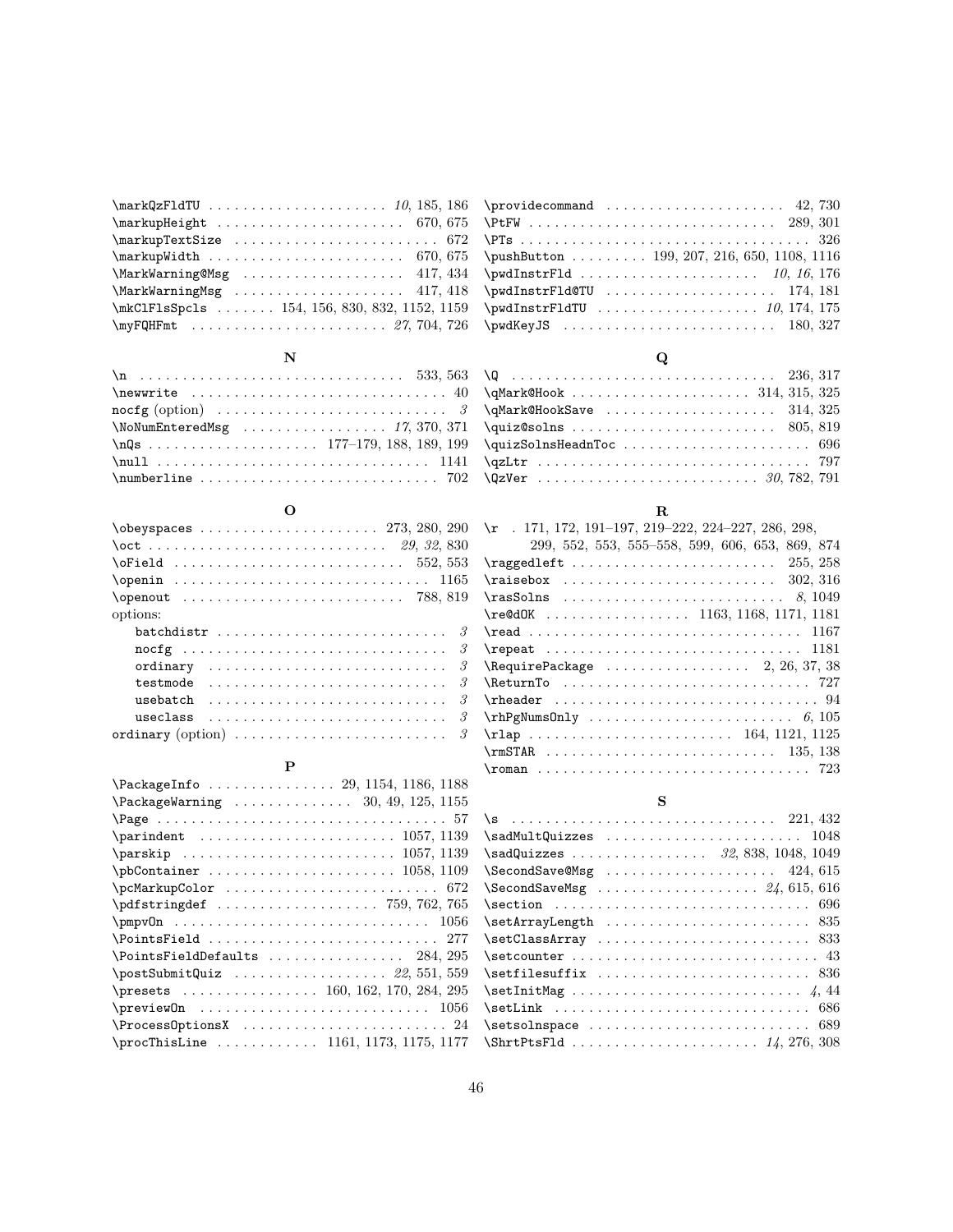| \ShrtPtsFld@Fmt<br>274, 278                                                       | 159, 163                                                                                                                                                                                                                                                                                                                                                                                                                                              |
|-----------------------------------------------------------------------------------|-------------------------------------------------------------------------------------------------------------------------------------------------------------------------------------------------------------------------------------------------------------------------------------------------------------------------------------------------------------------------------------------------------------------------------------------------------|
| $\$$ hrtPtsFldFmt $14, 273, 275$                                                  |                                                                                                                                                                                                                                                                                                                                                                                                                                                       |
| \ShrtPtsFldFmt@i  273, 274                                                        |                                                                                                                                                                                                                                                                                                                                                                                                                                                       |
| $\frac{1}{315}$                                                                   | $\th$ @distrQuizzes@i  134, 139                                                                                                                                                                                                                                                                                                                                                                                                                       |
| $\simeq$<br>803, 817                                                              | $\th$ <b>@dquoteCat</b> 3, 1191                                                                                                                                                                                                                                                                                                                                                                                                                       |
|                                                                                   | \th@exstar  748, 749, 751, 754, 767                                                                                                                                                                                                                                                                                                                                                                                                                   |
| $\setminus$ st@scndclmn  679,680                                                  | \th@fullnameFmt<br>167, 173                                                                                                                                                                                                                                                                                                                                                                                                                           |
| $\setminus$ st@scndclmnSAVE  679,680                                              | \th@fullnamePresets<br>166, 170                                                                                                                                                                                                                                                                                                                                                                                                                       |
|                                                                                   | \th@HeaderOffset  78, 693, 694, 697                                                                                                                                                                                                                                                                                                                                                                                                                   |
|                                                                                   | $\th$ @initmag  48, 54, 57                                                                                                                                                                                                                                                                                                                                                                                                                            |
|                                                                                   | $\th$ @InputCFG  1185, 1190                                                                                                                                                                                                                                                                                                                                                                                                                           |
| $\frac{1684}$                                                                     | \th@leftShiftHdr<br>692, 693                                                                                                                                                                                                                                                                                                                                                                                                                          |
| \stmarkupHeight  682                                                              | 5, 6, 1190                                                                                                                                                                                                                                                                                                                                                                                                                                            |
| \stmarkupTextSize  683                                                            | \th@namePresets  157, 158, 160, 162                                                                                                                                                                                                                                                                                                                                                                                                                   |
| \stmarkupWidth  681                                                               |                                                                                                                                                                                                                                                                                                                                                                                                                                                       |
| $\strut \text{1} 678$                                                             |                                                                                                                                                                                                                                                                                                                                                                                                                                                       |
|                                                                                   | \th@QHFirstName<br>239, 252                                                                                                                                                                                                                                                                                                                                                                                                                           |
|                                                                                   | \th@QHGrade<br>245, 260                                                                                                                                                                                                                                                                                                                                                                                                                               |
| \stuAutoCloseOff  609                                                             | $\th$ @QHLastName  241, 253                                                                                                                                                                                                                                                                                                                                                                                                                           |
| $\texttt{\&}$ tuAutoCloseOn  23,605,608                                           | \th@QHPoints<br>243, 257                                                                                                                                                                                                                                                                                                                                                                                                                              |
| $\texttt{\&}$ tuAutoCloseScript  605, 609, 655                                    | $\theta$ zHeaderC  81, 88, 93, 99, 810, 823                                                                                                                                                                                                                                                                                                                                                                                                           |
| \stuAutoSave  558, 600, 603, 653                                                  | $\verb+\th@QzHeaderCQ + \ldots + \ldots + 79, 81, 823, 826$                                                                                                                                                                                                                                                                                                                                                                                           |
|                                                                                   | $\theta$ zHeaderCS  82, 99, 102, 810, 813                                                                                                                                                                                                                                                                                                                                                                                                             |
| $\texttt{\texttt{SaveOn}} \dots \dots \dots \dots \dots 23, 598, 604$             | $\theta$ 2HeaderL  76, 88, 92, 98, 809, 822                                                                                                                                                                                                                                                                                                                                                                                                           |
| $\texttt{\texttt{StuAutoSaveScript}} \dots \dots \dots \dots \dots 599, 602, 655$ | $\theta$ zHeaderLQ  75, 76, 78, 822, 825                                                                                                                                                                                                                                                                                                                                                                                                              |
| $\setminus$ studentGrade  12, 235, 260                                            | $\theta$ 2HeaderLS  78, 98, 101, 805, 809, 812                                                                                                                                                                                                                                                                                                                                                                                                        |
| $\setminus$ studentReport  12, 232, 257                                           | 781, 784                                                                                                                                                                                                                                                                                                                                                                                                                                              |
|                                                                                   | $\th$ @setHeaders  87, 91, 106                                                                                                                                                                                                                                                                                                                                                                                                                        |
| $\texttt{\&}$ = 611, 651                                                          | $\theta$ star  745, 746, 753                                                                                                                                                                                                                                                                                                                                                                                                                          |
| \stuSaveBtn@TU<br>613, 651                                                        |                                                                                                                                                                                                                                                                                                                                                                                                                                                       |
| $\texttt{\&tusaveBtnCA}$ 24, 611, 612                                             | $\th$ CoverPagefalse  107                                                                                                                                                                                                                                                                                                                                                                                                                             |
|                                                                                   | $\th$ CoverPagetrue  108                                                                                                                                                                                                                                                                                                                                                                                                                              |
|                                                                                   |                                                                                                                                                                                                                                                                                                                                                                                                                                                       |
| \sumryTblP  677                                                                   | $\theta$ \the eqpoint value $\ldots \ldots \ldots \ldots \ldots \ldots \quad 300, 667$                                                                                                                                                                                                                                                                                                                                                                |
| \sumryTblQ  677                                                                   | $\th$ EnumQuizzes  121, 122<br>$\theta$ . $\theta$ . $\theta$ . $\theta$ . $\theta$ . $\theta$ . $\theta$ . $\theta$ . $\theta$ . $\theta$ . $\theta$ . $\theta$ . $\theta$ . $\theta$ . $\theta$ . $\theta$ . $\theta$ . $\theta$ . $\theta$ . $\theta$ . $\theta$ . $\theta$ . $\theta$ . $\theta$ . $\theta$ . $\theta$ . $\theta$ . $\theta$ . $\theta$ . $\theta$ . $\theta$ . $\theta$ . $\theta$ . $\theta$ . $\theta$ . $\theta$ . $\theta$ . |
| \sumryTblR  677                                                                   |                                                                                                                                                                                                                                                                                                                                                                                                                                                       |
| $\mathbf T$                                                                       | \thequestionno  323, 515, 516, 518, 519, 666, 674<br>$\verb \therearequizsolutionsfalse  \ldots  \ldots  \ldots   816$                                                                                                                                                                                                                                                                                                                                |
|                                                                                   | \theth@qzCnt  796, 797, 801                                                                                                                                                                                                                                                                                                                                                                                                                           |
| 222, 225, 226, 551-553, 555-558, 599, 605, 874                                    | $\th$ fullnameFmt  9, 167, 168                                                                                                                                                                                                                                                                                                                                                                                                                        |
|                                                                                   |                                                                                                                                                                                                                                                                                                                                                                                                                                                       |
| testmode (option) $\ldots \ldots \ldots \ldots \ldots \ldots \ldots$ 3            |                                                                                                                                                                                                                                                                                                                                                                                                                                                       |
|                                                                                   |                                                                                                                                                                                                                                                                                                                                                                                                                                                       |
| $\text{textColor}$<br>236, 672                                                    | $\theta$ . 799, 801                                                                                                                                                                                                                                                                                                                                                                                                                                   |
| \textField  159, 161, 164, 169, 179, 190,                                         |                                                                                                                                                                                                                                                                                                                                                                                                                                                       |
| 233, 235, 270, 284, 295, 316, 671, 695, 1111, 1113                                | \thordinarytrue  11                                                                                                                                                                                                                                                                                                                                                                                                                                   |
| \textsf  1104, 1130, 1144                                                         | $\th$ OrdQz  25,538                                                                                                                                                                                                                                                                                                                                                                                                                                   |
|                                                                                   |                                                                                                                                                                                                                                                                                                                                                                                                                                                       |

\th@allowfreezefalse . . . . . . . . . . . . . . . . . . . . . 19 \ThorsAlertTitle . . . . . . . . . . . . . . . . . . . 564, 565 \th@allowfreezetrue . . . . . . . . . . . . . . . . . . . . . . 18 \thPageOne . . . . . . . . . . . . . . . . . . 43, 248, 249, 798

 $\verb|\ThorsAlert@Title | ... | ... | ... | 549, 564$ 

\textSize . . . . . . . . . . . . . . . . . . . . . . . . . 236, 672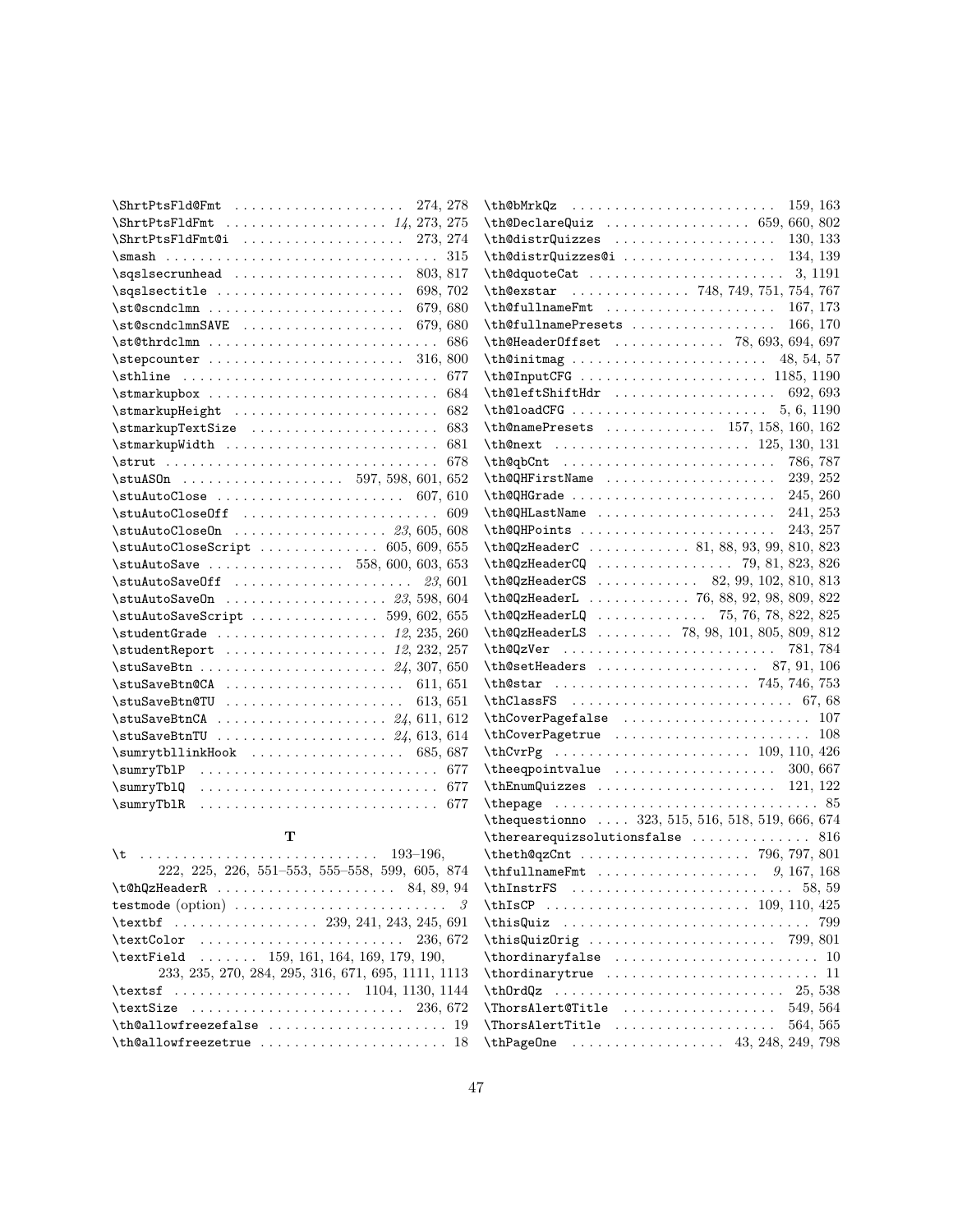| $\th$ UseNameToCustomize  112, 113, 451, 452<br>$\tau$ and $291, 296$<br>$\{\texttt{TotalsFldFmt} \dots \dots \dots \dots \dots 14, 290, 292\}$<br>$\{\texttt{TotalsFldFmt@i} \dots \dots \dots \dots \dots \ 290, 291\}$ | $\verb+\verbatim@out + \verb+\++ \verb+\+ 789.790$<br>$\verb \verbatimwrite               792$<br>\vfil  1141, 1148<br>W |
|---------------------------------------------------------------------------------------------------------------------------------------------------------------------------------------------------------------------------|--------------------------------------------------------------------------------------------------------------------------|
|                                                                                                                                                                                                                           |                                                                                                                          |
|                                                                                                                                                                                                                           |                                                                                                                          |
|                                                                                                                                                                                                                           |                                                                                                                          |
|                                                                                                                                                                                                                           |                                                                                                                          |
|                                                                                                                                                                                                                           |                                                                                                                          |
|                                                                                                                                                                                                                           | $\vee$ cgBdry  252, 253, 257, 260, 308, 309, 1112                                                                        |
|                                                                                                                                                                                                                           |                                                                                                                          |
| $\th$ QzSolnMrkr  27, 695, 698                                                                                                                                                                                            | $\mathbf{V}$                                                                                                             |
|                                                                                                                                                                                                                           |                                                                                                                          |
| $\th$ QzHeaderR  6,84,85<br>$\th$ QzName  26, 663, 664                                                                                                                                                                    | $\text{V}$ UseStuSaveAsDialogtrue  619                                                                                   |
| $\th$ QzHeaderL 5, 75, 77, 105                                                                                                                                                                                            | \useStuSaveAsDialogOn $24,619$                                                                                           |
|                                                                                                                                                                                                                           | \useStuSaveAsDialogOff $24,620$                                                                                          |
| $\th$ QzHeaderCQ  6, 79, 80, 105                                                                                                                                                                                          | $\text{ViseStuSaveAsDialogfalse}$ 618, 620                                                                               |
| $\th$ QuizTrailer  15, 302                                                                                                                                                                                                | \usepackage  1053, 1054, 1138                                                                                            |
| $\th$ QuizName  25, 80, 83, 659, 664                                                                                                                                                                                      |                                                                                                                          |
| $\th$ QuizHeaderLayout  13, 248, 249, 251                                                                                                                                                                                 | $\texttt{\texttt{useEndQuizThor}} \dots \dots \dots \dots \dots 23, 595$                                                 |
| $\th$ QuizHeader  13, 247                                                                                                                                                                                                 | $\texttt{\textbackslash} 27, 32$                                                                                         |
|                                                                                                                                                                                                                           |                                                                                                                          |
| $\th$ QHLastName  12, 241, 242                                                                                                                                                                                            |                                                                                                                          |
|                                                                                                                                                                                                                           | useclass (option) $\ldots \ldots \ldots \ldots \ldots \ldots \ldots$ 3                                                   |
|                                                                                                                                                                                                                           |                                                                                                                          |

# <span id="page-47-0"></span>15 Change History

| v1.1 (2019/06/30)                                                      |                                                       |  |
|------------------------------------------------------------------------|-------------------------------------------------------|--|
| General: Added flattening $\ldots \ldots \ldots \ldots 20, 21$         | v1.1.5(2019/07/06)                                    |  |
| v1.1.1 (2019/06/30)                                                    | General: If document is dirty, do not save $\dots$ 23 |  |
| General: Corrected a bug in \essayQKey that                            | $v1.1.6$ (2019/07/06)                                 |  |
| caused a miscalculation. 17                                            |                                                       |  |
| v1.1.2 (2019/07/02)                                                    | Added save as requiring acrobat $\dots \dots 20$ , 21 |  |
| General: Added try/catch in <b>\AAformat</b> to avoid                  |                                                       |  |
| exceptions thrown in the case of distiller;                            | v1.1.8(2019/07/08)                                    |  |
| added pdf space in the <b>\TotalsFld</b> JS to                         | General: make studentenReport initially hidden 12     |  |
| avoid unexpected wraps in the case of                                  | v1.1.9(2019/07/15)                                    |  |
|                                                                        | General: Added optional argument                      |  |
| $v1.1.3$ (2019/07/03)                                                  | $\m{kClFlsSpcls$ 32                                   |  |
| General: Make $\L{IngPtsF1d}$ a calculation field 14 v1.2 (2019/07/16) |                                                       |  |
| Remove lines not needed since \LngPtsFld                               | General: Added \freeze0rSave  12                      |  |
| became a calculation field $\ldots \ldots \ldots \ldots 17$            |                                                       |  |
| v1.1.4~(2019/07/04)                                                    | v1.2.1 (2019/07/19)                                   |  |
| General: Add a SaveAs menu item to end of the                          | General: Inserted test for oRecordOfQuizData          |  |
|                                                                        |                                                       |  |